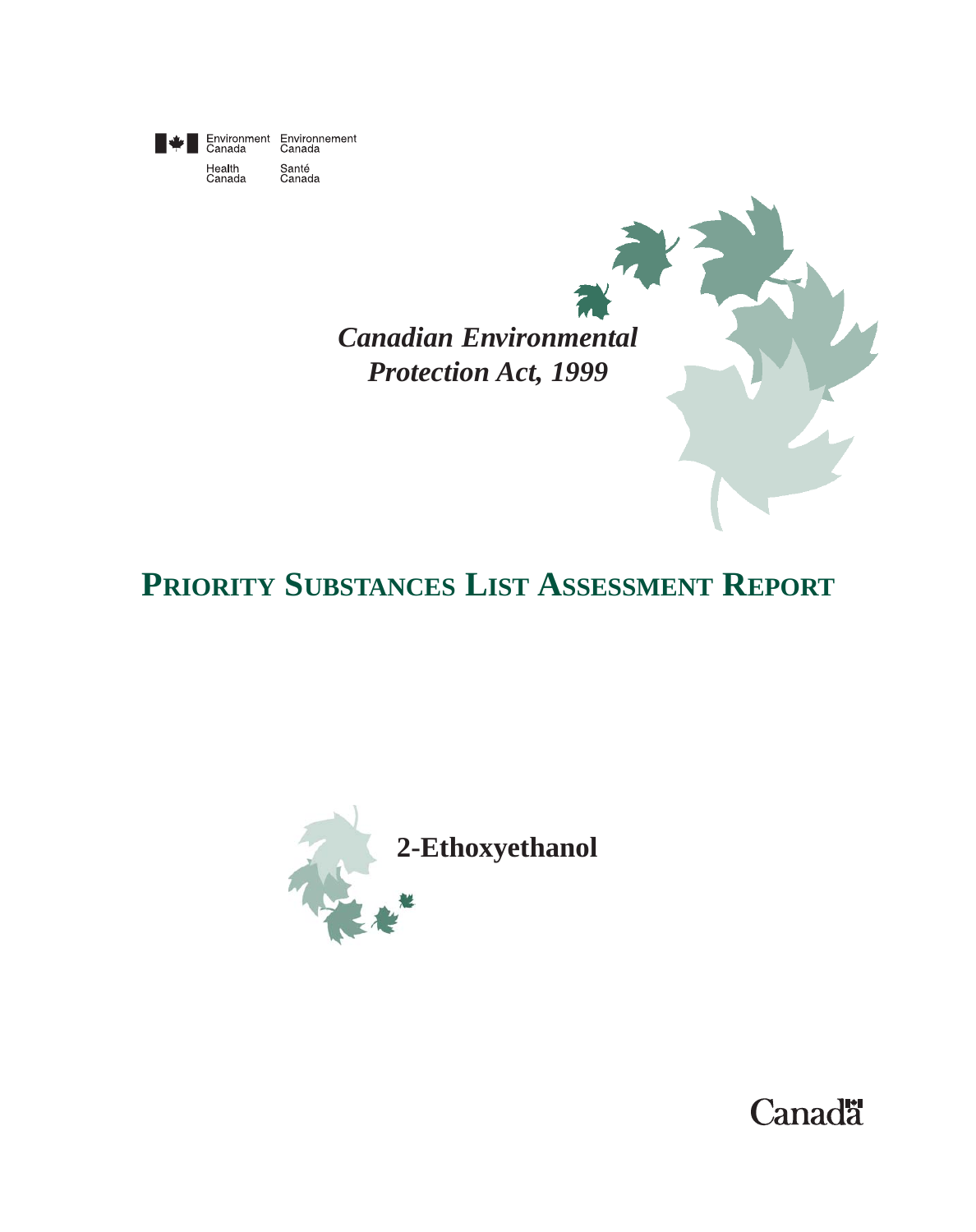#### **Canadian Cataloguing in Publication Data**

*Priority Substances List Assessment Report: 2-Ethoxyethanol*

(Priority substances list assessment report) Issued also in French under title: *Liste des substances d'intérêt prioritaire, 2-Éthoxyéthanol.* At head of title: *Canadian Environmental Protection Act, 1999.* Co-published by Health Canada. Includes bibliographical references. ISBN 0-662-33595-3 Cat. no. En40-215/64E

- 1. Ethoxyethanol Toxicology Canada.
- 2. Ethoxyethanol Environmental aspects Canada.
- 3. Environmental monitoring Canada.
- I. Canada. Environment Canada.
- II. Canada. Health Canada.
- III. Series.

TD196.E83P74 2003 363.738'4 C2003-980074-1

Additional information can be obtained at Environment Canada's Web site at www.ec.gc.ca or at the Inquiry Centre at 1-800-668-6767.

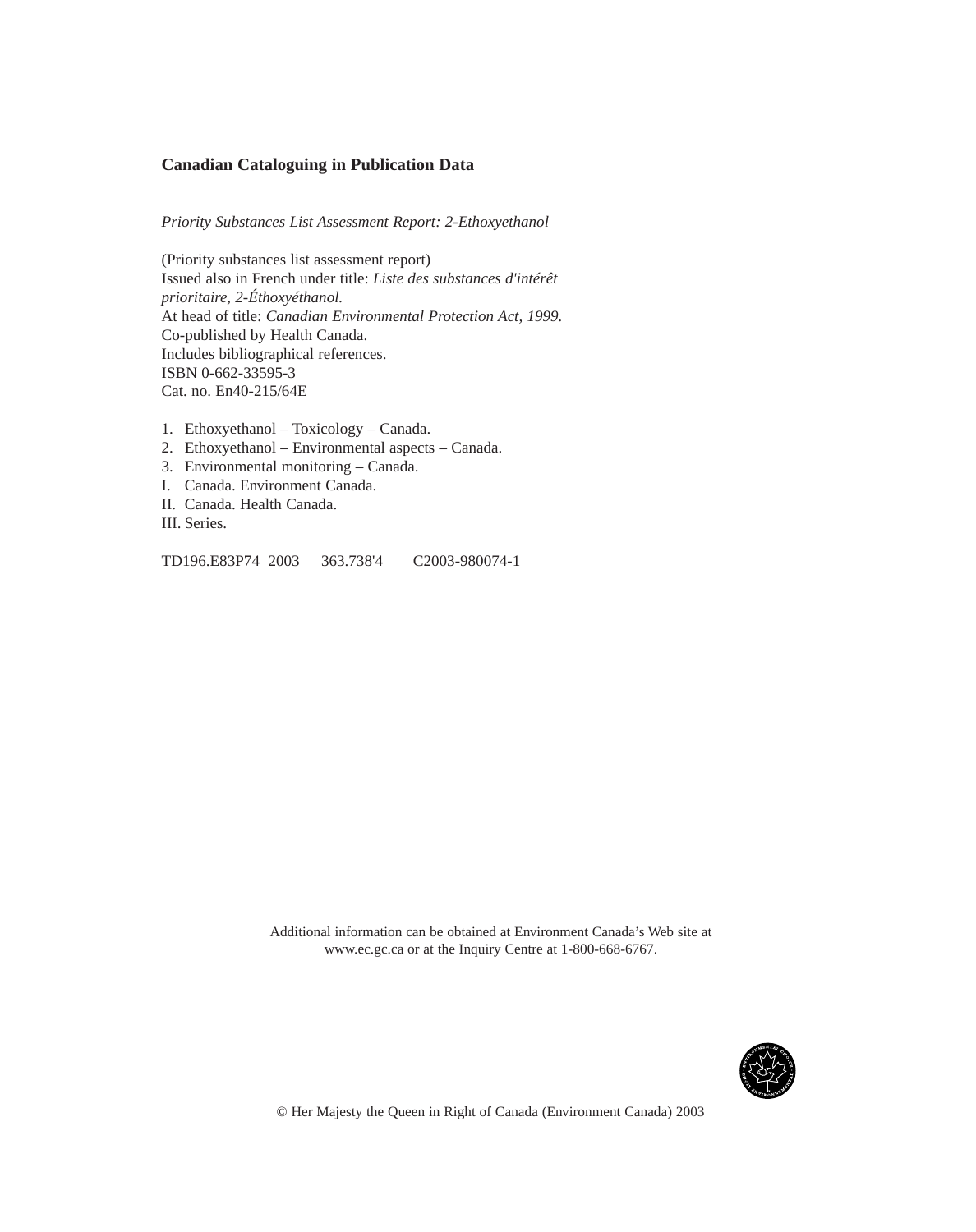*Canadian Environmental Protection Act, 1999*

## **PRIORITY SUBSTANCES LIST ASSESSMENT REPORT**

## **2-Ethoxyethanol**

Environment Canada Health Canada

August 2002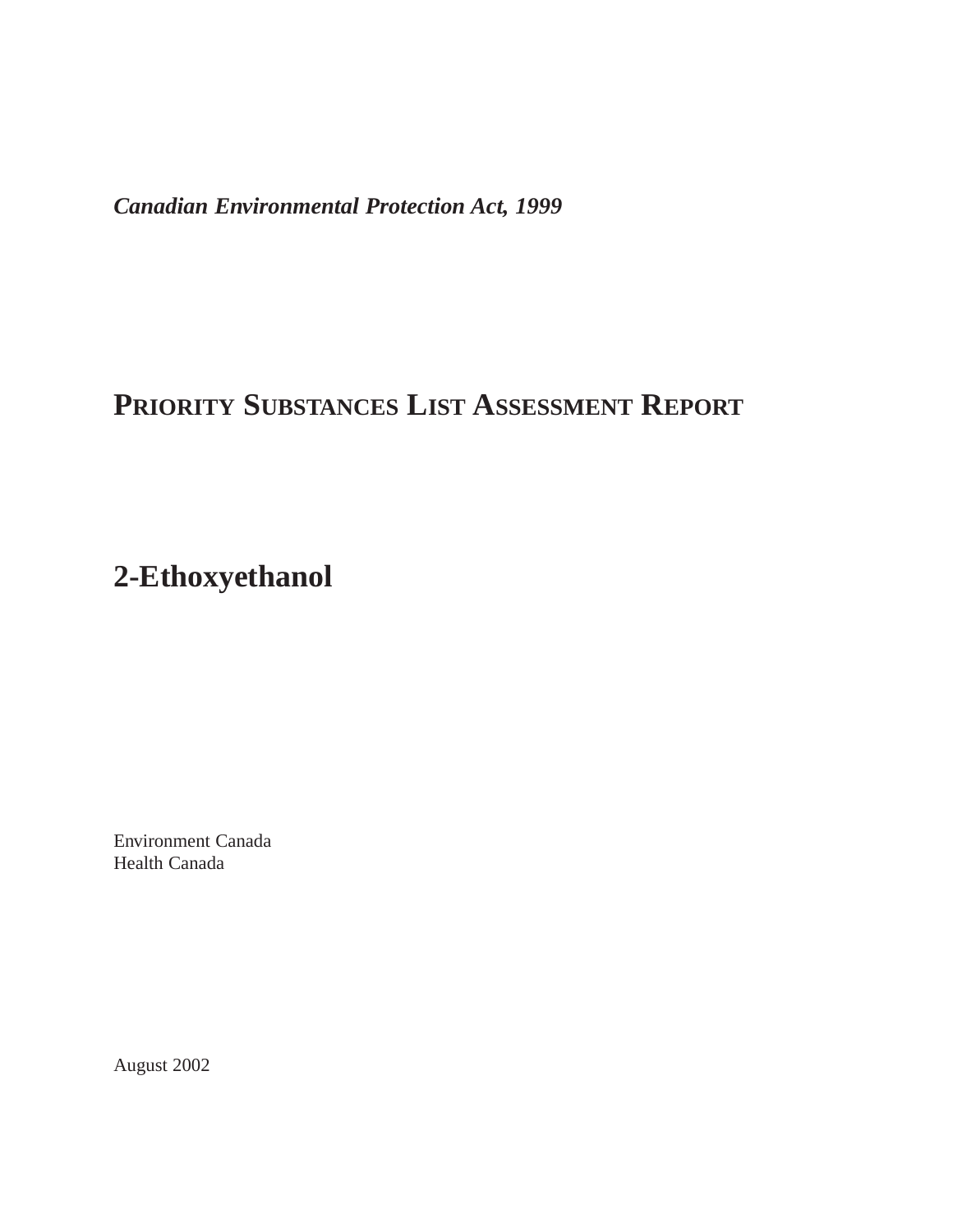# **TABLE OF CONTENTS**

| 1.0 |     |       |         |                                                          |  |
|-----|-----|-------|---------|----------------------------------------------------------|--|
| 2.0 |     |       |         | SUMMARY OF INFORMATION CRITICAL TO ASSESSMENT OF "TOXIC" |  |
|     | 2.1 |       |         |                                                          |  |
|     | 2.2 |       |         |                                                          |  |
|     |     | 2.2.1 |         |                                                          |  |
|     |     | 2.2.2 |         |                                                          |  |
|     |     |       | 2.2.2.1 |                                                          |  |
|     |     |       | 2.2.2.2 |                                                          |  |
|     | 2.3 |       |         |                                                          |  |
|     |     | 2.3.1 |         |                                                          |  |
|     |     |       | 2.3.1.1 |                                                          |  |
|     |     |       | 2.3.1.2 |                                                          |  |
|     |     |       | 2.3.1.3 |                                                          |  |
|     |     |       | 2.3.1.4 |                                                          |  |
|     |     |       | 2.3.1.5 |                                                          |  |
|     |     | 2.3.2 |         |                                                          |  |
|     |     |       | 2.3.2.1 |                                                          |  |
|     |     |       | 2.3.2.2 |                                                          |  |
|     |     |       | 2.3.2.3 |                                                          |  |
|     |     |       | 2.3.2.4 |                                                          |  |
|     |     |       | 2.3.2.5 |                                                          |  |
|     |     |       | 2.3.2.6 |                                                          |  |
|     | 2.4 |       |         |                                                          |  |
|     |     | 2.4.1 |         |                                                          |  |
|     |     |       | 2.4.1.1 |                                                          |  |
|     |     |       | 2.4.1.2 |                                                          |  |
|     |     | 2.4.2 |         |                                                          |  |
|     |     | 2.4.3 |         |                                                          |  |
|     |     |       | 2.4.3.1 |                                                          |  |
|     |     |       | 2.4.3.2 |                                                          |  |
|     |     |       | 2.4.3.3 |                                                          |  |
|     |     |       |         | 2.4.3.3.1                                                |  |
|     |     |       |         | 2.4.3.3.2                                                |  |

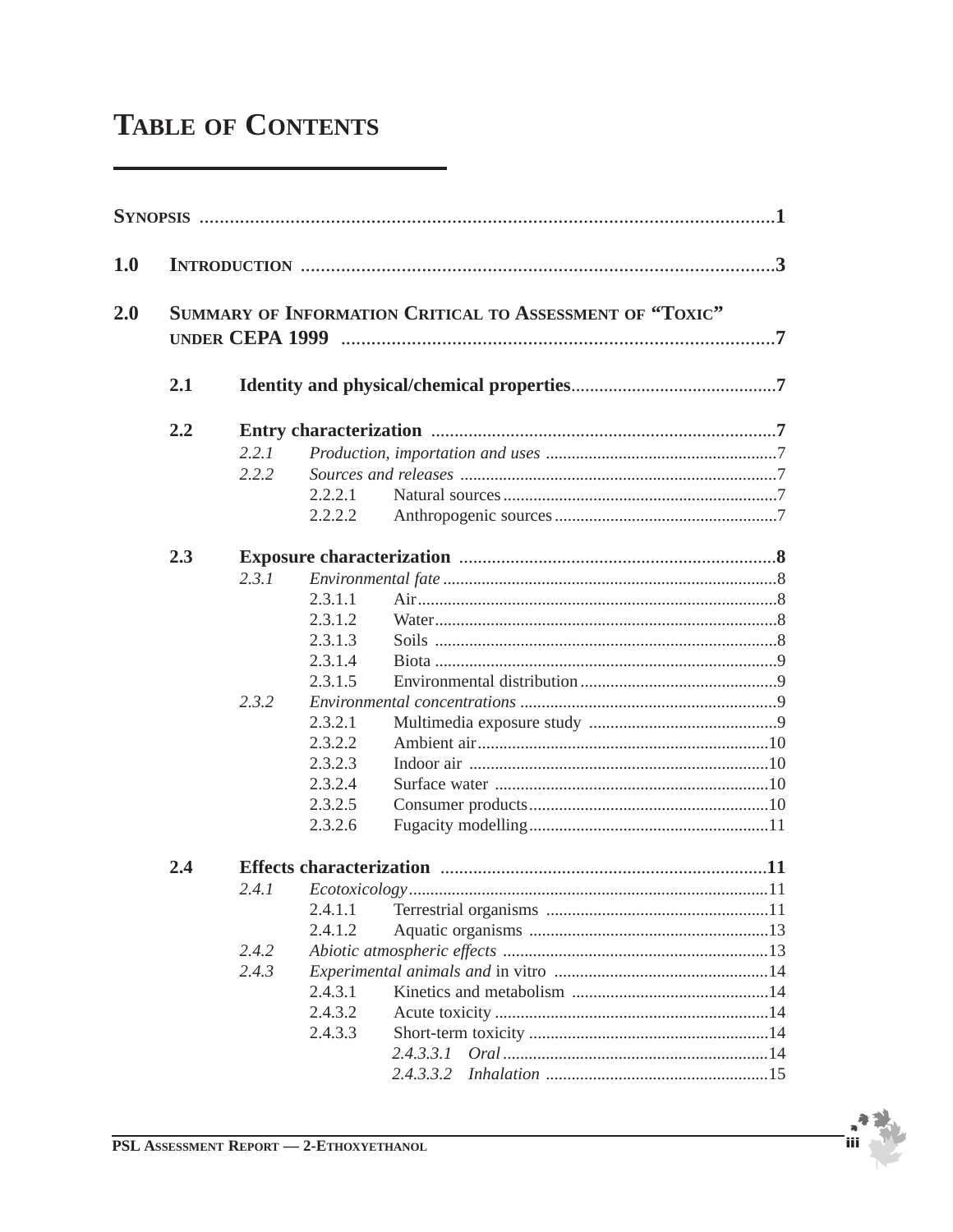|     |     |       | 2.4.3.4 |                                                                    |  |
|-----|-----|-------|---------|--------------------------------------------------------------------|--|
|     |     |       |         | 2, 4, 3, 4, 1                                                      |  |
|     |     |       |         |                                                                    |  |
|     |     |       | 2.4.3.5 | Chronic toxicity and carcinogenicity 17                            |  |
|     |     |       | 2.4.3.6 |                                                                    |  |
|     |     |       | 2.4.3.7 |                                                                    |  |
|     |     |       |         |                                                                    |  |
|     |     |       |         |                                                                    |  |
|     |     |       |         |                                                                    |  |
|     |     |       | 2.4.3.8 |                                                                    |  |
|     |     |       |         |                                                                    |  |
|     |     |       |         |                                                                    |  |
|     |     |       | 2.4.3.9 |                                                                    |  |
|     |     | 2.4.4 |         |                                                                    |  |
| 3.0 |     |       |         |                                                                    |  |
|     |     |       |         |                                                                    |  |
|     | 3.1 |       |         |                                                                    |  |
|     |     | 3.1.1 |         |                                                                    |  |
|     |     | 3.1.2 |         |                                                                    |  |
|     |     |       | 3.1.2.1 |                                                                    |  |
|     |     |       |         |                                                                    |  |
|     |     |       |         | 3.1.2.1.2                                                          |  |
|     |     |       | 3.1.2.2 |                                                                    |  |
|     |     |       | 3.1.2.3 |                                                                    |  |
|     | 3.2 |       |         | CEPA 1999 64(b): Environment upon which life depends 25            |  |
|     | 3.3 |       |         |                                                                    |  |
|     |     | 3.3.1 |         |                                                                    |  |
|     |     | 3.3.2 |         |                                                                    |  |
|     |     | 3.3.3 |         |                                                                    |  |
|     |     | 3.3.4 |         | Uncertainties and degree of confidence in the human                |  |
|     |     |       |         |                                                                    |  |
|     | 3.4 |       |         |                                                                    |  |
|     | 3.5 |       |         |                                                                    |  |
| 4.0 |     |       |         |                                                                    |  |
|     |     |       |         | <b>APPENDIX A SEARCH STRATEGIES EMPLOYED FOR IDENTIFICATION OF</b> |  |
|     |     |       |         |                                                                    |  |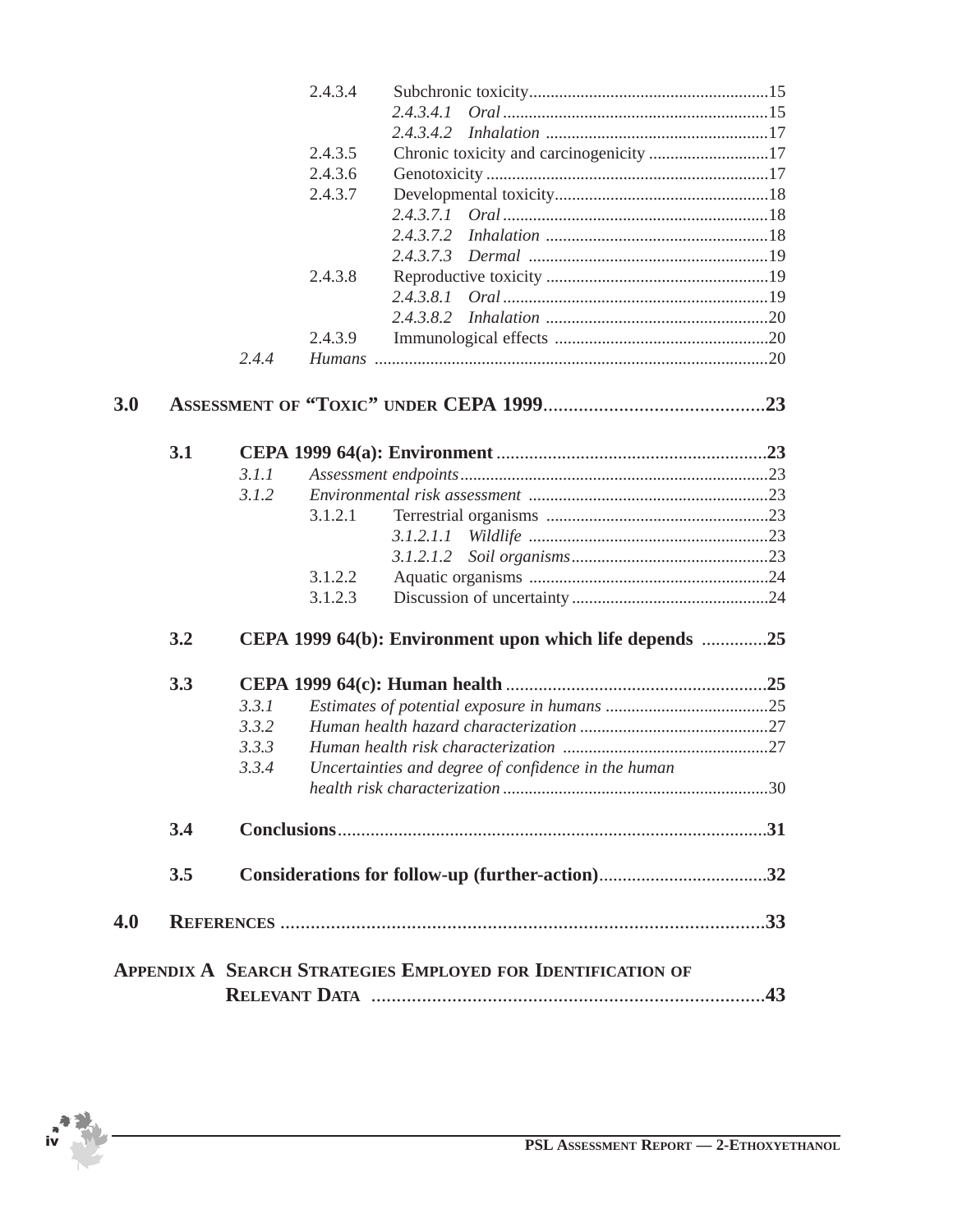## **LIST OF TABLES**

| <b>TABLE 1</b> | Emissions of 2-ethoxyethanol and its acetate from consumer products in      |  |
|----------------|-----------------------------------------------------------------------------|--|
| TABLE 2        | Upper-bounding estimates of intake of 2-ethoxyethanol by various age groups |  |
| TABLE 3        | Upper-bounding estimates of intake of 2-ethoxyethanol from consumer         |  |

## **LIST OF ACRONYMS AND ABBREVIATIONS**

| <b>BCF</b>       | bioconcentration factor                          |
|------------------|--------------------------------------------------|
| CAS              | <b>Chemical Abstracts Service</b>                |
| <b>CEPA</b>      | <b>Canadian Environmental Protection Act</b>     |
| <b>CEPA 1999</b> | Canadian Environmental Protection Act, 1999      |
| <b>CTV</b>       | <b>Critical Toxicity Value</b>                   |
| EAA              | ethoxyacetic acid                                |
| <b>EALD</b>      | ethoxyacetaldehyde                               |
| <b>EEV</b>       | <b>Estimated Exposure Value</b>                  |
| <b>ENEV</b>      | <b>Estimated No-Effects Value</b>                |
| <b>GWP</b>       | Global Warming Potential                         |
| HC <sub>5</sub>  | hazardous concentration for 5% of test species   |
| $IC_{50}$        | inhibitory concentration for 50% of test species |
| $K_{\rm oc}$     | soil sorption coefficient                        |
| $K_{\infty}$     | octanol/water partition coefficient              |
| kg-bw            | kilogram body weight                             |
| $LC_{50}$        | median lethal concentration                      |
| $LD_{50}$        | median lethal dose                               |
| <b>LOAEL</b>     | Lowest-Observed-Adverse-Effect Level             |
| <b>LOEL</b>      | Lowest-Observed-Effect Level                     |
| <b>NOAEL</b>     | No-Observed-Adverse-Effect Level                 |
| <b>NOEL</b>      | No-Observed-Effect Level                         |
| $NO_{x}$         | nitrogen oxides                                  |
| <b>NPRI</b>      | National Pollutant Release Inventory             |
| <b>ODP</b>       | <b>Ozone Depletion Potential</b>                 |
| <b>POCP</b>      | <b>Photochemical Ozone Creation Potential</b>    |
| <b>PSL</b>       | Priority Substances List                         |

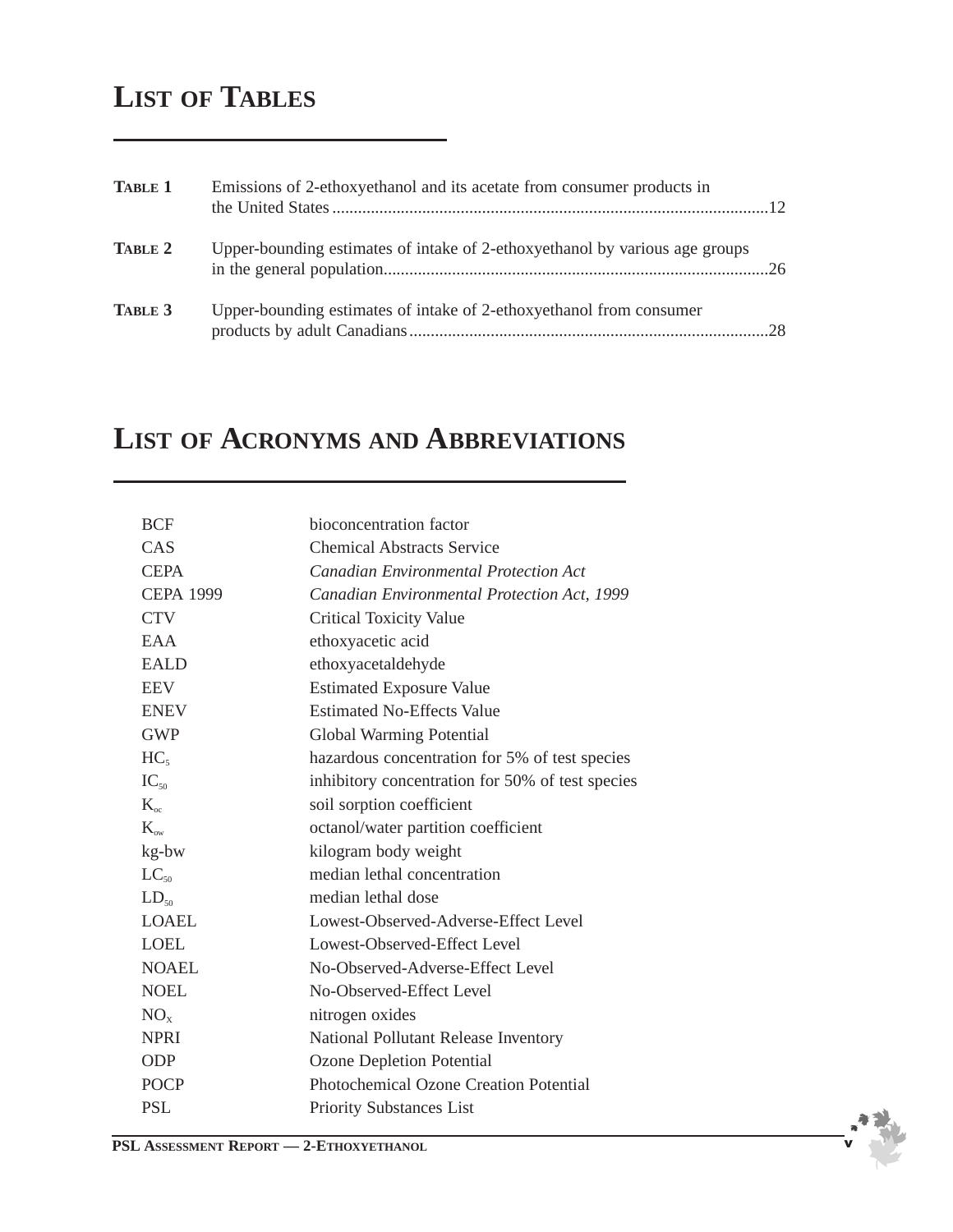## **SYNOPSIS**

2-Ethoxyethanol is not commercially produced in Canada. It is imported for use mainly as a component of formulated products. All environmental releases are reported to be to the atmosphere. Some 2-ethoxyethanol is also sent to landfills and other waste disposal sites.

2-Ethoxyethanol reacts with hydroxyl radicals in the air with a half-life of about 0.2–4 days. Much of the 2-ethoxyethanol released to the atmosphere is predicted to remain in air, but a substantial proportion would partition to water and to soil. 2-Ethoxyethanol is biodegraded in surface water and aerobic soil with an estimated half-life of 1–4 weeks. It is somewhat more persistent under anaerobic conditions. 2-Ethoxyethanol has a very low octanol/water partition coefficient and is therefore not expected to bioaccumulate to any significant degree. There are very few available data on concentrations of 2-ethoxyethanol in the environment in Canada or elsewhere.

Data on toxicity exist for aquatic organisms, including microorganisms, invertebrates and fish. 2-Ethoxyethanol is not very toxic to these organisms; in a number of studies, the  $LC_{50}$  was above the highest concentration tested.

Exposure values for air were based on limited Canadian monitoring data. Because of the paucity of environmental monitoring data, exposure values for soil and water were estimated based on fugacity modelling. Estimated environmental concentrations of 2-ethoxyethanol are several orders of magnitude lower than the adverse effects thresholds calculated for sensitive organisms.

2-Ethoxyethanol is not involved in stratospheric ozone depletion and is not an important contributor to climate change or ground-level ozone formation.

2-Ethoxyethanol has consistently induced hematological, reproductive (effects on testes and sperm parameters) and developmental effects in multiple species of experimental animals exposed by various routes. In addition, there is some limited evidence of effects on the blood and reduced sperm production in occupationally exposed human populations. Although monitoring data are very limited, the margins between upperbounding estimates of exposure to 2-ethoxyethanol in the general environment and conservative effect levels for critical effects are large. Limited available data do not indicate that 2-ethoxyethanol is commonly present in consumer products in Canada. However, upper-bounding estimates of exposure to 2-ethoxyethanol based on uncertain data on composition of some consumer products which may contain the substance may approach or exceed these conservative effect levels, although the degree of confidence in these estimates of exposure is considered to be extremely low.

**Based on these considerations, it is concluded that 2-ethoxyethanol is not entering the environment in a quantity or concentration or under conditions that have or may have an immediate or long-term harmful effect on the environment or its biological diversity or that constitute or may constitute a danger to the environment on which life depends. Based on comparison of upper-bounding estimates of exposure in the general environment with conservative effect levels, it is concluded that 2-ethoxyethanol is not entering the general environment in a quantity or concentration or under conditions that constitute or may constitute a danger in Canada to human life or health. Therefore, 2-ethoxyethanol is not considered to be "toxic" as defined in Section 64 of the** *Canadian Environmental Protection Act* **(CEPA, 1999).**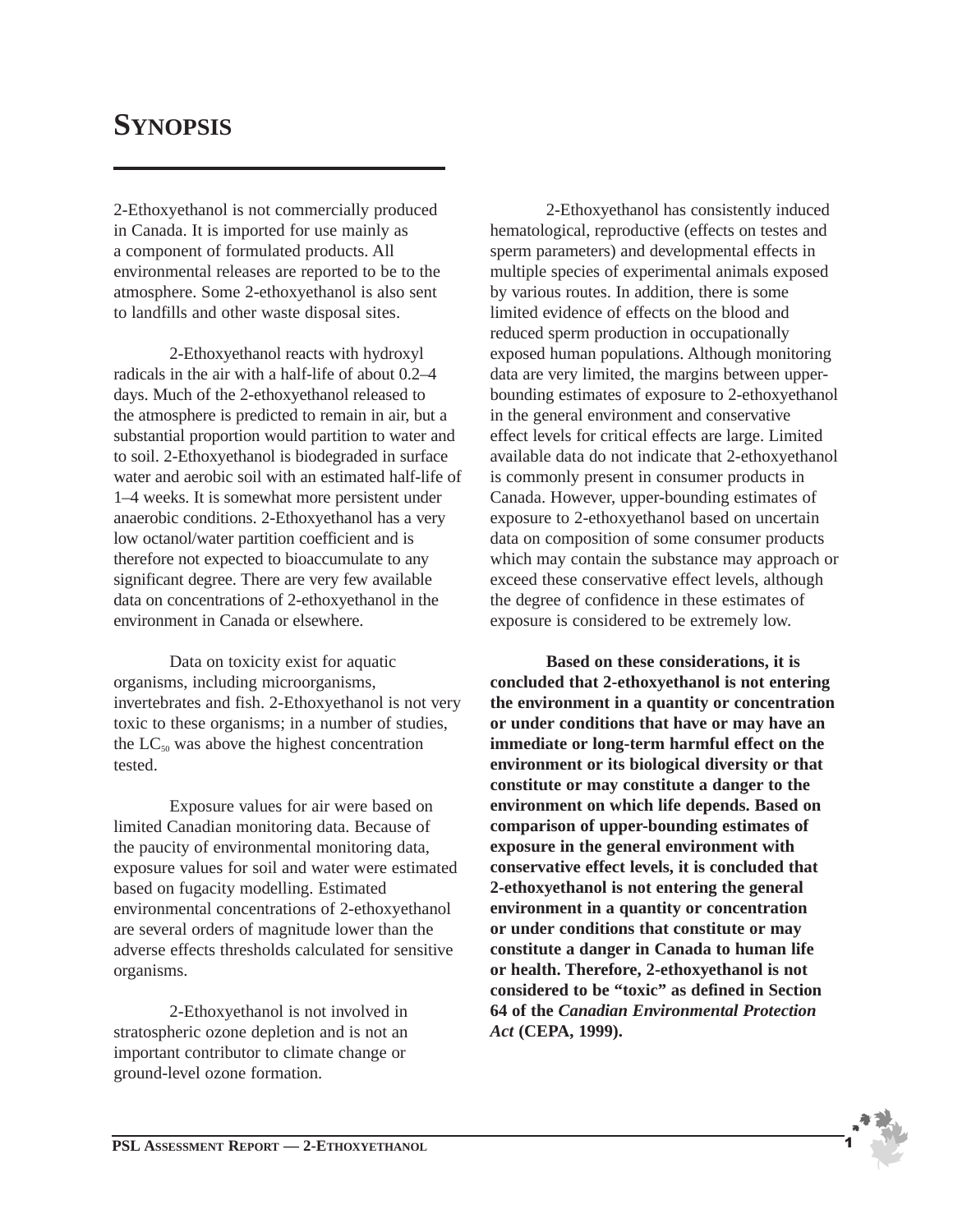Although 2-ethoxyethanol was not detected in emissions from a range of consumer products in Canada, acquisition of additional more representative information on its use in consumer products in Canada is desirable.

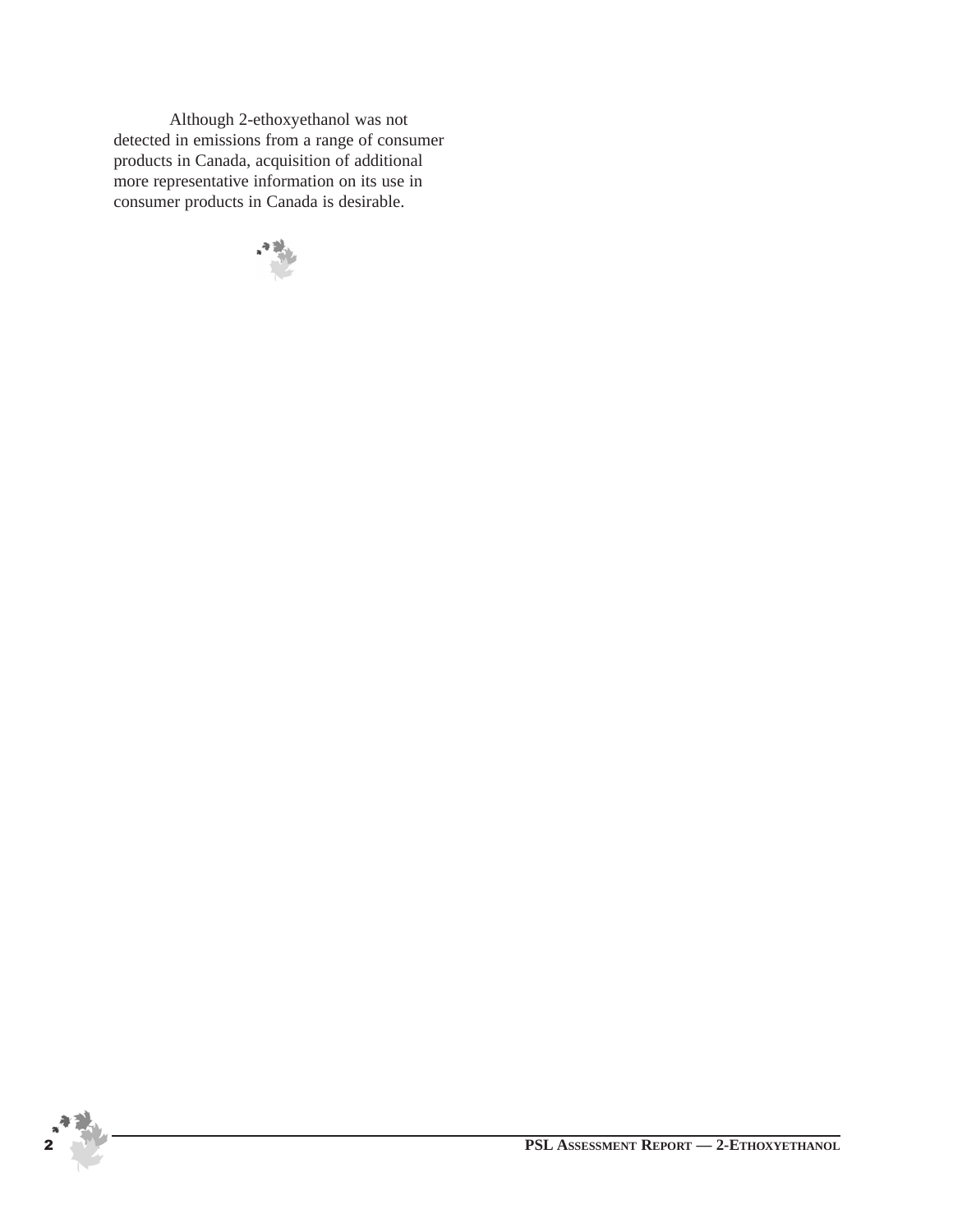## **1.0 INTRODUCTION**

The *Canadian Environmental Protection Act, 1999* (CEPA 1999) requires the federal Ministers of the Environment and of Health to prepare and publish a Priority Substances List (PSL) that identifies substances, including chemicals, groups of chemicals, effluents and wastes, that may be harmful to the environment or constitute a danger to human health. The Act also requires both Ministers to assess these substances and determine whether they are "toxic" or capable of becoming "toxic" as defined in Section 64 of the Act, which states:

- ...a substance is toxic if it is entering or may enter the environment in a quantity or concentration or under conditions that
- (a) have or may have an immediate or long-term harmful effect on the environment or its biological diversity;
- (b) constitute or may constitute a danger to the environment on which life depends; or
- (c) constitute or may constitute a danger in Canada to human life or health.

Substances that are assessed as "toxic" as defined in Section 64 may be placed on Schedule I of the Act and considered for possible risk management measures, such as regulations, guidelines, pollution prevention plans or codes of practice to control any aspect of their life cycle, from the research and development stage through manufacture, use, storage, transport and ultimate disposal.

Based on initial screening of readily accessible information, the rationale for assessing 2-ethoxyethanol (along with 2-methoxyethanol and 2-butoxyethanol) provided by the Ministers' Expert Advisory Panel on the Second Priority Substances List (Ministers' Expert Advisory Panel, 1995) was as follows:

> Potential sources of exposure to these compounds include releases from various industrial and consumer uses. These compounds are widely used as solvents in paints and protective coatings; in printing inks, industrial solvents and cleaners; in

the production of plasticizers; as a de-icer in fuels and automotive brake fluids; and in electronics manufacturing. Effects due to exposure include disorders of the central nervous system, blood system, kidneys and liver in both humans and animals. An assessment is required to determine the presence of these substances in the Canadian environment, exposure and the potential risks to human health.

Descriptions of the approaches to assessment of the effects of Priority Substances on the environment and human health are available in published companion documents.

The document entitled "Environmental Assessments of Priority Substances under the *Canadian Environmental Protection Act*. Guidance Manual Version 1.0 — March 1997" (Environment Canada, 1997a) provides guidance for conducting environmental assessments of Priority Substances in Canada. This document may be purchased from:

> Environmental Protection Publications Environmental Technology Advancement **Directorate** Environment Canada Ottawa, Ontario K1A 0H3

An electronic version (PDF file) may be requested from: PSL.LSIP@ec.gc.ca. It should be noted that the approach outlined therein has evolved to incorporate recent developments in risk assessment methodology, which will be addressed in future releases of the guidance manual for environmental assessments of Priority Substances.

The search strategies employed in the identification of data relevant to the assessment of entry, environmental fate and exposure, and potential effects on the environment (prior to October 1999) are presented in Appendix A. Review articles were consulted where appropriate. However, all original studies that form the basis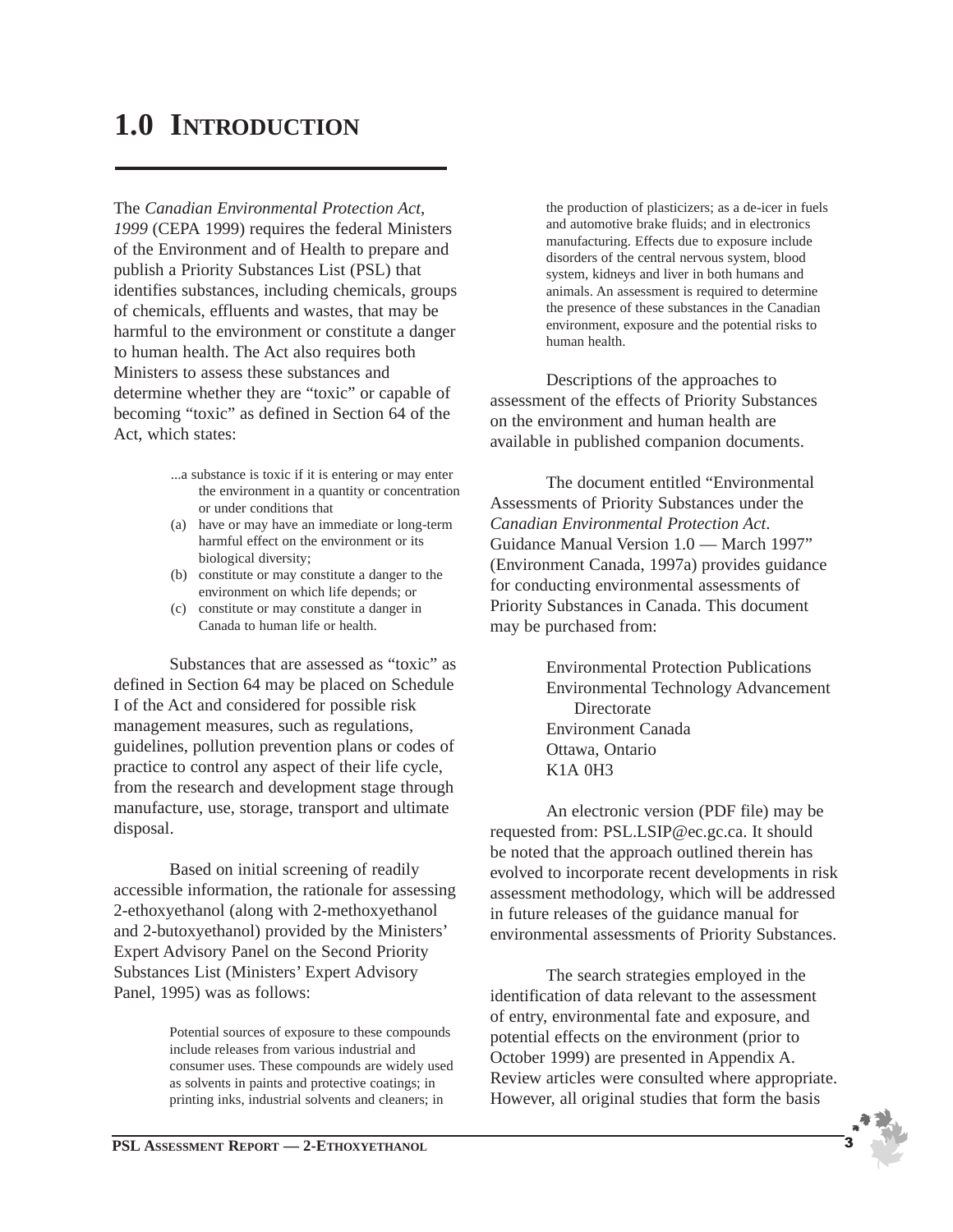for determining whether 2-ethoxyethanol is "toxic" under Paragraphs 64(a) or 64(b) of CEPA 1999 have been critically evaluated by staff of Environment Canada.

The approach to assessment of effects on human health is outlined in the following publication of the Safe Environments Program (formerly the Environmental Health Directorate) of Health Canada: "*Canadian Environmental Protection Act —* Human Health Risk Assessment for Priority Substances" (Health Canada, 1994), copies of which are available from:

> Existing Substances Division Health Canada Environmental Health Centre Tunney's Pasture Address Locator 0801C2 Ottawa, Ontario K1A 0L2

or on the Safe Environments Program (formerly the Environmental Health Directorate) publications web site (www.hc-sc.gc.ca/hecssesc/exsd/psap.htm). The approach is also described in an article published in the *Journal of Environmental Science and Health — Environmental Carcinogenesis & Ecotoxicology Reviews* (Meek *et al.*, 1994). It should be noted that the approach outlined therein has evolved to incorporate recent developments in risk assessment methodology, which are described on the Existing Substances Division web site (www.hc-sc.gc.ca/ exsd-dse) and which will be addressed in future releases of the approach paper for the assessment of effects on human health.

The approach to assessment of 2-ethoxyethanol is necessarily restricted because of the extremely limited data upon which to base estimates of population exposure. Therefore, a screening approach has been adopted for assessment of whether or not the substance would be considered "toxic" under Paragraph 64(c). Available information relevant to characterization of health hazards was critically evaluated to ascertain critical effects; lowest effect levels for

these effects from studies in experimental animals or exposed human populations are compared with worst-case or bounding estimates of exposure. The adequacy of these rather crude margins of exposure is considered in relation to intake from various sources, including environmental media and consumer products, estimated on the basis of the limited available Canadian data. On this basis, areas where additional information may be required to ensure that current measures are sufficiently protective have been identified.

Data relevant to assessment of population exposure and potential effects on human health were identified on the basis of a review prepared in 1996 by BIBRA Toxicology International as well as through literature searches, the strategies for which are described in Appendix A (prior to January 2000). All original studies that form the basis for determining whether 2-ethoxyethanol is "toxic" under Paragraph 64(c) of CEPA 1999 have been critically evaluated by staff of Health Canada.

Sections of the Assessment Report related to the environmental assessment of 2-ethoxyethanol and the environmental Supporting Document (Environment Canada, 1999) were prepared or reviewed by the members of the Environmental Resource Group, established by Environment Canada to support the environmental assessment:

- D. Boersma, Environment Canada
- R. Breton, Environment Canada
- P. Cureton, Environment Canada
- N. Davidson, Environment Canada
- R. Desjardins, Environment Canada
- L. Hamel, Union Carbide Canada Inc.
- B. Lee, Environment Canada
- S. Lewis, Chemical Manufacturers' Association
- B. Sebastien, Environment Canada
- K. Taylor, Environment Canada (lead for the environmental assessment)

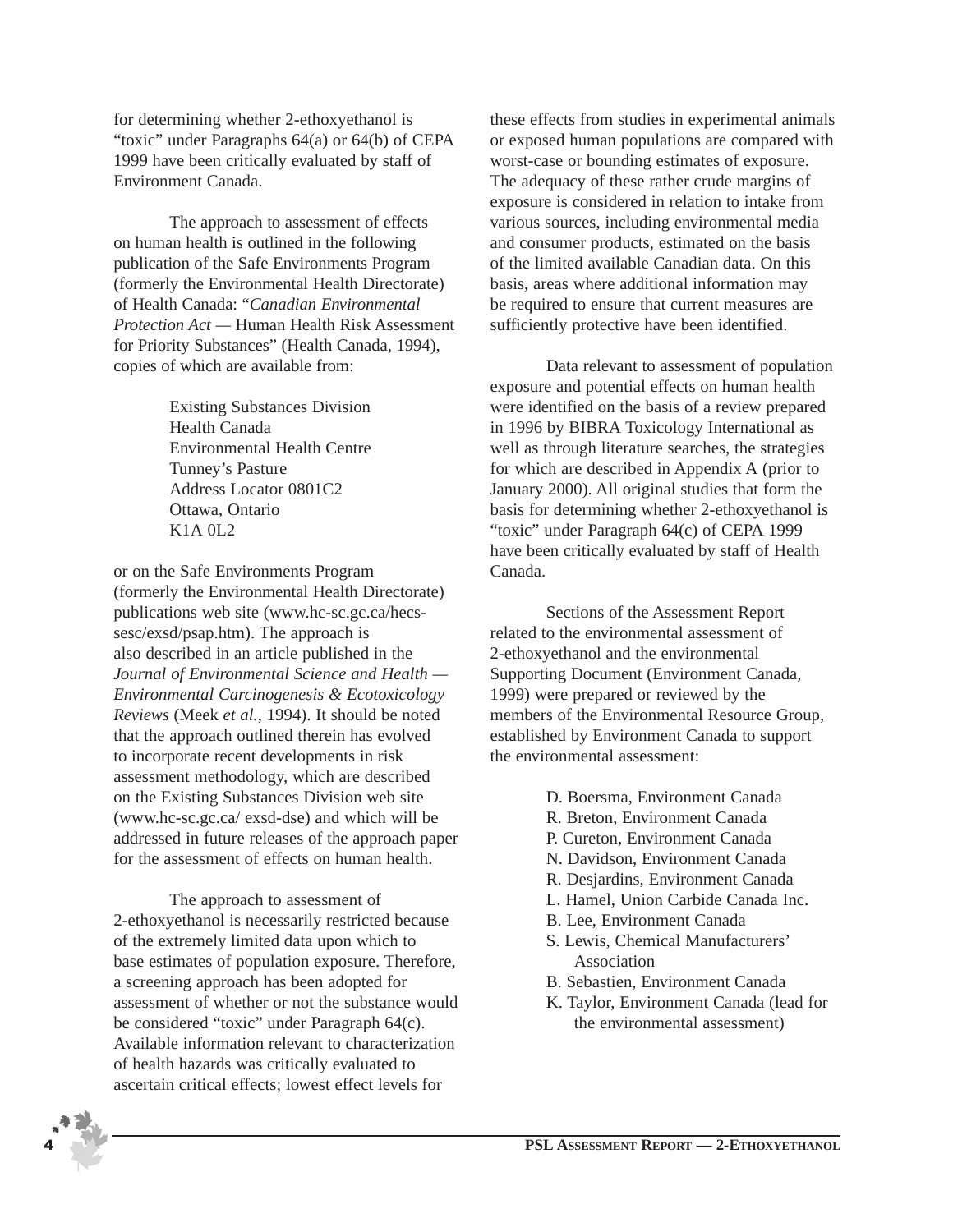Sections of the Assessment Report relevant to the environmental assessment and the environmental Supporting Document (Environment Canada, 1999) were also reviewed by C. Staples of Assessment Technologies Inc.

Sections of the Assessment Report related to human health and the background supporting documentation were prepared by the following staff of Health Canada:

> K. Hughes M.E. Meek L. Turner

Comments on the adequacy of data coverage in the sections of the supporting documentation related to health effects were provided in a written review by J.B. Knaak of Oxychem (retired).

The health-related sections of the Assessment Report were reviewed and approved by the Healthy Environments and Consumer Safety Branch Risk Management meeting.

The entire Assessment Report was reviewed and approved by the Environment Canada/Health Canada CEPA Management Committee.

A draft of the Assessment Report was made available for a 60-day public comment period (August 19 to October 18, 2000) (Environment Canada and Health Canada, 2000). Following consideration of comments received, the Assessment Report was revised as appropriate. A summary of the comments and responses is available on the Internet at:

www.ec.gc.ca/substances/ese/eng/psap/final/ main.cfm

The text of the Assessment Report has been structured to address environmental effects initially (relevant to determination of "toxic" under Paragraphs 64(a) and (b)), followed by effects on human health (relevant to determination of "toxic" under Paragraph 64(c)).

Copies of this Assessment Report are available upon request from:

> Inquiry Centre Environment Canada Main Floor, Place Vincent Massey 351 St. Joseph Blvd. Hull, Quebec K1A 0H3

or by emailing:

PSL.LSIP@ec.gc.ca

Unpublished supporting documentation, which presents additional information, is available upon request from:

> Existing Substances Branch Environment Canada 14th Floor, Place Vincent Massey 351 St. Joseph Blvd. Hull, Quebec K1A 0H3

*or*

Existing Substances Division Health Canada Environmental Health Centre Tunney's Pasture Address Locator 0801C2 Ottawa, Ontario K1A 0L2

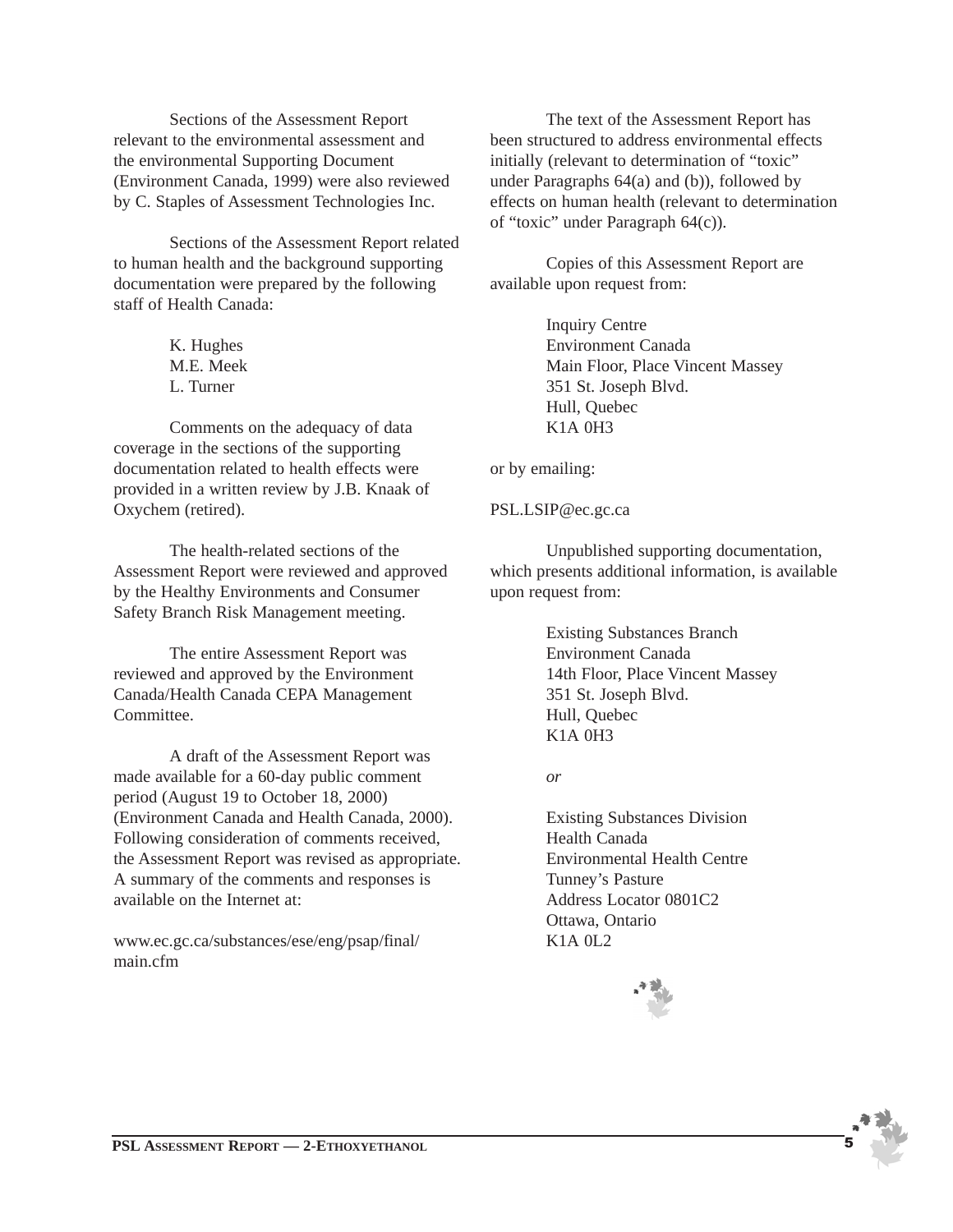## **2.0 SUMMARY OF INFORMATION CRITICAL TO ASSESSMENT OF "TOXIC" UNDER CEPA 1999**

## **2.1 Identity and physical/chemical properties <sup>1</sup>**

2-Ethoxyethanol, one of the class of substances referred to as glycol ethers, has the empirical molecular formula  $C_4H_{10}O_2$ , the structural formula CH<sub>3</sub>CH<sub>2</sub>OCH<sub>2</sub>CH<sub>2</sub>OH and a molecular weight of 90.12. Its Chemical Abstracts Service (CAS) registry number is 110-80-5. 2-Ethoxyethanol is a colourless liquid with an estimated water solubility of 300 000 mg/L**<sup>2</sup>** (DMER and AEL, 1996), a log octanol/water partition coefficient  $(K<sub>ow</sub>)$  of  $-0.32$  (Hansch *et al.*, 1995), a vapour pressure of 710 Pa (Riddick *et al.*, 1986) and a calculated Henry's law constant of 0.213 Pa·m<sup>3</sup>/mol (DMER and AEL, 1996).

Synonyms for 2-ethoxyethanol include 2-ethoxy-1-ethanol, ethylene glycol monoethyl ether and ethyl Cellosolve.

## **2.2 Entry characterization**

## *2.2.1 Production, importation and uses*

2-Ethoxyethanol was not produced in Canada in 1995 or 1996, according to data reported to Environment Canada by 14 companies in a survey carried out under the authority of Section 16 of the *Canadian Environmental Protection Act, 1988* (CEPA) (Environment Canada, 1997b). According to these data, importation of 2-ethoxyethanol totalled 4.7 kilotonnes in 1995 and 3.0 kilotonnes in 1996. There was no export of 2-ethoxyethanol in 1995, and 2.3 tonnes were exported in 1996.

2-Ethoxyethanol has been used in paints, coatings, inks, cleaners, polishes, brake fluids and jet fuels and has been widely used as a solvent, chemical intermediate and solvent coupler of mixtures and water-based formulations (Stemmler *et al.*, 1997). Data reported to Environment Canada in the survey conducted under the authority of Section 16 of CEPA indicated that 68.2 and 42.8 tonnes of 2-ethoxyethanol were used in Canada in 1995 and 1996, respectively, mainly as a component of formulated products (Environment Canada, 1997b). 2-Ethoxyethanol is present as a minor ingredient  $(\langle 1.25\% \rangle)$  in 26 Canadian registered pest control products (wood preservatives) (Ballantine, 1997; Health Canada, 1998a).

#### *2.2.2 Sources and releases*

#### 2.2.2.1 Natural sources

2-Ethoxyethanol has not been reported to occur as a natural product (U.S. EPA, 1986; WHO, 1990). There are no known reactions that would lead to the *in situ* production of glycol ethers in the atmosphere (Rogozen *et al.*, 1987).

#### 2.2.2.2 Anthropogenic sources

Total on-site environmental releases of 2-ethoxyethanol reported to the National Pollutant Release Inventory (NPRI) in 1994 amounted to 2.36 tonnes. Most of this (at least 81%) was released into the atmosphere from four facilities (producing plastics and synthetic resins, paint and varnish, petroleum products and printing ink) in Quebec (NPRI, 2000). (Facilities with more than



**<sup>1</sup>** See the environmental Supporting Document (Environment Canada, 1999) for a more complete listing of ranges of values reported and criteria for selection of physical and chemical properties.

<sup>&</sup>lt;sup>2</sup> This estimated value was based on reported values for structurally similar or homologous compounds (DMER and AEL, 1996).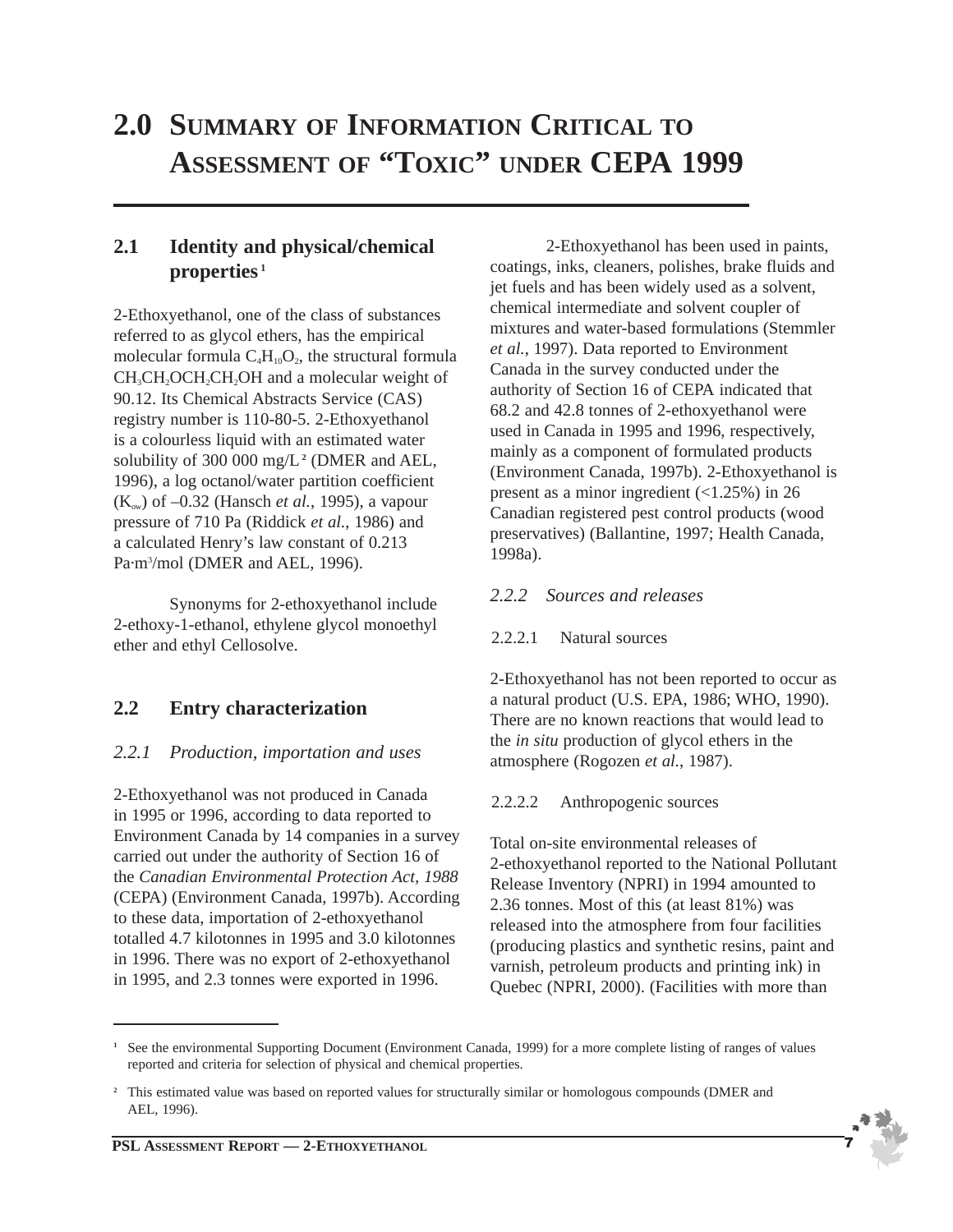10 full-time staff and that use or manufacture more than 10 tonnes of substances on the NPRI are required by law to report to Environment Canada.)

In 1995, total on-site environmental releases of 2-ethoxyethanol reported to the NPRI amounted to 8.1 tonnes (NPRI, 2000). Almost all of this was released into the atmosphere as emissions from storage from one facility (plastics manufacturing) in Ontario.

In 1996, total on-site environmental releases of 2-ethoxyethanol were 0.20 tonnes, released about equally from two facilities (producing motor vehicle stampings and industrial and household chemicals) in Ontario and Quebec (NPRI, 2000).

Releases reported to date for 1997 totalled 9.32 tonnes, from two printing ink industries in Ontario and Quebec (NPRI, 2000).

According to data reported under the CEPA Section 16 survey (with different reporting requirements from the NPRI), 5.8 tonnes of 2-ethoxyethanol were released to landfills in 1996, while 3.9 tonnes were released as waste and 0.9 tonnes were released to air from several facilities in Ontario and Quebec (Environment Canada, 1997b). (Industries surveyed by Environment Canada with commercial activities involving more than 1000 kg of 2-ethoxyethanol were required to supply data on uses and releases and other relevant information.)

The Canadian Chemical Producers' Association (1999a) reported total environmental emissions of 2-ethoxyethanol of 0.3, 0.015, 0.015 and 0.013 tonnes from member companies in 1992, 1993, 1994 and 1995, respectively, all of which were released to air by a single company. Reported emissions fell to 0 tonnes in 1996 (Canadian Chemical Producers' Association, 1999a), totalled 0.003 tonnes in 1997 and returned to 0 tonnes in 1998 (Canadian Chemical Producers' Association, 1999b).

## **2.3 Exposure characterization**

#### *2.3.1 Environmental fate*

#### 2.3.1.1 Air

An atmospheric half-life of 9.8 hours was determined in a smog chamber with irradiation at a 2-ethoxyethanol: $NO<sub>x</sub>$  ratio of 2:1 (Joshi *et al.*, 1982). A half-life of about 4 days was calculated for the reaction of 2-ethoxyethanol with atmospheric hydroxyl radicals, assuming an ambient concentration of hydroxyl radicals of 106 molecules/cm3 (U.S. EPA, 1985). This calculation was based on the rate constant in water of  $1 \times 10^9$  L/mol per second (Anbar and Neta, 1967), converted to a gas-phase reaction by the method of Guesten *et al.* (1981). Howard *et al.* (1991) estimated a half-life of 2-ethoxyethanol in air of 5.35–53.5 hours, based on reaction with hydroxyl radicals.

#### 2.3.1.2 Water

Howard *et al.* (1991) estimated half-lives of 2-ethoxyethanol of 168–672 hours and 336–1344 hours in surface water and groundwater, respectively, based on unacclimated aerobic biodegradation.

#### 2.3.1.3 Soils

A soil sorption coefficient  $(K_{\infty})$  of 113 was calculated for 2-ethoxyethanol using the method of Sabljic (1984), indicating moderate mobility in soil (U.S. EPA, 1985). Retention values for 2-ethoxyethanol of 21 New Zealand and Fijian soils ranged from 8 to 178 mg/g; these values were well correlated with the cation exchange capacity and a number of measures of moisture content of these soils (Churchman and Burke, 1991).

There is little information available on the biodegradation of 2-ethoxyethanol in soil. Howard *et al.* (1991) estimated a half-life of 2-ethoxythanol in soil of 168–672 hours, based on unacclimated aerobic biodegradation.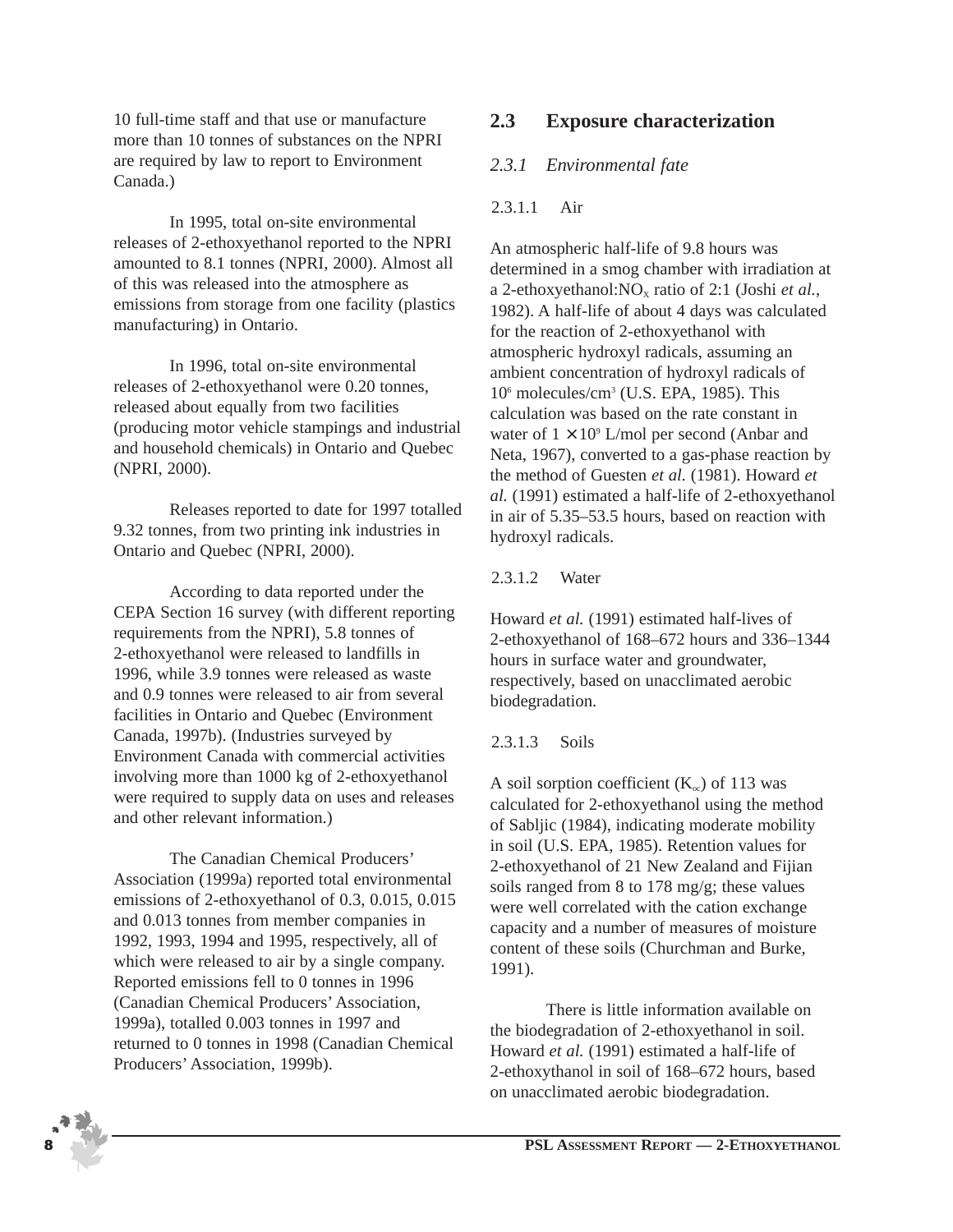2-Ethoxyethanol underwent biooxidation to 2-ethoxyacetic acid (EAA) by the soil bacterium, *Alcaligenes* MC11, for which 2-ethoxyethanol was a source of carbon (Harada and Nagashima, 1975). *Pseudomonas* sp. 4-5-3, *Xanthobacter autotrophicus* EC1-2-1 and a bacterium identified only as "strain MC2-2-1" could also use 2-ethoxyethanol as a source of carbon for aerobic growth (Kawai, 1995).

#### 2.3.1.4 Biota

A bioconcentration factor (BCF) of 0.5 was estimated for 2-ethoxyethanol, based on a log  $K_{ow}$  of  $-0.10$  and using the equation proposed by Lyman *et al.* (1982) (i.e.,  $\log$  BCF = 0.76  $\log K_{\infty}$ – 0.23) (U.S. EPA, 1985). Bioaccumulation of 2-ethoxyethanol in aquatic organisms would therefore not be significant.

#### 2.3.1.5 Environmental distribution

Because of the high water solubility of 2-ethoxyethanol and its low  $log K_{ow}$ , physical adsorption to suspended solids and sediments should not be significant (U.S. EPA, 1985).

The environmental partitioning of 2-ethoxyethanol when released into air, water or soil was estimated by a Level III fugacity model (DMER and AEL, 1996). Values for input parameters were as follows: molecular weight, 90.1 g/mol; vapour pressure, 710 Pa; water solubility, 300 000 mg/L; log  $K_{\text{ow}}$ , -0.32; Henry's law constant, 0.213 Pa·m3 /mol; half-life **<sup>3</sup>** in air, 55 hours; half-life in water, 550 hours; half-life in soil, 550 hours; and half-life in sediment, 1700 hours. Modelling was based upon an assumed emission rate of 1000 kg/hour, although the emission rate used would not affect the estimated percent distribution. If 2-ethoxyethanol is emitted into air, EQC (Equilibrium Criterion)

Level III fugacity modelling predicts that about 50% would be present in air, while approximately 25% would be present in soil and about 25% in water. If 2-ethoxyethanol is emitted into water, more than 99% would be present in water. If 2-ethoxyethanol is released to soil, about 75% would be present in the soil, while approximately 25% would be present in water (DMER and AEL, 1996).

## *2.3.2 Environmental concentrations*

Few data on levels of 2-ethoxyethanol in the environment have been identified for Canada or elsewhere. One study was conducted to determine concentrations of 2-ethoxyethanol in multiple media in Canada to which humans are exposed, including drinking water and indoor and outdoor air (Conor Pacific Environmental Technologies, 1998), as outlined below in Section 2.3.2.1. Additional data on levels of 2-ethoxyethanol in specific media are presented in the subsequent sections where identified.

#### 2.3.2.1 Multimedia exposure study

In a multimedia exposure study, exposure to a number of volatile organic chemicals was measured for 50 participants across Canada in 1997 (Conor Pacific Environmental Technologies, 1998). Thirty-five participants were randomly selected from the Greater Toronto area in Ontario, six from Queens Subdivision in Nova Scotia and nine from Edmonton, Alberta. For each participant, samples of drinking water, beverages and indoor, outdoor and personal air were collected over a 24-hour period; however, samples of food were not analysed for 2-ethoxyethanol. While confidence in the results of this survey was low (see Section 3.3.4), the concentration of 2-ethoxyethanol was below the method detection limit (0.05 µg/L) in all samples of drinking water.

**<sup>3</sup>** For each environmental compartment, DMER and AEL (1996) use a series of ranges of half-life times (<10 hours, 10–30 hours, 30–100 hours, etc.), and the half-life of the particular substance is assigned to the appropriate range, based on a consideration of available persistence data. The geometric mean of this range is then used as an input parameter for the fugacity model. For example, the atmospheric half-life of 2-ethoxyethanol in air is judged to be between 30 and 100 hours. The geometric mean of this range, 55 hours, is used as an input parameter in the model. Conservative values for persistence were selected, i.e., longer rather than shorter half-lives, to ensure that persistence is not underestimated.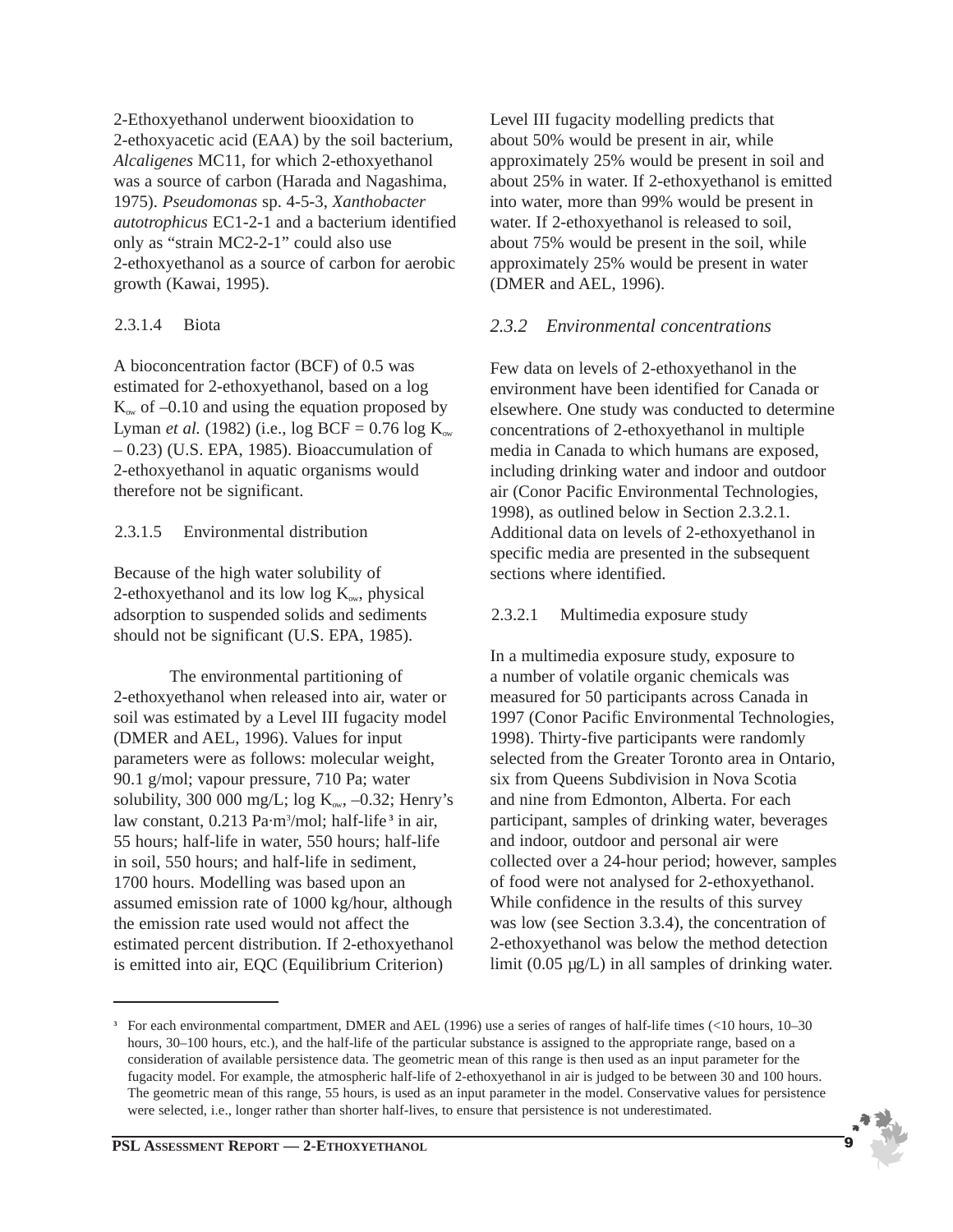Similarly, it was not detected (detection limit  $3.6 \mu g/m^3$ ) in any samples of indoor, outdoor or personal air. 2-Ethoxyethanol was not detected in composite beverage samples (method detection limit  $3.3 \mu g/L$ ).

#### 2.3.2.2 Ambient air

In the Windsor Air Quality Study, the concentrations of 2-ethoxyethanol in 24 samples of ambient air collected in the vicinity of an automotive plant and 7 samples in downtown Windsor (OMEE, 1994) were measured. Concentrations of 2-ethoxyethanol were less than the limit of detection  $(0.81 \text{ µg/m}^3)$  in all the samples collected in downtown Windsor. Of the 24 samples collected at the automotive plant, concentrations of 2-ethoxyethanol were above the limits of detection (which ranged from 0.18 to  $0.34 \,\mathrm{\mu g/m^3}$  in 16 (over 66%); the mean value for these samples was  $0.43 \mu g/m^3$  when concentrations in samples where 2-ethoxyethanol was not detected were assumed to be equivalent to one-half the limit of detection (maximum  $0.86 \,\mathrm{\mu g/m^3}$ ). The authors stated that the probable source of 2-ethoxyethanol in ambient air samples downwind of the plant was from paints and lacquers in which 2-ethoxyethanol is used as a solvent. In all of the samples from downtown Windsor or in the vicinity of the automotive plant, concentrations of 2-ethoxyethyl acetate, the acetate moiety of 2-ethoxyethanol, were below the limits of detection (range  $0.55-2.9 \text{ µg/m}^3$ ).

2-Ethoxyethanol was not detected in samples of ambient air collected at six locations in the United States in 1984–1985 (limit of detection 0.25 µg/m3 ) (Sheldon *et al.*, 1988).

## 2.3.2.3 Indoor air

In northern Italy, six indoor air samples collected from homes in 1983–1984 contained 2-ethoxyethanol concentrations of up to 60  $\mu$ g/m<sup>3</sup> (De Bortoli *et al.*, 1986). 2-Ethoxyethanol was detected at concentrations of up to  $18.3 \mu g/m^3$  in indoor air samples collected in new buildings (hospital, office, nursing home) in the United States. In older buildings (office, nursing home, school), concentrations were lower (i.e., up to 4.15 µg/m3 ) (Sheldon *et al.*, 1988).

## 2.3.2.4 Surface water

Samples of water from a polluted river in Japan contained 250–1200 µg 2-ethoxyethanol/L (Yasuhara *et al.*, 1981).

#### 2.3.2.5 Consumer products

Limited available recent data do not indicate that 2-ethoxyethanol or its acetate**<sup>4</sup>** are commonly present in consumer products in Canada, although such applications are not regulated (Health Canada, 1998b). 2-Ethoxyethanol was not detected in the emissions of 13 consumer products, including window cleaners, all-purpose cleaners, paints, nail polish removers and hair dye, purchased in the Ottawa, Ontario, area (Cao, 1999). (These products were selected on the basis of other data presented here that suggested that 2-ethoxyethanol was present in similar products.) Glycol ethers, including 2-ethoxyethanol, are not registered for use as an active ingredient in therapeutic products used in Canada (Health Canada, 1998c). Of the cosmetic products registered for use in Canada, one nail polish contained 2-ethoxyethanol in the range of >0.3-l%, while 2-ethoxyethyl acetate was present in an eye makeup product and skin moisturizer at  $>30$  to 100% and  $>1$  to 3%, respectively (Health Canada Cosmetic Notification System, 2001). (The *Food and Drugs Act* stipulates that manufacturers and importers of new cosmetic products are required to notify Health Canada concerning the ingredients.) 2-Ethoxyethanol is a

**<sup>4</sup>** The acetate moiety of 2-ethoxyethanol, 2-ethoxyethyl acetate, is often used in consumer product formulations. Since the acetate is rapidly converted to the parent 2-ethoxyethanol in the body, data on the presence of the acetate in consumer products are considered relevant to estimation of population exposure to 2-ethoxyethanol.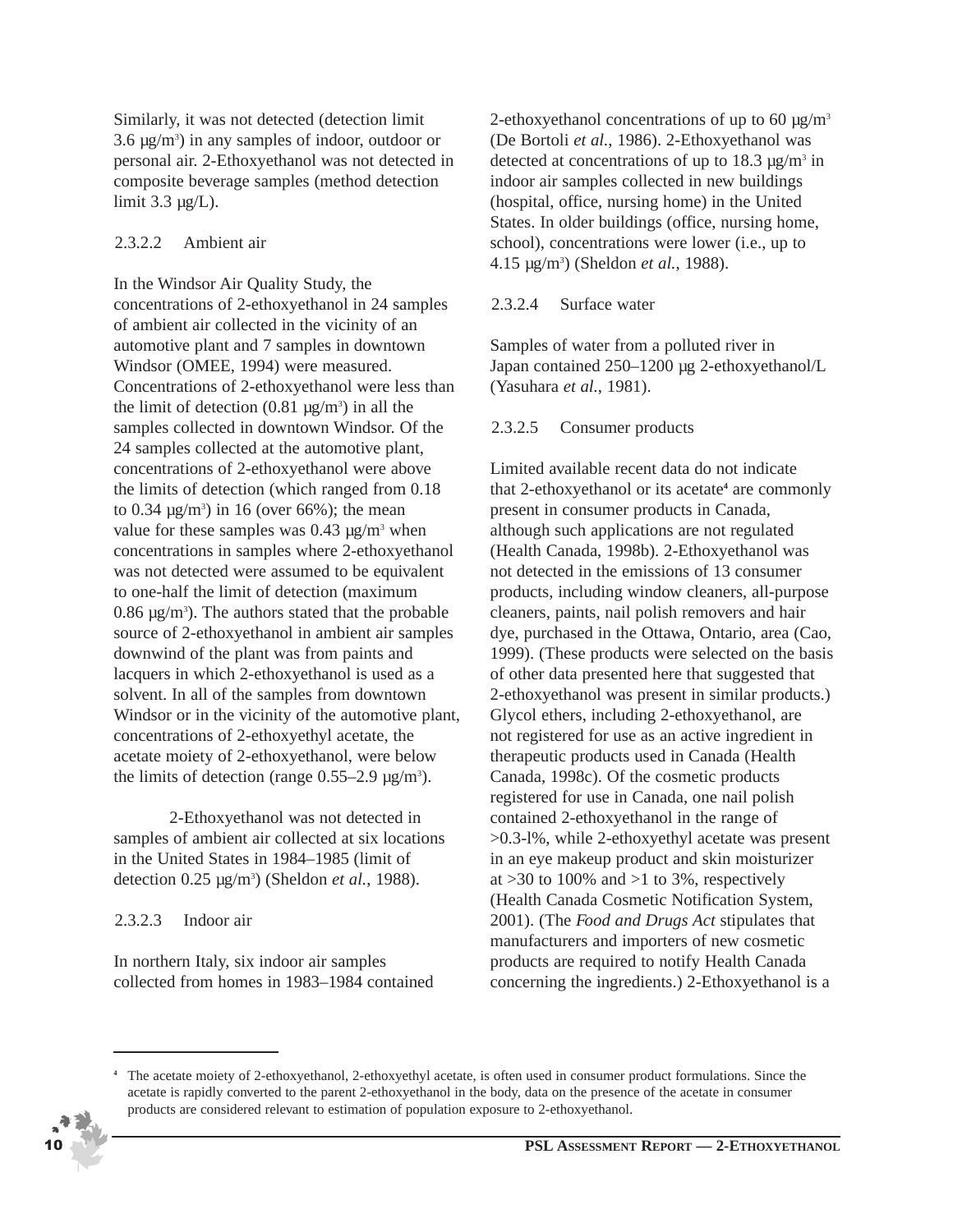component in 26 wood preservatives registered for use in Canada  $(\langle 1.25\% \rangle)$  (Ballantine, 1997; Health Canada, 1998a).

Earlier in the United States, concentrations of 2-ethoxyethanol of up to 5% were reported in various consumer products, including hard surface cleaners and windshield washing fluid (Flick, 1986). However, in a more recent listing of ingredients in "advanced" cleaning product formulations, none of the products contained 2-ethoxyethanol or 2-ethoxyethyl acetate (Flick, 1994). (These data were submitted voluntarily by numerous companies and other organizations and may not represent a comprehensive list of formulations of consumer products available in the United States.) Additional data on emissions of 2-ethoxyethanol and its acetate from several consumer products tested in the United States prior to 1990 are presented in Table 1 (although no information was provided in the secondary account regarding the number of products examined). A European patent application for hair dye lists a 2-ethoxyethanol concentration of 12% (Cotteret, 1995). According to the 1993 Products Register in Sweden (reporting of the composition of products manufactured or imported in Sweden is mandatory), 2-ethoxyethanol and its acetate were ingredients in 137 and 170 products, totalling 105–242 and 172–270 tonnes/year, respectively, of pure substance (Johanson and Rick, 1996).

## 2.3.2.6 Fugacity modelling

Environmental concentrations of 2-ethoxyethanol were estimated by ChemCAN4 modelling. This model is a Level III fugacity-based regional model developed to estimate the environmental fate of chemicals in Canada. ChemCAN calculates the distribution of chemicals in environmental media, the transport and transformation process rates, and average concentrations in any of 24 regions or ecozones of Canada. The highest reported recent release of 2-ethoxyethanol in Canada is 8 tonnes/year, released into the air by one facility in southern Ontario in 1995 (NPRI, 1998). "Ontario – Mixed Wood Plain" was therefore selected as the

geographic region for ChemCAN modelling of 2-ethoxyethanol. The input rate was 0.913 kg 2-ethoxyethanol/hour, all to the atmosphere. Chemical input values were as follows: molecular weight, 90.1 g/mol; vapour pressure, 710 Pa; water solubility, 300 000 mg/L; log  $K_{ow}$ , -0.32; Henry's law constant, 0.213 Pa·m<sup>3</sup>/mol; half-life in air, 55 hours; half-life in water, 550 hours; halflife in soil, 550 hours; and half-life in sediment, 1700 hours. For Ontario – Mixed Wood Plain, environmental characteristics were as follows: total surface area, 169 000 km<sup>2</sup>; percentage covered by water, 43.8%; average air height, 2 km; average water depth, 20 m; average soil depth, 10 cm; residence time in air, 1.71 days; residence time in water, 618 days; environmental temperature, 7.4°C.

Environmental concentrations of 2-ethoxyethanol in southern Ontario predicted by ChemCAN4 modelling are as follows:  $6.9 \times 10^{-2}$  ng/m<sup>3</sup> in air;  $2.2 \times 10^{-5}$  µg/L in water;  $4.15 \times 10^{-4}$  ng/g dry weight in soil; and  $1.05 \times 10^{-5}$  ng/g dry weight in sediments. The ChemCAN model estimates average concentrations throughout the region; therefore, actual concentrations in the vicinity of releases will be higher than those estimated by the model.

## **2.4 Effects characterization**

## *2.4.1 Ecotoxicology*

## 2.4.1.1 Terrestrial organisms

No information on the effects of 2-ethoxyethanol on wildlife was identified. Data for experimental animals pertinent to the human health assessment are presented in Section 2.4.3. From the results of inhalation studies presented in this section, the species that were most sensitive to airborne 2-ethoxyethanol were rats and rabbits. Developmental effects (skeletal variations) were induced in rats exposed to 2-ethoxyethanol at a concentration of 50 ppm  $(184 \text{ mg/m}^3)$  for 10 days (Doe, 1984). Developmental toxicity (reduced mean number of implantations and number

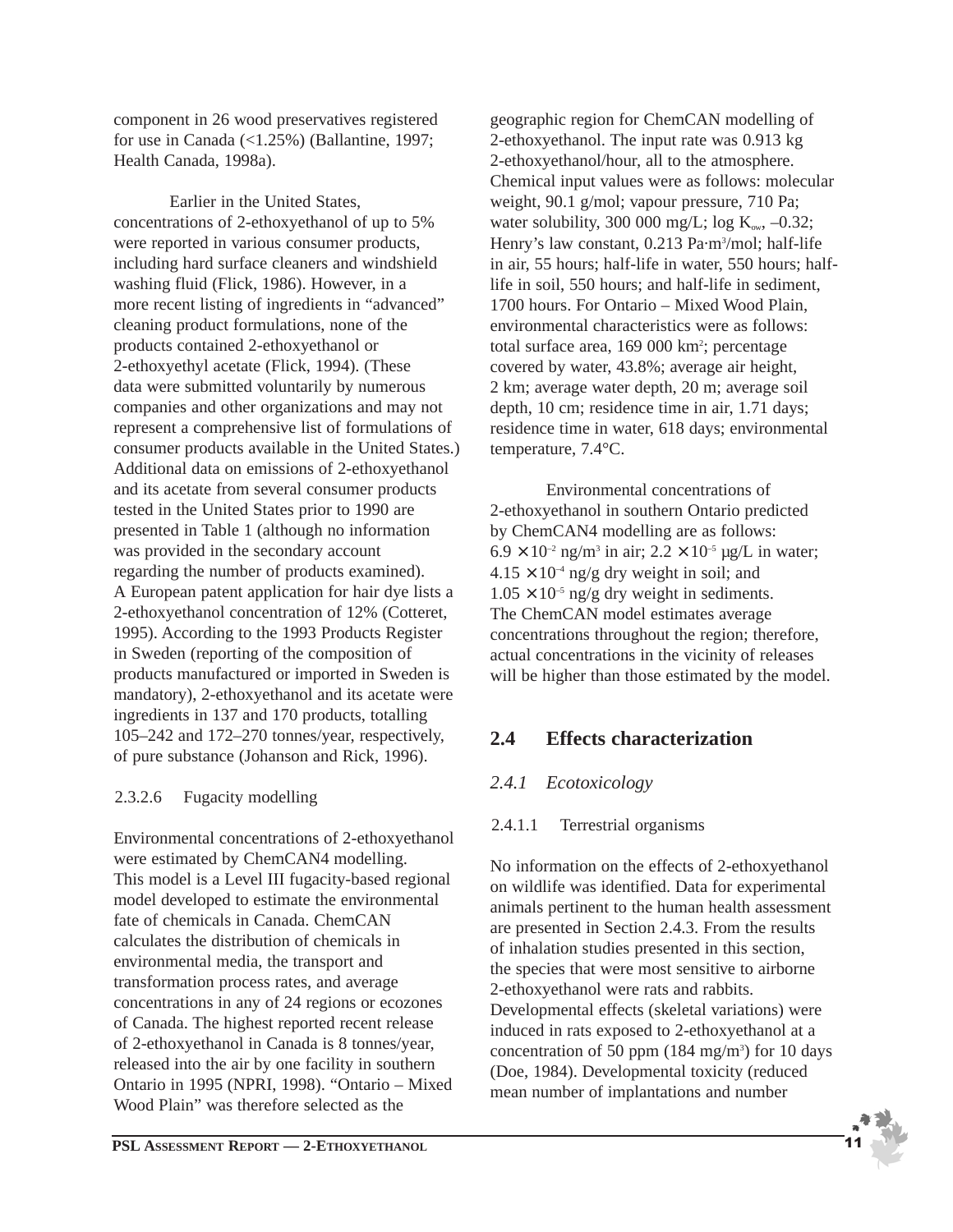| <b>Product category</b>    | <b>Number of products</b>                                   | <b>Amount emitted</b>         | <b>Source</b>                                                                 |  |
|----------------------------|-------------------------------------------------------------|-------------------------------|-------------------------------------------------------------------------------|--|
|                            | with detectable<br>emissions <sup>1</sup>                   | $(\mu g/g \text{ product})$   |                                                                               |  |
| Cleaning compounds         | 4 (as 2-ethoxyethanol)                                      | $na^2$                        | Clinical Toxicology of<br><b>Commercial Products</b><br>database (CARB, 1991) |  |
| Spot/stain remover         | 1 (as 2-ethoxyethanol)                                      | na                            | Clinical Toxicology of<br><b>Commercial Products</b><br>database (CARB, 1991) |  |
| Window/glass cleaner       | 2 (as 2-ethoxyethanol)                                      | na                            | Clinical Toxicology of<br><b>Commercial Products</b><br>database (CARB, 1991) |  |
| Rug/upholstery cleaner     | 3 (as 2-ethoxyethanol)                                      | na                            | Clinical Toxicology of<br><b>Commercial Products</b><br>database (CARB, 1991) |  |
| Coatings/inks              | 10 (as 2-ethoxyethanol)<br>4 (as 2-ethoxyethyl<br>acetate)  | na                            | Clinical Toxicology of<br><b>Commercial Products</b><br>database (CARB, 1991) |  |
| Coating thinners/strippers | 6 (as 2-ethoxyethanol)<br>1 (as 2-ethoxyethyl<br>acetate)   | na                            | Clinical Toxicology of<br><b>Commercial Products</b><br>database (CARB, 1991) |  |
| Herbicide and fungicide    | 1 (as 2-ethoxyethanol)                                      | na                            | Clinical Toxicology of<br><b>Commercial Products</b><br>database (CARB, 1991) |  |
| Medical/personal hygiene   | 1 (as 2-ethoxyethanol)                                      | na                            | Clinical Toxicology of<br><b>Commercial Products</b><br>database (CARB, 1991) |  |
| Adhesives                  | 3 (as 2-ethoxyethanol)<br>5 (as 2-ethoxyethyl<br>acetate)   | $0.1 - 200$<br>$0.1 - 900$    | NASA/McDonnell<br>Douglas Materials Testing<br>Data Base (CARB, 1991)         |  |
| Coatings                   | 14 (as 2-ethoxyethanol)<br>66 (as 2-ethoxyethyl<br>acetate) | $0.09 - 450$<br>$0.05 - 1578$ | NASA/McDonnell<br>Douglas Materials Testing<br>Data Base (CARB, 1991)         |  |
| Fabric                     | 1 (as 2-ethoxyethanol)<br>3 (as 2-ethoxyethyl<br>acetate)   | 0.23<br>$0.07 - 0.7$          | NASA/McDonnell<br>Douglas Materials Testing<br>Data Base (CARB, 1991)         |  |
| Pens/inks                  | 6 (as 2-ethoxyethanol)<br>5 (as 2-ethoxyethyl<br>acetate)   | $0.1 - 2800$<br>$0.49 - 4.3$  | NASA/McDonnell<br>Douglas Materials Testing<br>Data Base (CARB, 1991)         |  |
| Foam/plastic products      | 2 (as 2-ethoxyethyl<br>acetate)                             | $0.095 - 0.7$                 | NASA/McDonnell<br>Douglas Materials Testing<br>Data Base (CARB, 1991)         |  |

|  |  |  | <b>TABLE 1</b> Emissions of 2-ethoxyethanol and its acetate from consumer products in the United States |
|--|--|--|---------------------------------------------------------------------------------------------------------|
|--|--|--|---------------------------------------------------------------------------------------------------------|

<sup>1</sup> No information on the number of products tested was provided in the secondary account of these studies (CARB, 1991).

<sup>2</sup> na = not available.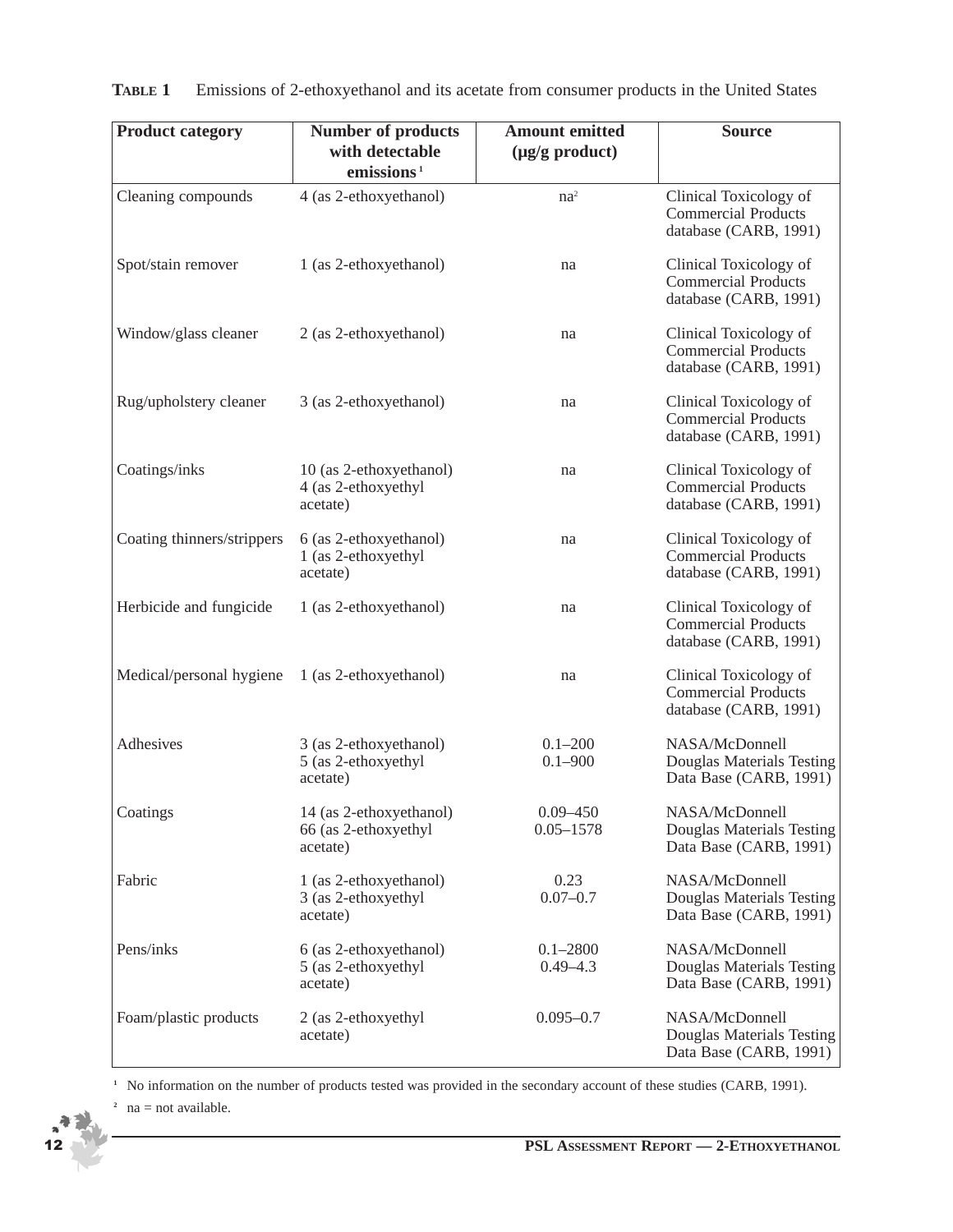of live fetuses) was also observed in Dutch rabbits exposed to 2-ethoxyethanol in air at a concentration of 50 ppm  $(184 \text{ mg/m}^3)$  (Tinston, 1983a).

#### 2.4.1.2 Aquatic organisms

Data on chronic toxicity have been identified only for protozoans, algae and hydra. The most sensitive organisms were microbial populations in waste stabilization ponds, with approximately a 40% inhibition of respirometric activity (i.e., changes in total organic carbon, chemical oxygen demand and 2-ethoxyethanol concentration) at 1 000 000 µg/L in a 5-day study (Davis *et al.*, 1989). Data on acute toxicity have been reported for invertebrates and fish, although in many studies the  $LC_{50}$  for 2-ethoxyethanol was above the highest concentration tested. For example, the 24-hour LC<sub>50</sub> for goldfish (*Carassius auratus*) was >5 000 000 µg/L (Bridie *et al.*, 1979). Hermens *et al.* (1984) reported a 48-hour  $IC_{50}$ of 7 660 000 µg/L for *Daphnia magna*.

## *2.4.2 Abiotic atmospheric effects*

Worst-case calculations were made to determine if 2-ethoxyethanol has the potential to contribute to depletion of stratospheric ozone, ground-level ozone formation or climate change (Bunce, 1996).

The Ozone Depletion Potential (ODP) is 0, as 2-ethoxyethanol is not a halogenated compound.

The Photochemical Ozone Creation Potential (POCP) was estimated to be 73 (relative to the reference compound ethene, which has a POCP of 100), based on the following formula:

$$
\begin{array}{l} \mathrm{POCP} \; = \; (k_{\text{2-ethoxyethanol}}/k_{\text{ethene}}) \times (M_{\text{ethene}}/M_{\text{2-ethoxyethanol}}) \\ \; \times \; 100 \end{array}
$$

where:

 $k_{2-ethoxyethanol}$  is the rate constant for the reaction of 2-ethoxyethanol with OH radicals  $(2.0 \times 10^{-11} \text{ cm}^3/\text{mol} \text{ per second})$ ,

- $k_{\text{other}}$  is the rate constant for the reaction of ethene with OH radicals  $(8.5 \times 10^{-12} \text{ cm}^3/\text{mol})$ per second),
- $M<sub>othere</sub>$  is the molecular weight of ethene (28.1 g/mol), and
- $M_{2-ethoxvethanol}$  is the molecular weight of 2-ethoxyethanol (90 g/mol).

The Global Warming Potential (GWP) was calculated to be  $5.1 \times 10^{-5}$  (relative to the reference compound CFC-11, which has a GWP of 1), based on the following formula:

$$
\begin{array}{l} \mathrm{GWP} \;=\; (t_{\text{2-ehoxyethanol}}/t_{\text{CFC-11}}) \times (M_{\text{CFC-11}}/M_{\text{2-ehoxyethanol}}) \times \\qquad \qquad (S_{\text{2-ethoxyethanol}}/S_{\text{CFC-11}}) \end{array}
$$

where:

- $t_{2-ethoxyethanol}$  is the lifetime of 2-ethoxyethanol (0.002 years),
- $t_{CFC-11}$  is the lifetime of CFC-11 (60 years),
- $M_{CFC-11}$  is the molecular weight of CFC-11 (137.5 g/mol),
- $M_{2-ethoxyethanol}$  is the molecular weight of 2-ethoxyethanol (90 g/mol),
- $S_{2-ethoxyethanol}$  is the infrared absorption strength of 2-ethoxyethanol (2389/cm2 per atmosphere, default), and
- $S_{CFC-11}$  is the infrared absorption strength of CFC-11 (2389/cm2 per atmosphere).

These figures suggest that 2-ethoxyethanol does not contribute to stratospheric ozone depletion, its potential contribution to climate change is negligible and its potential contribution to ground-level ozone formation is moderate. The magnitude of these effects would depend on the concentration of 2-ethoxyethanol in the atmosphere, and concentrations of the substance in air in Canada are estimated to be very low. The contribution of 2-ethoxyethanol to ozone formation is therefore considered negligible compared with those of other more abundant smog-forming substances, such as the reference compound, ethene (Bunce, 1996).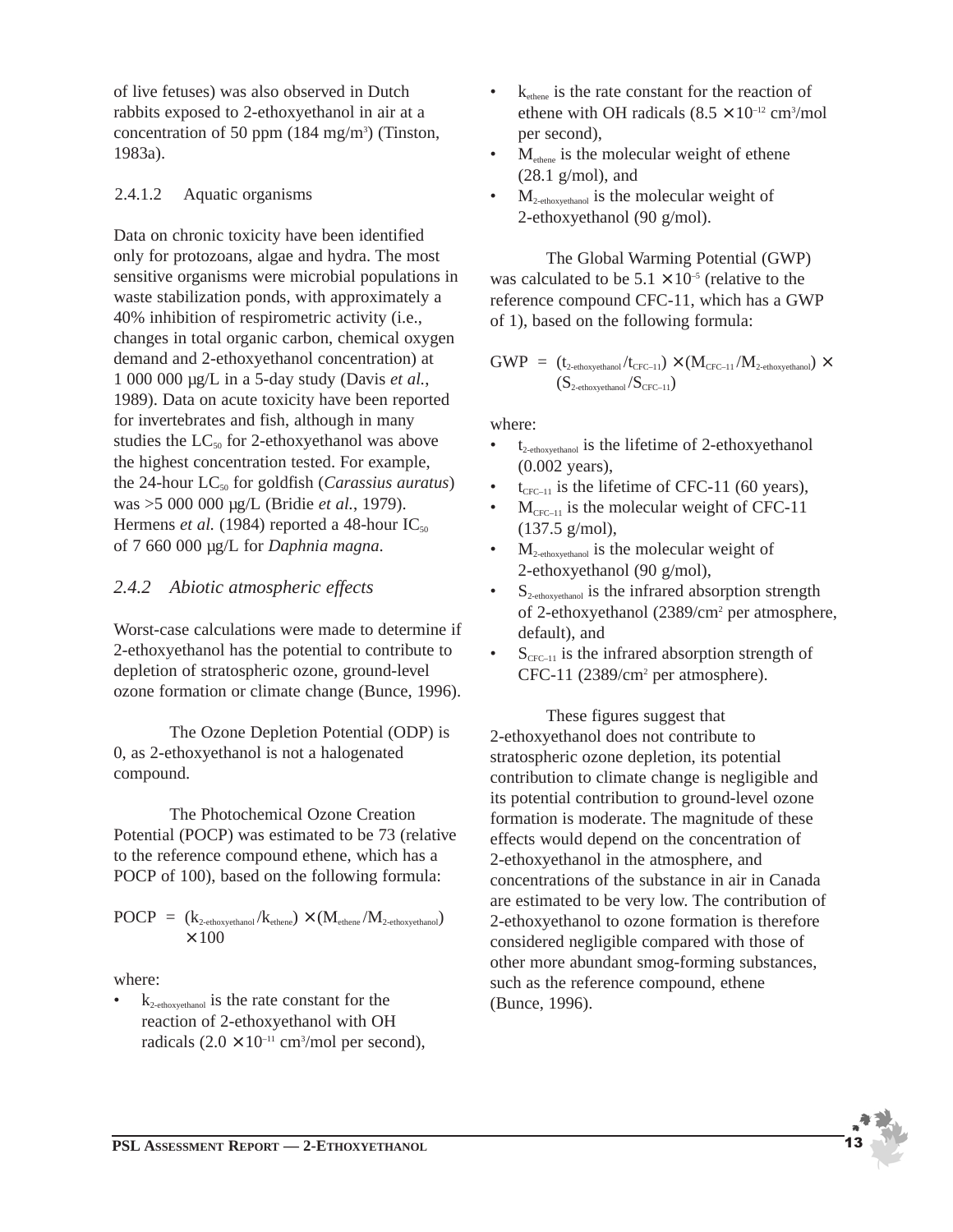## *2.4.3 Experimental animals and* in vitro

In view of the limited objective of this assessment relative to dose–response (i.e., characterization of lowest effect levels only for critical effects), presentation of data on health effects associated with 2-ethoxyethanol is limited to an overview of the nature of the effects, with emphasis on the lowest identified effect levels from repeatedexposure studies relevant to characterization of margins between estimates of population exposure and levels causing toxic effects; detailed descriptions of study protocols and results are included in the supporting documentation.

#### 2.4.3.1 Kinetics and metabolism

2-Ethoxyethanol is rapidly absorbed in humans and experimental animals exposed via ingestion, inhalation or dermal contact. In humans and laboratory animals, 2-ethoxyethanol is oxidized via alcohol dehydrogenases to the intermediate ethoxyacetaldehyde (EALD) and then rapidly converted via aldehyde dehydrogenases to EAA, the principal and putatively active metabolite, which is eliminated primarily in the urine. In rats, EAA may be conjugated with glycine or be *O*-deethylated and then further metabolized to carbon dioxide. A secondary pathway in rodents involves microsomal P450 mixed-function oxidases, with deethylation producing acetaldehyde and ethylene glycol.

Although little information is available regarding interspecies differences in the toxicokinetics and metabolism of 2-ethoxyethanol, there is some indication that humans may absorb the substance to a greater extent than do rats (the species most extensively investigated) (Groeseneken *et al.*, 1986, 1987). In addition, although relevant data are very limited, 2-ethoxyethanol may be converted to EAA at a greater rate in humans than in rats, with subsequent renal clearance of the metabolite being slower in humans (Groeseneken *et al.*, 1988); thus, the putatively active metabolite may be present in the blood of humans at higher levels and for longer durations than in rats.

The acetate moiety of 2-ethoxyethanol, 2-ethoxyethyl acetate, which is commonly used in occupational and residential environments, is rapidly hydrolysed to 2-ethoxyethanol via esterases in several tissues in the body (Stott and McKenna, 1985). (For this reason, data on the toxicity of 2-ethoxyethyl acetate have been included in this assessment.)

#### 2.4.3.2 Acute toxicity

2-Ethoxyethanol is of low to moderate acute toxicity in experimental animals following oral exposure, with reported  $LD<sub>50</sub>$ s in various species ranging from 1400 to 5490 mg/kg-bw (Laug *et al.*, 1939; Smyth *et al.*, 1941; Carpenter, 1947; Carpenter *et al.*, 1956; Stenger *et al.*, 1971; Truhaut *et al.*, 1979; Krasavage and Terhaar, 1981; Dow Chemical Company, unpublished data, cited in Clayton and Clayton, 1982; Cheever *et al.*, 1984). However, it is considered to be of low toxicity only following inhalation or dermal exposure, with  $LC_{50}$ s (7 or 8 hours) in rats and mice of 1500–2000 ppm (5520–7360 mg/m<sup>3</sup>) (Werner *et al.*, 1943a; Pozzani *et al.*, 1959; Shell, unpublished data, cited in Tyl *et al.*, 1988) and dermal  $LD<sub>50</sub>$ s of 3314–3930 mg/kg-bw (covered application for 24 hours) in rabbits (Carpenter *et al.*, 1956; Krasavage and Terhaar, 1981; Daughtrey *et al.*, 1984). Target sites of 2-ethoxyethanol-induced acute toxicity include the hematopoietic system, liver, kidneys and stomach. 2-Ethoxyethanol and its acetate did not induce skin sensitization and have only low potential for irritation of skin and eyes (Werner *et al.*, 1943b; Carpenter and Smyth, 1946; Truhaut *et al.*, 1979; Krasavage and Terhaar, 1981; Barbee *et al.*, 1984; Daughtrey *et al.*, 1984; Kennah *et al.*, 1989; Zissu, 1995).

#### 2.4.3.3 Short-term toxicity

#### *2.4.3.3.1 Oral*

Based on the few short-term oral studies available, the testes appear to be sensitive target organs in rats, mice and dogs, with histopathological effects (degeneration or atrophy)

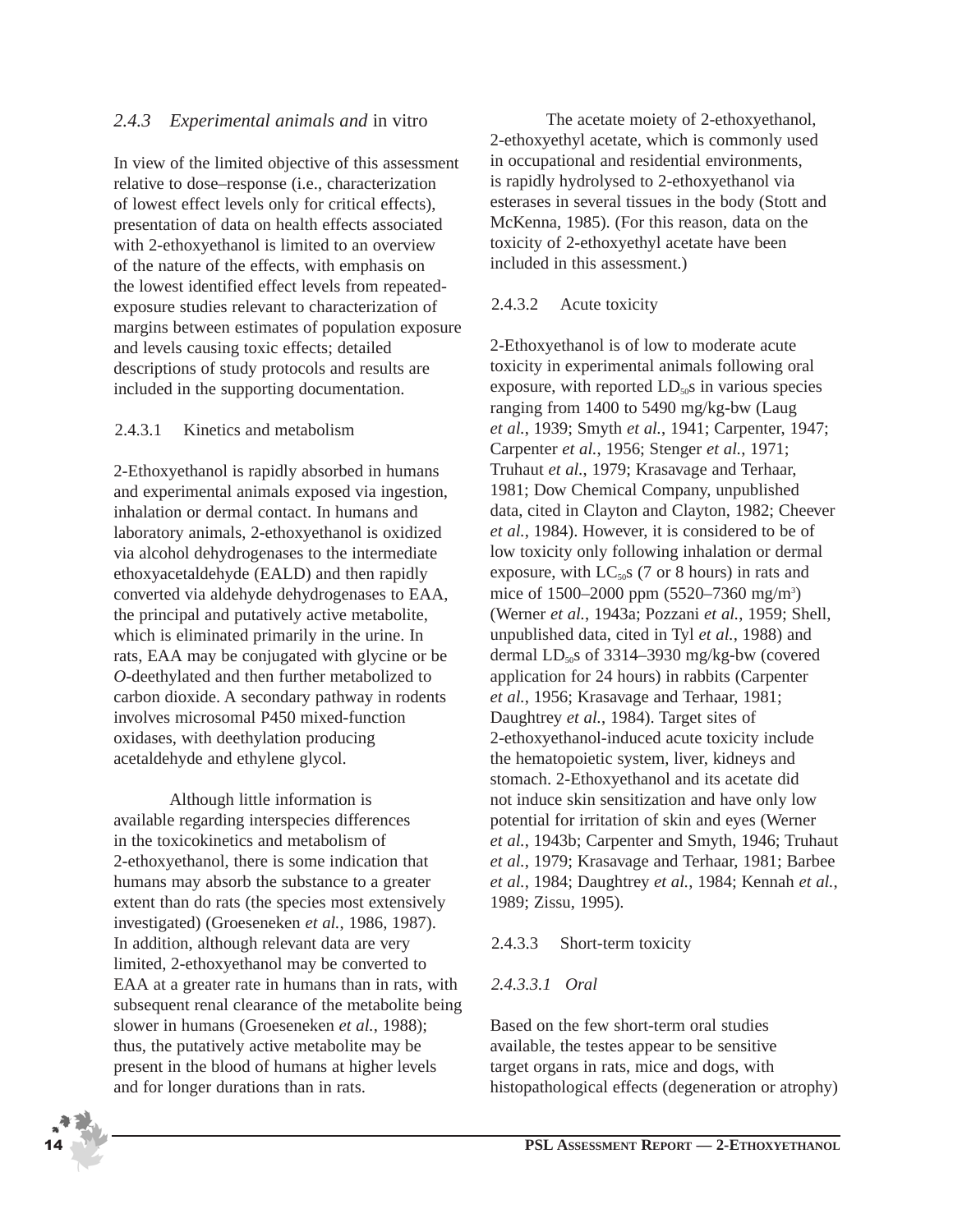and/or decreased weights being observed in rats, mice and dogs following repeated doses of 2-ethoxyethanol as low as 919 mg/kg-bw per day (in drinking water), 1000 mg/kg-bw per day (by gavage) and 186 mg/kg-bw per day (in capsules), respectively (Stenger *et al.*, 1971; Nagano *et al.*, 1979, 1984; NTP, 1993). 2-Ethoxyethyl acetate induced similar effects in the testes at gavage doses of 1000 mg/kg-bw per day or more in mice (Nagano *et al.*, 1979, 1984). Reductions in relative thymus weights were also observed in rats administered 357 mg/kg-bw per day or more in drinking water (i.e., doses lower than those that induced testicular effects); no effects on the thymus were observed in mice exposed to much higher doses (NTP, 1993). Hematological effects, consisting of reduced white blood cell counts and packed cell volume, were also observed in mice exposed to 2000 mg/kg-bw per day or more of 2-ethoxyethanol or the acetate by gavage (Nagano *et al.*, 1979, 1984). In the only other short-term oral study in which hematological parameters were investigated, there were slight dose-related decreases in hemoglobin and hematocrit levels in dogs administered 50–200 µL/kg-bw per day (46–186 mg/kg-bw per day) of 2-ethoxyethanol in gelatin capsules for 13 weeks (significance not reported) (Stenger *et al.*, 1971).

## *2.4.3.3.2 Inhalation*

Available data on the toxicity of 2-ethoxyethanol or 2-ethoxyethyl acetate following short-term exposure via inhalation are limited to studies designed primarily to investigate developmental toxicity and two early limited studies in small groups of dogs. Doe (1984) reported changes in red blood cell parameters in pregnant rats exposed to 250 ppm (920 mg/m<sup>3</sup>) 2-ethoxyethanol for 10 days, while no effects on the blood were observed at 50 ppm (184 mg/m<sup>3</sup>). Similarly, alterations in hematological parameters (red blood cells, white blood cells and platelets) were observed in pregnant rats exposed to 100 ppm or more of 2-ethoxyethyl acetate (equivalent to 368 mg 2-ethoxyethanol/m3 ) (Tyl *et al.*, 1988). In studies in rabbits, no effects on the blood were noted in pregnant females exposed to up to 175 ppm

(644 mg/m3 ) 2-ethoxyethanol, while a reduction in hemoglobin concentration was observed only following exposure to the highest concentration of 2-ethoxyethyl acetate tested (i.e., 400 ppm, equivalent to 1473 mg 2-ethoxyethanol/m<sup>3</sup>) (Doe, 1984).

Alterations in hematological parameters characteristic of anemia (i.e., effects on red blood cells) and an increase in calcium oxalate crystals in the urine were observed in dogs exposed to 840 ppm (3091 mg/m<sup>3</sup>) 2-ethoxyethanol vapour for 12 weeks (Werner, 1943b), although no such effects were noted in dogs exposed to 600 ppm 2-ethoxyethyl acetate vapour (equivalent to  $2210$  mg 2-ethoxyethanol/m<sup>3</sup>) for 6 months (Carpenter, 1947). No histopathological changes were observed in the limited range of organs examined in either study.

#### 2.4.3.4 Subchronic toxicity

## *2.4.3.4.1 Oral*

In the identified subchronic studies in which rats were administered 2-ethoxyethanol by the oral route, the critical targets were the male reproductive organs and the blood. Testicular degeneration was observed in the testes of male F344/N rats administered 2-ethoxyethanol in drinking water for 13 weeks at concentrations equivalent to doses of 400 mg/kg-bw per day or more, while atrophy of the prostate gland was observed at doses of 205 mg/kg-bw per day or more; the severity of these lesions increased with dose. Concentrations of spermatogonia and sperm were also significantly lower in rats administered 205 mg/kg-bw per day or more of 2-ethoxyethanol. In males, signs of mild anemia (reduced red blood cell count and hemoglobin concentration), which was characterized as macrocytic (increased mean cell volume), hypochromic (decreased mean cell hemoglobin concentration) and poorly regenerative, were observed at 792 mg/kg-bw per day and above as early as 1 week after initiation of exposure. The severity of the anemia increased with duration of exposure and was described as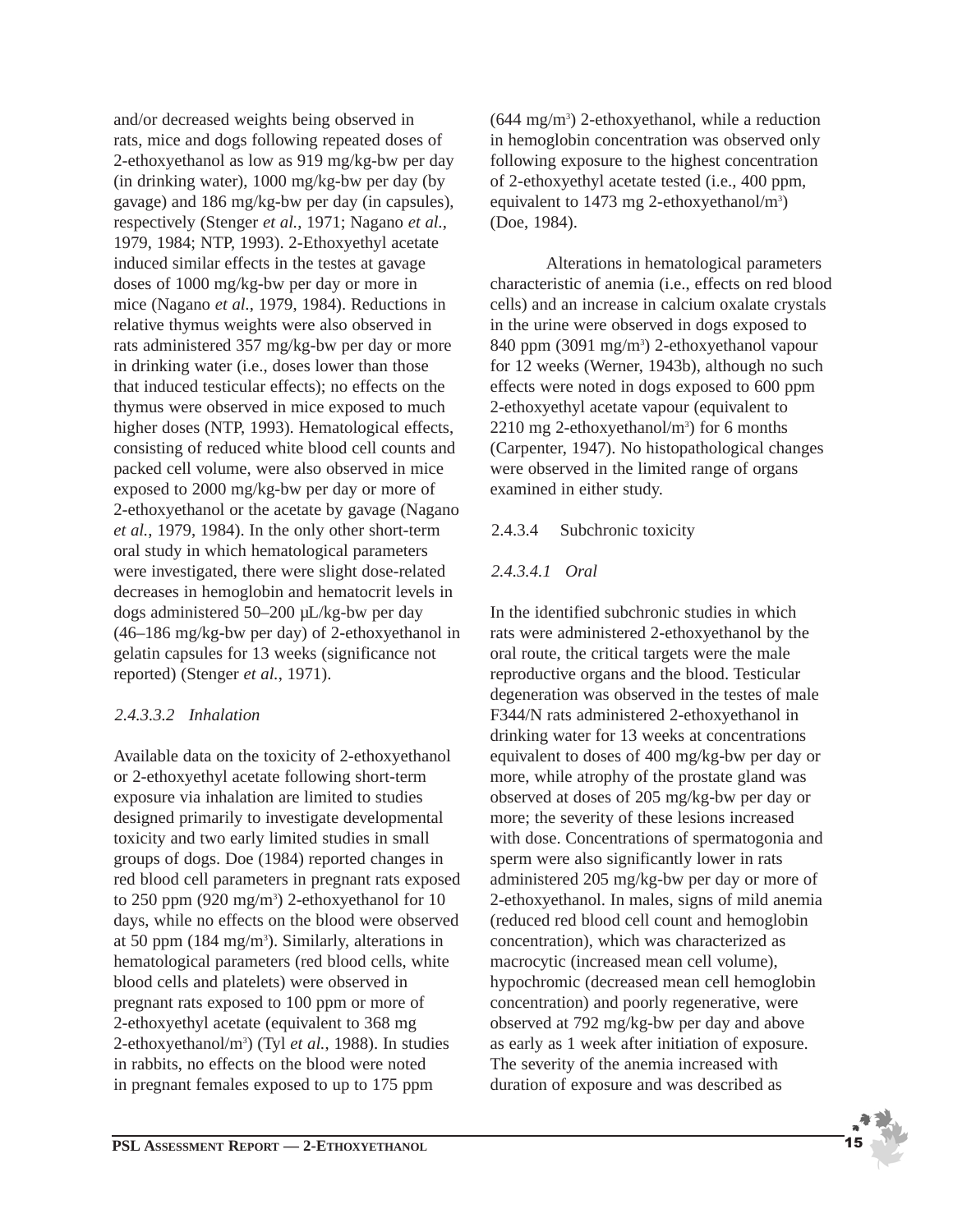marked to moderate after 3 and 13 weeks. Mild thrombocytopenia and leukopenia were also present in males exposed to 400 mg/kg-bw per day or more after 1 week of exposure; however, the thrombocytopenia appeared to be reversible, based on the lack of significant reduction in platelet count, while leukopenia was judged to be moderate after 13 weeks. Female rats also exhibited mild anemia (again characterized as macrocytic, hypochromic and poorly regenerative) after 1 week of exposure to 2-ethoxyethanol, with some parameters being affected at doses as low as 247 mg/kg-bw per day, as well as moderate to marked thrombocytopenia and moderate leukopenia. After 3 and 13 weeks of exposure, the severity of the anemia was considered to have progressed to moderate and was accompanied by moderate thrombocytopenia and marked leukopenia, which progressed to marked leukocytosis. Increased hematopoiesis and hemosiderin pigmentation of the spleen and liver were also noted, but were considered secondary to hematological effects. Alterations in clinical chemistry parameters indicative of general toxicity or liver dysfunction were noted in males and females at ≥205 and ≥466 mg/kg-bw per day, respectively. Based on effects on the thymus, testes, prostate gland and blood, the authors (NTP, 1993) considered the Lowest-Observed-Adverse-Effect Level (LOAEL) in male rats to be 205 mg/kg-bw per day (with a No-Observed-Adverse-Effect Level [NOAEL] of 109 mg/kg-bw per day). The authors considered the NOAEL in female rats to be 466 mg/kg-bw per day; however, in view of the observation of thrombocytopenia at all doses, 122 mg/kg-bw per day could be considered to be the Lowest-Observed-Effect Level (LOEL) in females (although the effect on platelet count appeared to have ameliorated somewhat at this exposure level), with numerous other parameters being significantly different from controls at the next dose.

A similar profile of effects was observed in other subchronic oral studies in different strains of rats. Hematological effects consistent with anemia as well as alterations in white blood cell parameters were observed in rats (strain

CR,COBS,CD,BR) administered 900 mg/kg-bw per day of 2-ethoxyethanol by gavage for 6 weeks (Krasavage and Vlaovic, 1982). Reduced hemoglobin and hematocrit were also reported in Wistar rats exposed for 13 weeks to 2-ethoxyethanol by gavage (100 µL/kg-bw per day [93 mg/kg-bw per day] for 59 days followed by exposure to 400 µL/kg-bw per day [372 mg/kg-bw per day] for 30 days) (Stenger *et al.*, 1971). Hemosiderin pigmentation was noted in the spleen of both strains of rats, with the lowest effect level being 186 mg/kg-bw per day in Wistar rats. Effects on male reproductive organs (including reduced testicular weights, atrophy and degeneration) and on sperm parameters (degenerated spermatozoa and hypospermia) were also observed in these strains of rats at doses of 450 mg/kg-bw per day (the lowest dose tested) and above for 6 weeks (Krasavage and Vlaovic, 1982) or 200 µL/kg-bw per day (186 mg/kg-bw per day) and above for 13 weeks, but not at 100 µL/kg-bw per day (93 mg/kg-bw per day) (considered to be the No-Observed-Effect Level [NOEL]) (Stenger *et al.*, 1971). Histopathological changes in the stomach and bone marrow were also noted at 450 mg/kg-bw per day or higher (Krasavage and Vlaovic, 1982).

Data on the effects in mice following subchronic oral exposure to 2-ethoxyethanol are limited to a single study in which  $B6C3F<sub>1</sub>$  mice were exposed via drinking water for 13 weeks (NTP, 1993). Based on the results of this study, mice appear to be less sensitive than rats to 2-ethoxyethanol-induced toxic effects. As in rats, the male reproductive system was a target organ in mice, with effects on weight and histopathology of testes observed at 5123 mg/kg-bw per day and above and 7284 mg/kg-bw per day, respectively, while effects on sperm parameters were noted at 5123 mg/kg-bw per day or more. In addition, effects on the estrous cycle were observed in females exposed to 1304 mg/kg-bw per day and above. Although hematological parameters were not examined in mice, hematopoiesis of the spleen was noted at the highest dose in males and

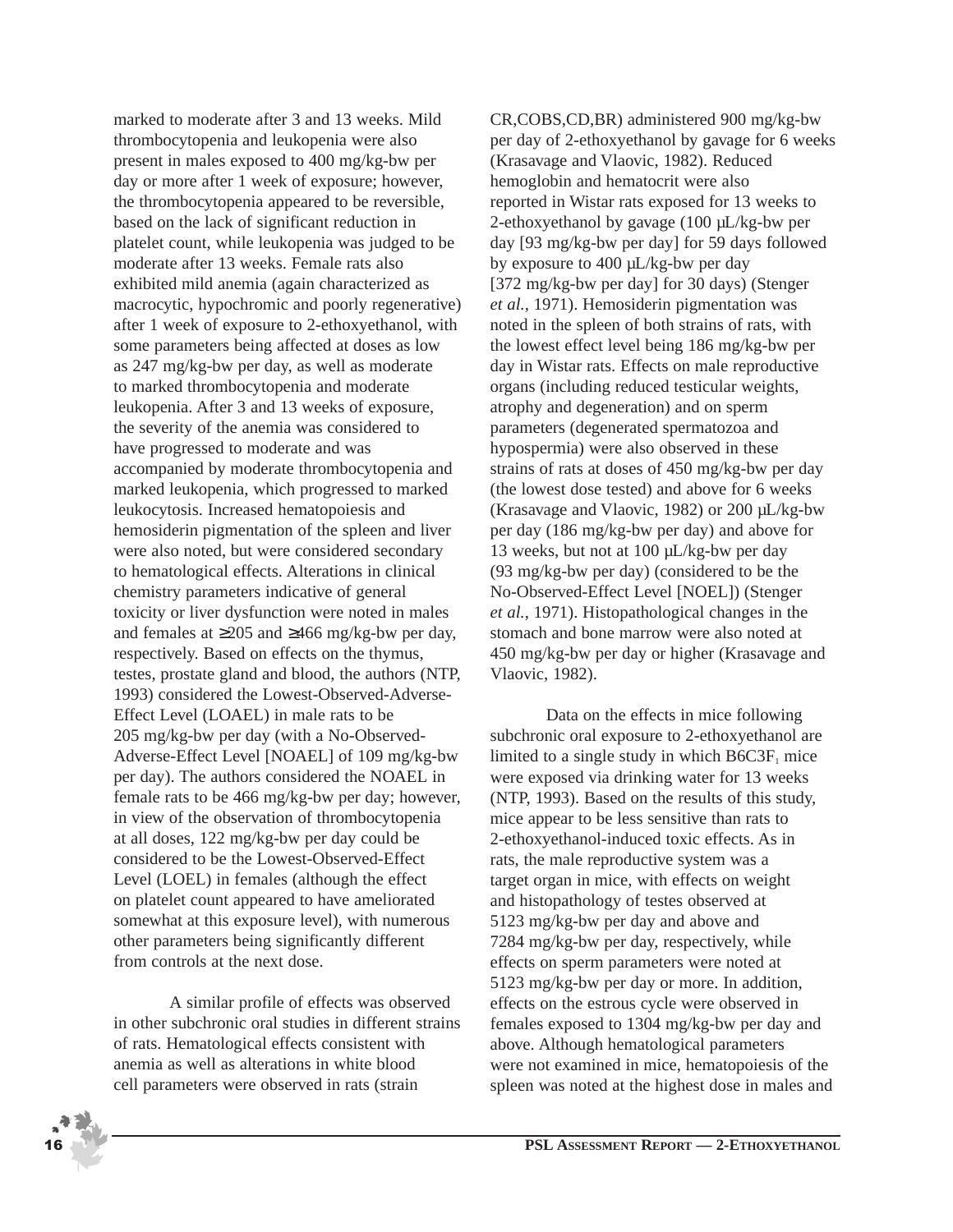at 7255 mg/kg-bw per day and above in females. The incidence of a rather rare lesion, hypertrophy of the X-zone of the adrenal gland, resulting from marked lipid vacuolization, was significantly increased in female mice administered 2725 mg/kg-bw per day or more (and nonsignificantly increased at 1304 mg/kg-bw per day); this lesion was not observed in any of the subchronic oral studies in rats. Based on this study, the LOELs in male and female mice are considered to be 5123 and 1304 mg/kg-bw per day, with NOELs of 2003 and 722 mg/kg-bw per day, respectively.

#### *2.4.3.4.2 Inhalation*

Identified information on the subchronic toxicity of inhaled 2-ethoxyethanol and its acetate is limited to earlier studies in rats and rabbits. Exposure to  $25$  ppm  $(92 \text{ mg/m}^3)$  2-ethoxyethanol or more for 13 weeks was irritating to the eyes and nose of Sprague-Dawley rats. However, no exposure-related lesions were observed in the extensive range of tissues examined at the highest concentration of 400 ppm  $(1472 \text{ mg/m}^3)$  (other exposure groups were not examined), and the only systemic effects noted were reductions in relative weights of the pituitary gland in males and the spleen in females exposed to 400 ppm  $(1472 \text{ mg/m}^3)$  and alterations in leukocyte count and blood urea nitrogen in female rats at the highest concentration (Barbee *et al.*, 1984). In male and female Wistar rats exposed to 200 ppm 2-ethoxyethyl acetate (approximately equivalent to 737 mg 2-ethoxyethanol/m<sup>3</sup>) for 10 months, no hematological effects were noted, and the only histopathological change observed was renal tubular nephritis in males, although only a limited range of tissues was examined (Truhaut *et al.*, 1979).

Exposure to airborne 2-ethoxyethanol  $(\geq 25$  ppm [92 mg/m<sup>3</sup>]) was also irritating to the eyes and nose of rabbits. Reduced weight and degeneration of the testes were observed at 400 ppm (1472 mg/m3 ) (histopathological examinations do not appear to have been conducted in animals exposed to lower

concentrations), while anemia was present in both sexes at this concentration (Barbee *et al.*, 1984). As in rats, exposure to 200 ppm 2-ethoxyethyl acetate (equivalent to 737 mg 2-ethoxyethanol/m<sup>3</sup>) via inhalation resulted in renal tubular nephritis in males; no effects on reproductive organs or blood parameters were reported (Truhaut *et al.*, 1979).

#### 2.4.3.5 Chronic toxicity and carcinogenicity

Although a final version of the only relevant chronic study identified was never published (data analyses were never completed due to problems encountered with the laboratory conducting the study; Eastin, 2000), according to an early account of preliminary results, the testes were the principal target in both rats and mice orally exposed to 2-ethoxyethanol for 2 years (Melnick, 1984).

## 2.4.3.6 Genotoxicity

The available information on the genotoxicity of 2-ethoxyethanol suggests that 2-ethoxyethanol may have some weak potential, at most, to induce cytogenetic damage, but there is no evidence that it induces mutations. Neither 2-ethoxyethanol nor its acetate was mutagenic in several *in vitro* assays in *Salmonella* (Ong, 1980; Shimizu *et al.*, 1985; Zeiger *et al.*, 1985; Guzzie *et al.*, 1986; Slesinski *et al.*, 1988; Hüls AG, 1989; Hoflack *et al.*, 1995) or in a limited number of studies in cultured mammalian cells (Guzzie *et al.*, 1986; Myhr *et al.*, 1986; Slesinski *et al.*, 1988). Mixed or equivocal results have been reported for the induction of chromosomal aberrations, micronuclei or sister chromatid exchange by 2-ethoxyethanol or 2-ethoxyethyl acetate in various mammalian cell lines (Guzzie *et al.*, 1986; Galloway *et al.*, 1987; Slesinski *et al.*, 1988; Villalobos-Pietrini *et al.*, 1989; Elias *et al.*, 1996). 2-Ethoxyethanol did not induce morphological transformation or aneuploidy *in vitro*, although it did show weak potential to interfere with mitotic division (Elias *et al.*, 1996). While neither of the two principal metabolites of 2-ethoxyethanol, EALD and EAA, was mutagenic in *Salmonella*

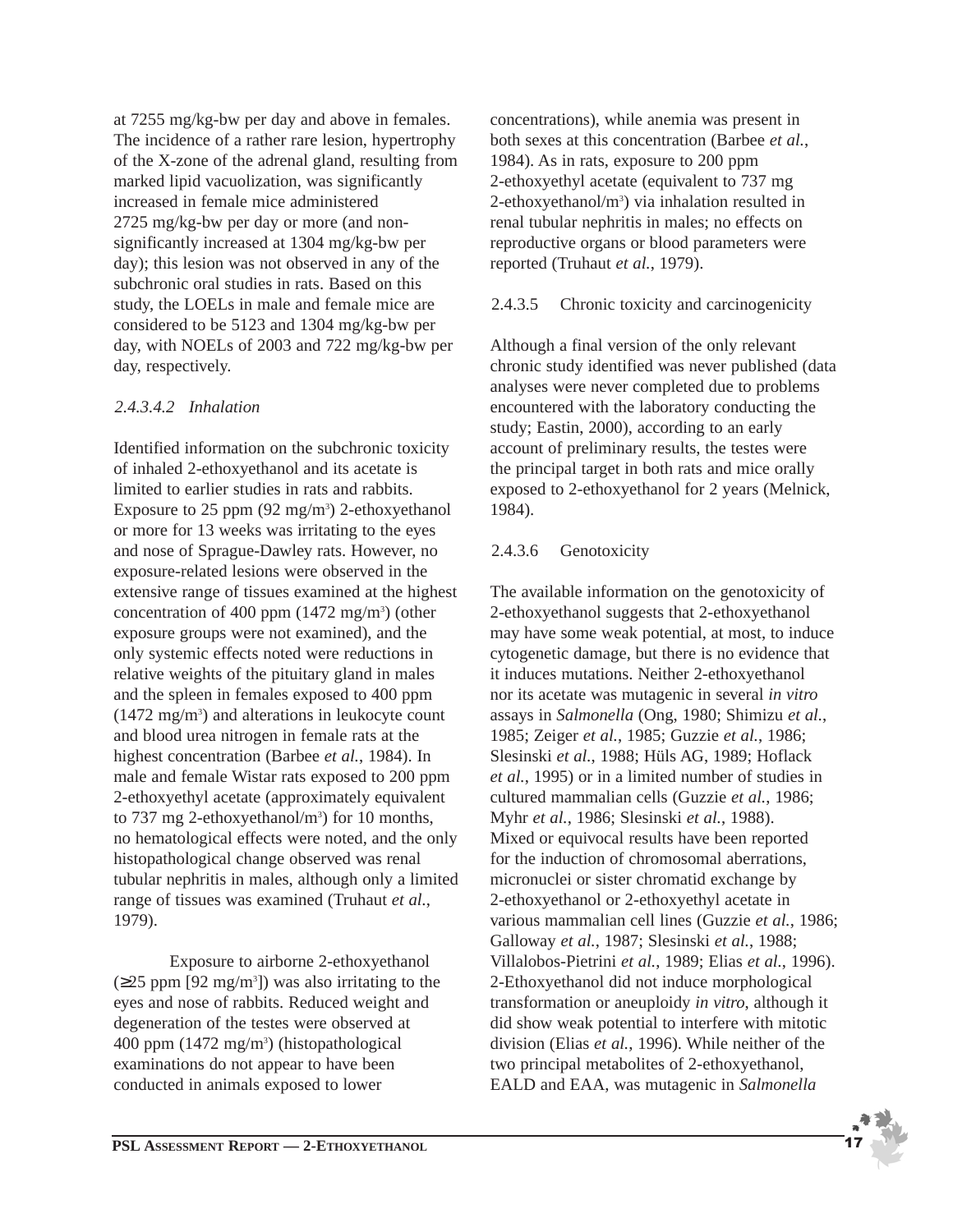(Hoflack *et al.*, 1995), the acetaldehyde consistently tested positive for numerous cytogenetic endpoints *in vitro*, although results for the acetic acid metabolite were negative or equivocal (Elias *et al.*, 1996).

In the limited *in vivo* database, there was no evidence of the induction of micronuclei in the bone marrow of mice exposed to 2-ethoxyethanol, 2-ethoxyethyl acetate or EAA (Guzzie *et al.*, 1986; Slesinski *et al.*, 1988; Elias *et al.*, 1996).

#### 2.4.3.7 Developmental toxicity

#### *2.4.3.7.1 Oral*

Although only limited information is available on the developmental effects of 2-ethoxyethanol following oral exposure, adverse effects, including increased implantation loss, resorptions and embryo mortality, decreased fetal body weight and various skeletal and cardiovascular abnormalities, were observed in multiple strains of rats, often in the absence of maternal toxicity (Stenger *et al.*, 1971; Goad and Cranmer, 1984; Chester *et al.*, 1986). In only one of the three limited accounts could a NOEL be determined  $(NOEL = 47 mg/kg$ -bw per day; LOEL = 94 mg/kg-bw per day) (Stenger *et al.*, 1971). Similar developmental effects were observed at doses lower than those that were maternally toxic in the only identified relevant study in mice; severe malformations (e.g., exencephaly) were observed at higher doses (Wier *et al.*, 1987). Although the doses investigated in mice were higher than those in rats, mice appear to be less sensitive than rats to the developmental toxicity of ingested 2-ethoxyethanol, as only reduced fetal body weight was observed at the lowest dose tested (i.e., 1000 mg/kg-bw per day), whereas increased abnormalities were noted in rats at much lower doses.

## *2.4.3.7.2 Inhalation*

The developmental toxicity of inhaled 2-ethoxyethanol and its acetate has been investigated in rats and rabbits. In many of



Exposure to 2-ethoxyethanol during pregnancy also induced neurological effects in the developing young, based on behavioural differences, consistent with decreased neuromotor function, and alterations in levels of several neurochemicals (particularly in the cerebrum) observed in Sprague-Dawley rats exposed to 100 ppm (368 mg/m<sup>3</sup>; the lowest concentration tested) and above (Nelson *et al.*, 1981, 1982a,b).

In Dutch rabbits, Tinston (1983a) observed reduced mean number of implantations and number of live fetuses at 50 ppm (184 mg/m<sup>3</sup>) 2-ethoxyethanol (the lowest concentration investigated) or more, in the absence of maternal effects. Conversely, Doe (1984) reported no clear effects on these endpoints at concentrations up to 175 ppm  $(644 \text{ mg/m}^3)$ ; however, there were increased incidences of skeletal defects and variations at this exposure level, but not at lower concentrations (10 or 50 ppm [37 or 184 mg/m3 ]). Developmental effects (increased malformations, anomalies and skeletal variations) were also observed in fetuses of New Zealand white rabbits exposed to 160 ppm  $(589 \text{ mg/m}^3)$ 2-ethoxyethanol (the lowest concentration tested) during gestation; slight maternal toxicity was also present at this exposure level. 2-Ethoxyethyl acetate was also developmentally toxic in both these strains of rabbits, with a LOEL of 100 ppm (equivalent to 368 mg 2-ethoxyethanol/m3 ), although no effects were noted at lower

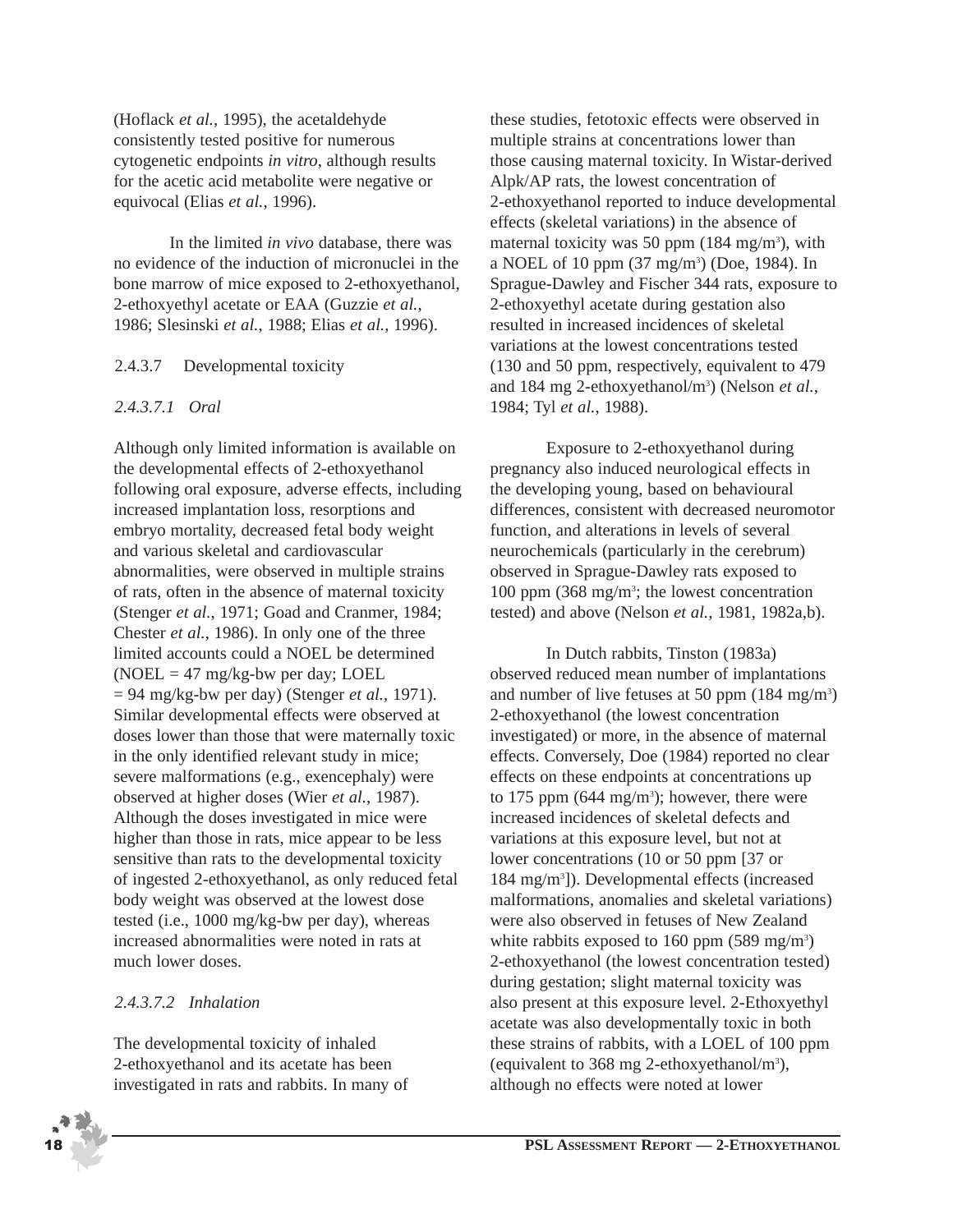concentrations (25 or 50 ppm as the acetate, equivalent to 92 or 184 mg 2-ethoxyethanol/m<sup>3</sup>) (Tinston, 1983b; Doe, 1984; Tyl *et al.*, 1988).

#### *2.4.3.7.3 Dermal*

Dermally applied 2-ethoxyethanol or its acetate induced developmental effects, including increased resorptions, reduced number of live fetuses per litter, decreased fetal body weights and increased incidence of visceral malformations (predominantly of the cardiovascular system) and skeletal variants, in Sprague-Dawley rats at all doses tested (i.e., ≥4000 mg/kg-bw per day, a dose that was not or only slightly maternally toxic) (Hardin *et al.*, 1982, 1984).

#### 2.4.3.8 Reproductive toxicity

#### *2.4.3.8.1 Oral*

The majority of the relevant studies identified have been conducted by the oral route in male rats or mice. Ingested 2-ethoxyethanol, as well as the acetate moiety and the acetic acid metabolite, consistently induced effects on male reproductive organs or sperm parameters in multiple strains of both species. Testicular and epididymal weights were reduced in Long-Evans, Sprague-Dawley, F344/N and CR,COBS,CD,BR rats administered doses of 200 mg/kg-bw per day or more by gavage in water or olive oil or in the drinking water for 4 weeks or longer (Krasavage and Vlaovic, 1982; Oudiz and Zenick, 1986; NTP, 1993; Chung *et al.*, 1999), but not in Long-Evans rats exposed to 150 mg/kg-bw per day by gavage in water for 6 weeks (Hurtt and Zenick, 1986) or Sprague-Dawley rats administered 250 mg/kg-bw per day by gavage in water for 11 days (Foster *et al.*, 1983) (although these effects were noted at greater doses in rats exposed for these durations). Histopathological effects on the testes and spermatocytes were noted following oral exposure to 450 mg/kg-bw per day (the lowest dose tested) or more for 6 weeks (Krasavage and Vlaovic, 1982). Reductions in testicular or epididymal sperm counts or alterations in sperm motility or morphology were noted at doses as low as 150 mg/kg-bw per day (the lowest dose tested)

when administered for 6 weeks or longer, with regularly mated males being more sensitive to these effects than non-mated rats (Hurtt and Zenick, 1986). Sperm counts were not assessed in the only study in which lower doses were investigated (i.e., Chung *et al.*, 1999) or in a shorter-term study (11 days) in rats administered 250 mg/kg-bw per day (Foster *et al.*, 1983), although spermatocyte degeneration was observed in the latter study only at 500 mg/kg-bw per day or more. Repeated oral administration of EAA, the predominant metabolite of 2-ethoxyethanol, induced a similar profile of male reproductive effects in rats (Foster *et al.*, 1983, 1987), suggesting that this metabolite may be, at least in part, responsible for these effects.

Reduction in testicular or epididymal weights or alterations in sperm parameters were also observed in mice orally exposed to 2-ethoxyethanol or 2-ethoxyethyl acetate for 5 weeks or longer (Nagano *et al.*, 1979, 1984; Morrissey *et al.*, 1989; NTP, 1993; Chapin and Sloane, 1997), although this species appears to be less sensitive than rats, as the lowest dose associated with male reproductive effects in mice was 1000 mg/kg-bw per day (with a NOEL of 500 mg/kg-bw per day).

Although not as extensively investigated as in males, exposure to 2-ethoxyethanol in the drinking water for 13 weeks induced effects on the estrous cycle in female rats and mice at doses of 804 and 1304 mg/kg-bw per day or more, respectively, with uterine atrophy occurring in rats at higher doses (NTP, 1993).

Two oral studies were identified in which the effects of exposure to 2-ethoxyethanol, 2-ethoxyethyl acetate or EAA on reproductive ability were assessed in mice. In a continuous breeding study, in which both sexes were exposed in the drinking water, all three substances adversely affected reproductive success (in terms of decreased fertility and reductions in numbers and weights of pups), with the LOEL for 2-ethoxyethanol being approximately 1650 mg/kg-bw per day, while no adverse affects were noted at 850 mg/kg-bw per day. Effects were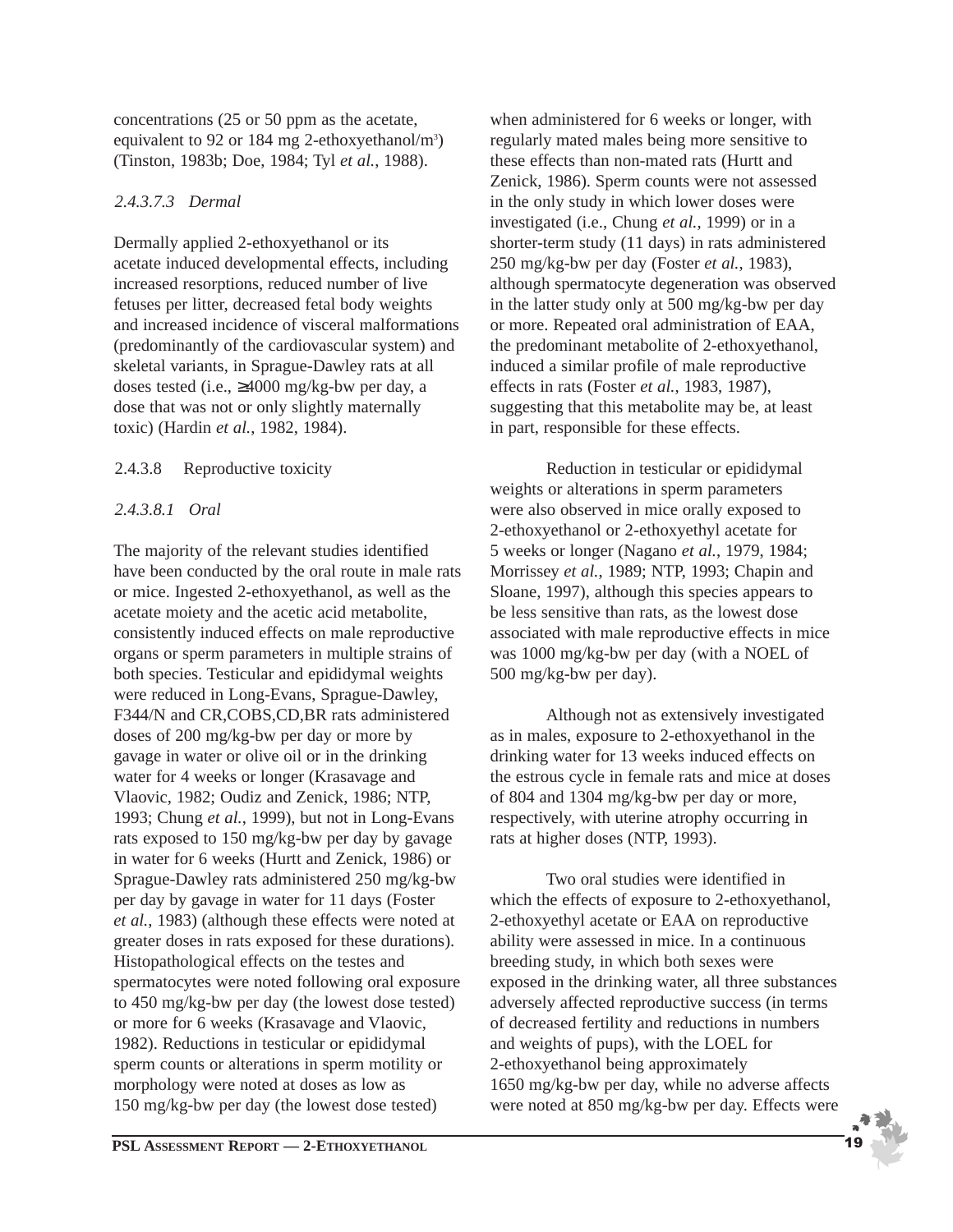observed at all doses of the EAA metabolite tested (i.e.,  $\geq$ 300 mg/kg-bw per day). The results of cross-over mating trials indicated that exposure of either sex to 2-ethoxyethanol or its acetate adversely affected reproductive ability, while such effects were noted only when females were exposed to 2-ethoxyacetic acid. However, effects on reproductive organs and sperm or estrous cycle parameters were observed at similar doses for all compounds. Continuous exposure *in utero* and until mating to 1860 mg/kg-bw per day of 2-ethoxyethyl acetate also induced effects on reproductive success and organs and sperm parameters in males of the second generation; however, the authors indicated that it was unclear if the second generation was more sensitive than the first (Morrissey *et al.*, 1989; Chapin and Sloane, 1997). In a secondary account of a similar continuous-breeding study in mice (Gulati *et al.*, 1985), similar effects on reproductive success were observed at doses of 1800 mg/kg-bw per day or more of 2-ethoxyethyl acetate (which were attributed to exposure of females in a cross-over study) as well as effects on sperm and testes in males; in addition, histopathological changes in the testes were observed in the second generation.

#### *2.4.3.8.2 Inhalation*

In subchronic studies in experimental animals, reduced testes weight and degeneration of the seminiferous tubules were noted in rabbits exposed to 400 ppm  $(1472 \text{ mg/m}^3)$ ; however, effects on the testes were not observed in similarly exposed rats (Barbee *et al.*, 1984) or in rats or rabbits exposed to higher concentrations of the acetate (Truhaut *et al.*, 1979).

In the only inhalation study on the effects of 2-ethoxyethanol on reproductive ability identified, no effects on mating behaviour or fertility were observed in female rats exposed to up to 649 ppm (2388 mg/m3 ) for 3 weeks prior to mating with unexposed males (Andrew and Hardin, 1984).

#### 2.4.3.9 Immunological effects

In the two relevant studies identified, there was no evidence that exposure to 2-ethoxyethanol or its acetate induced adverse effects on the immune system in rats or mice (the highest dose tested was 2400 mg/kg-bw per day for 10 days) (Houchens *et al.*, 1984; Smialowicz *et al.*, 1992).

#### *2.4.4 Humans*

Several epidemiological studies, designed to investigate the potential effects on the lymphohematopoietic system or on reproduction and development, have been conducted in populations exposed to 2-ethoxyethanol or its acetate in the occupational environment. However, in most of these studies, many of which involved small populations, workers were also exposed to various other substances in the workplace. Although these studies are limited, effects on the blood and, possibly, reproductive effects in men were observed.

In a recent well-conducted cross-sectional study (Kim *et al.*, 1999), effects on white blood cells, suggestive of bone marrow depression, were observed in a group of 57 painters exposed to 2-ethoxyethyl acetate. White blood cell and granulocyte counts were reduced in an exposurerelated manner in both the high- and lowexposure groups of workers (statistically significantly lower in those exposed to mean concentrations of 3.03 ppm 2-ethoxyethyl acetate [approximately equivalent to 11 mg 2-ethoxyethanol/m<sup>3</sup>], although not considered by the authors to be clinically significantly decreased), while a significantly higher proportion of all exposed painters had leukopenia. These effects remained after controlling for several potentially confounding factors. Bone marrow hypoplasia was noted in the three leukopenic men examined. The authors also noted that mean corpuscular volume was increased in the highexposure group, which the authors hypothesized may be an early indicator of anemia. An increase in the prevalence of anemia was observed in a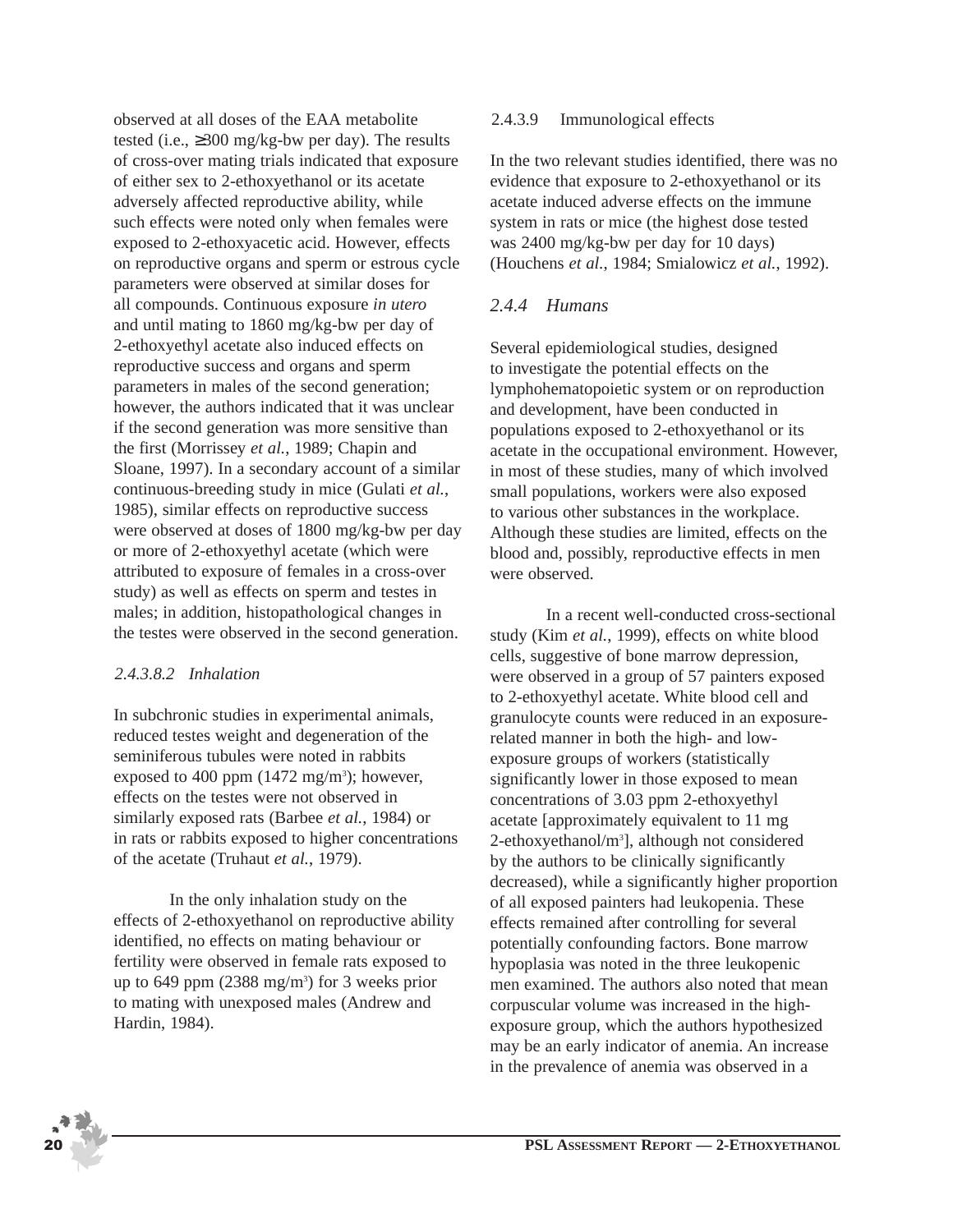group of 94 shipyard painters exposed to similar mean concentrations of 2-ethoxyethanol (2.7 ppm [10 mg/m<sup>3</sup>]), along with several other substances (Welch and Cullen, 1988). Hemoglobin levels had declined since first employment in these workers, but were not related to duration of exposure. Exposed workers also had a slightly higher prevalence of low polymorphonuclear leukocyte counts. Bone marrow hypoplasia was also observed in a survey of seven printers exposed to 2-ethoxyethanol and other substances (Cullen *et al.*, 1983).

Although only three relevant epidemiological investigations have been identified, reduced sperm production was consistently observed in populations occupationally exposed to mean concentrations of 2-ethoxyethanol of 9.9 or 24 mg/m3 (with maximum levels up to 88 mg/m<sup>3</sup>), along with other substances (Welch *et al.*, 1988; Ratcliffe

*et al.*, 1989; Schrader *et al.*, 1996). In a case–control study of 1019 men with a clinical diagnosis of infertility or reduced fertility, there was a significant association between this diagnosis and the detection of EAA in the urine (odds ratio = 3.11) (Veulemans *et al.*, 1993). There was no consistent evidence of effects on male or female reproductive ability in other investigations of men or women exposed to 2-ethoxyethanol, although most of these studies are limited by the mixed exposures of the study populations and the lack of analyses for associations with 2-ethoxyethanol specifically (Beaumont *et al.*, 1995; Schenker *et al.*, 1995; Swan *et al.*, 1995; Correa *et al.*, 1996; Gray *et al.*, 1996; Ha *et al.*, 1996; Schenker, 1996; Swan and Forest, 1996; Chia *et al.*, 1997).

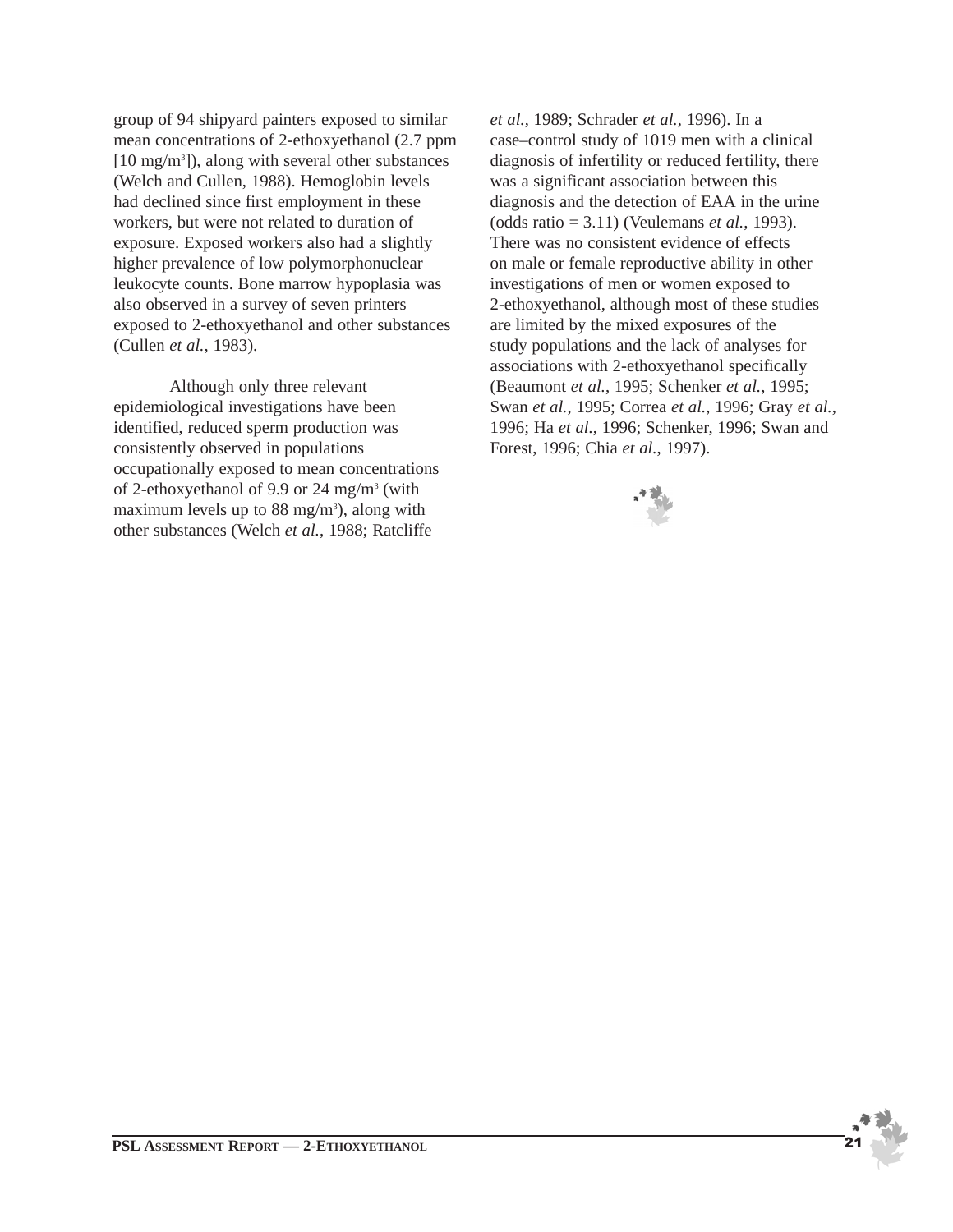## **3.0 ASSESSMENT OF "TOXIC" UNDER CEPA 1999**

## **3.1 CEPA 1999 64(a): Environment**

The environmental risk assessment of a PSL substance is based on the procedures outlined in Environment Canada (1997a). Analysis of exposure pathways and subsequent identification of sensitive receptors are used to select environmental assessment endpoints (e.g., adverse reproductive effects on sensitive fish species in a community). For each endpoint, a conservative Estimated Exposure Value (EEV) is selected and an Estimated No-Effects Value (ENEV) is determined by dividing a Critical Toxicity Value (CTV) by an application factor. A conservative (or hyperconservative) quotient (EEV/ENEV) is calculated for each of the assessment endpoints in order to determine whether there is potential ecological risk in Canada. If these quotients are less than one, it can be concluded that the substance poses no significant risk to the environment, and the risk assessment is completed. If, however, the quotient is greater than one for a particular assessment endpoint, then the risk assessment for that endpoint proceeds to an analysis where more realistic assumptions are used and the probability and magnitude of effects are considered. This latter approach involves a more thorough consideration of sources of variability and uncertainty in the risk analysis.

## *3.1.1 Assessment endpoints*

In Canada, most environmental releases of 2-ethoxyethanol are to the atmosphere. Based on its predicted environmental partitioning, assessment endpoints for 2-ethoxyethanol relate to terrestrial organisms, including terrestrial wildlife and soil organisms, and aquatic organisms.

#### *3.1.2 Environmental risk assessment*

3.1.2.1 Terrestrial organisms

#### *3.1.2.1.1 Wildlife*

For a conservative risk characterization for terrestrial biota, the EEV is  $860$  ng/m<sup>3</sup>, the highest concentration of 2-ethoxyethanol reported in Canada (near an automotive plant in Windsor) (OMEE, 1994).

The CTV is 50 ppm  $(1.8 \times 10^8 \text{ ng/m}^3)$ , the concentration that had minimal fetotoxic effects on rats and rabbits in inhalation studies. Dividing this CTV by a factor of 100 (to account for the extrapolation from laboratory to field conditions and interspecies and intraspecies variations in sensitivity) gives an ENEV of 0.5 ppm  $(1.8 \times 10^6 \text{ ng/m}^3)$ .

The conservative quotient is calculated as follows:

Quotient 
$$
= \frac{EEV}{ENEV}
$$

$$
= \frac{860 \text{ ng/m}^3}{1.8 \times 10^6 \text{ ng/m}^3}
$$

$$
= 4.78 \times 10^{-4}
$$

Therefore, concentrations of 2-ethoxyethanol in air in Canada are unlikely to cause adverse effects on populations of wildlife.

#### *3.1.2.1.2 Soil organisms*

For a conservative risk characterization for soil organisms, the EEV is  $4.15 \times 10^{-4}$  ng/g, the estimated concentration of 2-ethoxyethanol in soil

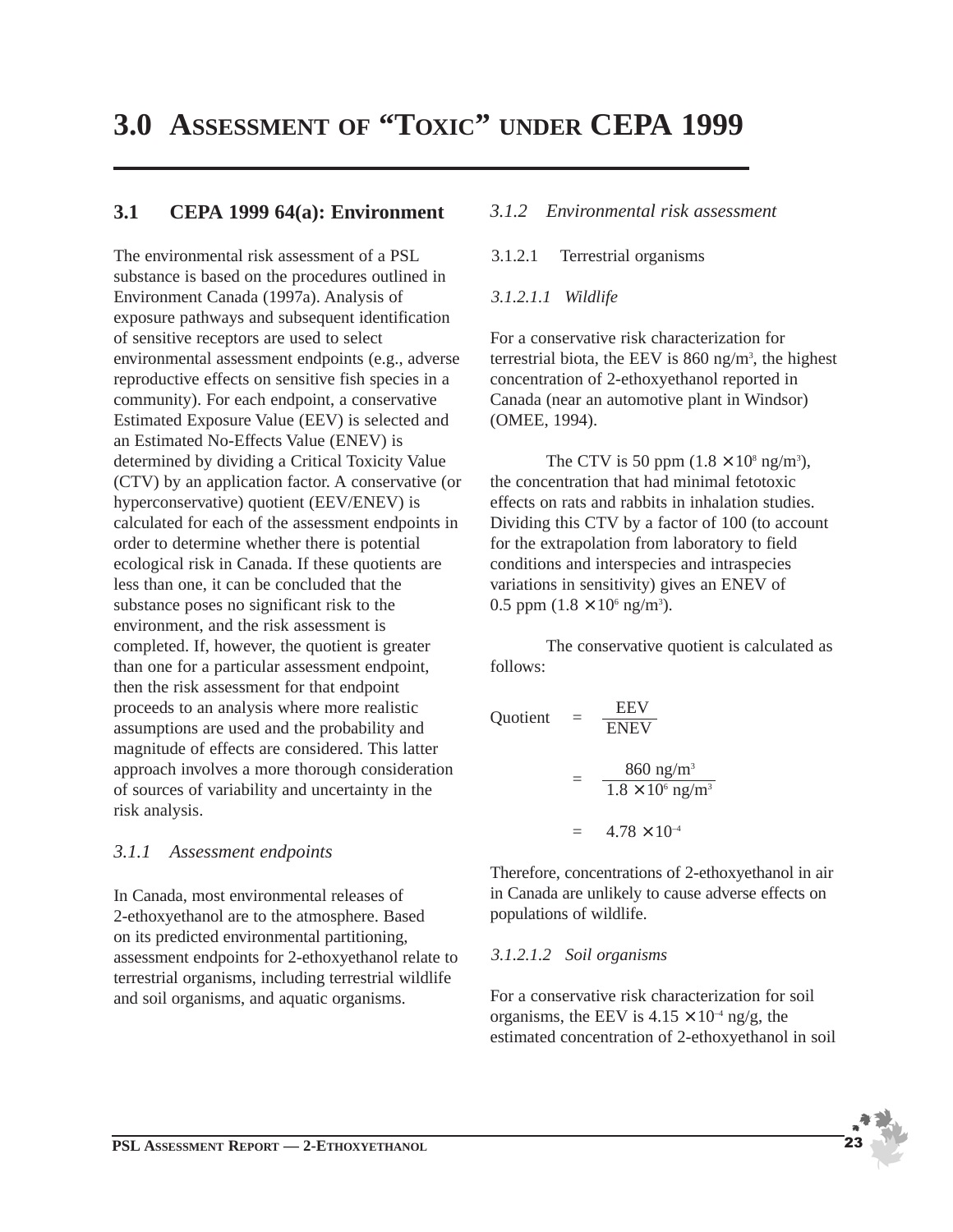using ChemCAN modelling based on reported releases in 1995. This value is believed to be conservative because releases of 2-ethoxyethanol in Canada appear to have significantly decreased since 1995.

No information was identified regarding the toxicity of 2-ethoxyethanol to soil organisms. Van Leeuwen *et al.* (1992) used quantitative structure–activity relationships to estimate that a sediment concentration of 2800 ng 2-ethoxyethanol/g would be hazardous to 5% of benthic species (HC<sub>5</sub>). Using this sediment HC<sub>5</sub> value as a CTV and an application factor of 100 (to account for the extrapolation from benthic to soil organisms) gives an ENEV of 28 ng/g for soil organisms.

The conservative quotient is calculated as follows:

Quotient 
$$
= \frac{EEV}{ENEV}
$$

$$
= \frac{4.15 \times 10^{-4} \text{ ng/g}}{28 \text{ ng/g}}
$$

$$
= 1.48 \times 10^{-5}
$$

Therefore, concentrations of 2-ethoxyethanol in soil in Canada are unlikely to cause adverse effects on populations of soil organisms.

#### 3.1.2.2 Aquatic organisms

For a conservative risk characterization for aquatic organisms, the EEV is  $2.2 \times 10^{-5}$  µg/L, the estimated concentration of 2-ethoxyethanol in water using ChemCAN modelling based on reported releases in 1995. This value is believed to be conservative because releases of 2-ethoxyethanol in Canada appear to have significantly decreased since 1995.

The CTV for aquatic organisms is  $7.7 \times 10^6$  µg/L, the 48-hour IC<sub>50</sub> for *Daphnia magna*. Dividing this CTV by a factor of 100 (to account for the conversion of a short-term  $IC_{50}$  to a long-term no-effects value, extrapolation from laboratory to field conditions, and interspecies and intraspecies variations in sensitivity) gives an ENEV of  $7.7 \times 10^4$  µg/L.

The conservative quotient is calculated as follows:

Quotient 
$$
= \frac{EEV}{ENEV}
$$

$$
= \frac{2.2 \times 10^{-5} \text{ kg/L}}{7.7 \times 10^{4} \text{ kg/L}}
$$

$$
= 2.9 \times 10^{-10}
$$

Therefore, concentrations of 2-ethoxyethanol in water in Canada are unlikely to cause adverse effects on populations of aquatic organisms.

#### 3.1.2.3 Discussion of uncertainty

There are several sources of uncertainty in this environmental risk assessment. Few data on environmental concentrations of 2-ethoxyethanol in Canada or elsewhere were identified; limited monitoring data were identified for air only. The EEV for wildlife exposure is considered to be conservative, as it was based on the maximum concentration measured near an industrial facility in Windsor. In addition, 2-ethoxyethanol was not detected in ambient air in the multimedia exposure study in Canada (Conor Pacific Environmental Technologies, 1998) or in a survey of six locations in the United States (Sheldon *et al.*, 1988).

In view of the lack of adequate monitoring data, the ChemCAN4 model was used to estimate concentrations of 2-ethoxyethanol in the other environmental compartments (i.e., soil and water), based on the highest reported recent release of the substance in Canada, which occurred in 1995. Kane (1993) compared measured environmental concentrations of five industrial chemicals and six pesticides with environmental concentrations estimated for the substances by the ChemCAN model.

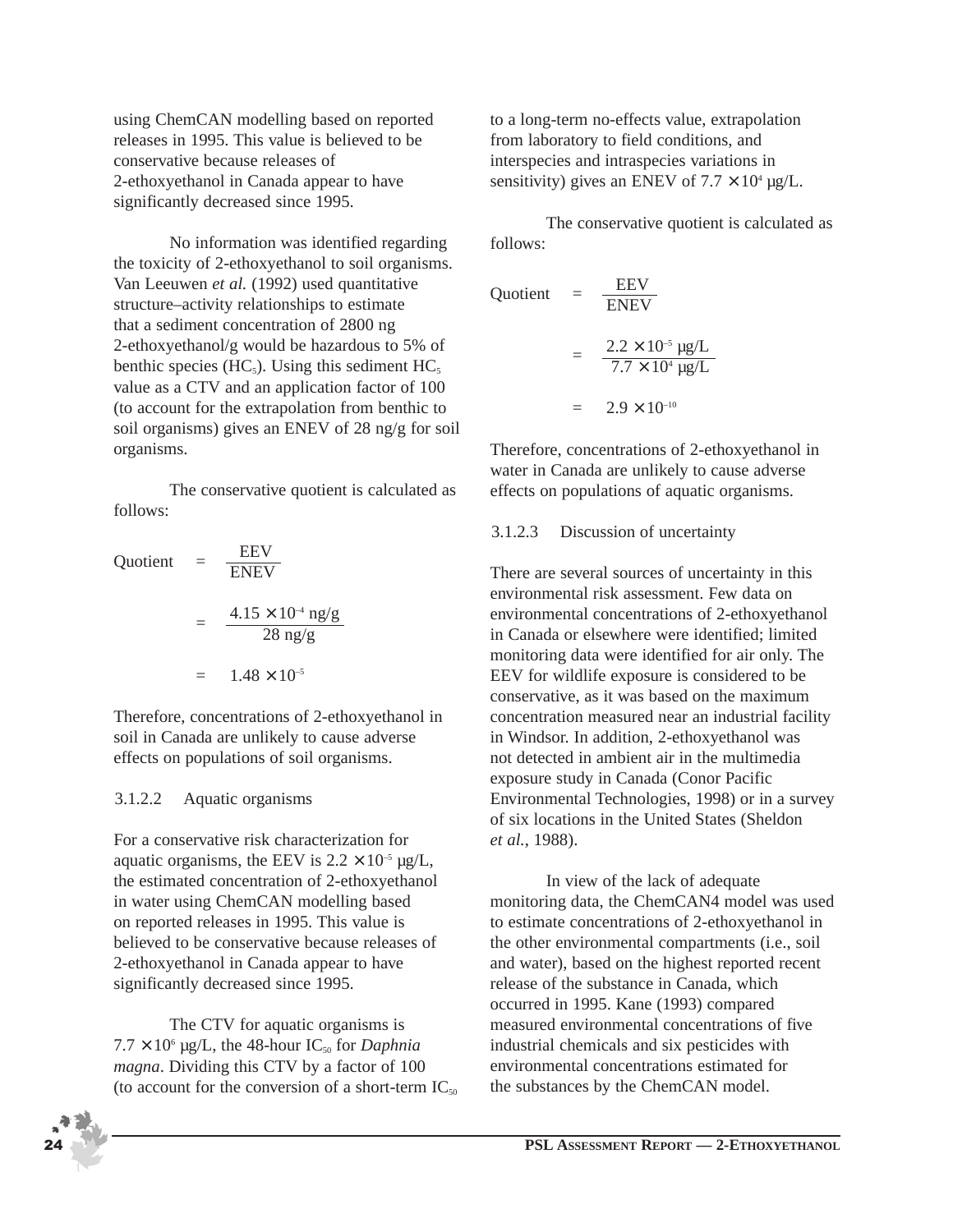Sixty percent of the measured environmental concentrations were within 1 order of magnitude of predicted values, and 75% were within 2 orders of magnitude. In the only relevant study identified from other countries, the concentration of 2-ethoxyethanol in a polluted river in Japan ranged up to 1200 µg/L (Yasuhara *et al.*, 1981), a value that is an order of magnitude lower than the ENEV for aquatic organisms.

No information was identified regarding the toxicity of 2-ethoxyethanol to soil organisms or to terrestrial wildlife through atmospheric exposure. An estimation of a hazardous concentration to benthic species was the basis for the assessment of risk to soil organisms. The results of an inhalation toxicity study using a laboratory strain of rats were used for the assessment of risk to terrestrial biota. To account for these uncertainties, application factors were used in the environmental risk assessment to derive ENEVs.

Conservative risk quotients were very small for all environmental assessment endpoints. Therefore, despite the data gaps regarding the 2-ethoxyethanol on soil organisms and terrestrial wildlife, the data available at this time are considered adequate for drawing a conclusion about the environmental risk of the substance in Canada.

## **3.2 CEPA 1999 64(b): Environment upon which life depends**

2-Ethoxyethanol does not deplete stratospheric ozone, and its potential for contributing to climate change is negligible. The potential of 2-ethoxyethanol for creation of photochemical ozone (smog) is moderate, but the low quantities of 2-ethoxyethanol in the atmosphere are unlikely to make its contribution significant relative to that of other smog-forming substances.

## **3.3 CEPA 1999 64(c): Human health**

## *3.3.1 Estimates of potential exposure in humans*

The limitations of the available monitoring data for 2-ethoxyethanol preclude the development of reliable estimates of typical exposure of the general population; instead, crude upper-bounding estimates of exposure to 2-ethoxyethanol from environmental media and consumer products have been developed in order to characterize potential exposure from these pathways.

The only environmental media for which available monitoring data allowed even crude estimation of exposure were air and water. Upperbounding estimates of intake of 2-ethoxyethanol from these media by six age groups in the general population of Canada are presented in Table 2. These estimates are based on the limits of detection in air and tap water from the limited Canadian multimedia exposure study in which concentrations of 2-ethoxyethanol were below the limits of detection in all samples analysed (Conor Pacific Environmental Technologies, 1998). Although confidence in the results of this survey is low, comparison with estimates of intake in air and water on the basis of results of fugacity modelling and in ambient air based on the data from the Windsor study indicates that this approach is conservative in deriving upperbounding estimates of intake in air. Based on these values, the average adult in Canada would be exposed to airborne levels of 2-ethoxyethanol no greater than  $3.6 \mu g/m^3$  and would not ingest more than 0.005 µg/kg-bw per day in drinking water, although it is recognized that these values likely overestimate exposure.

Since no monitoring data are available, it is not possible to determine the contribution of food to the overall intake of 2-ethoxyethanol. However, 2-ethoxyethanol is released primarily to air from industrial activities and through volatilization from consumer products and is unlikely to partition to food from air due to its

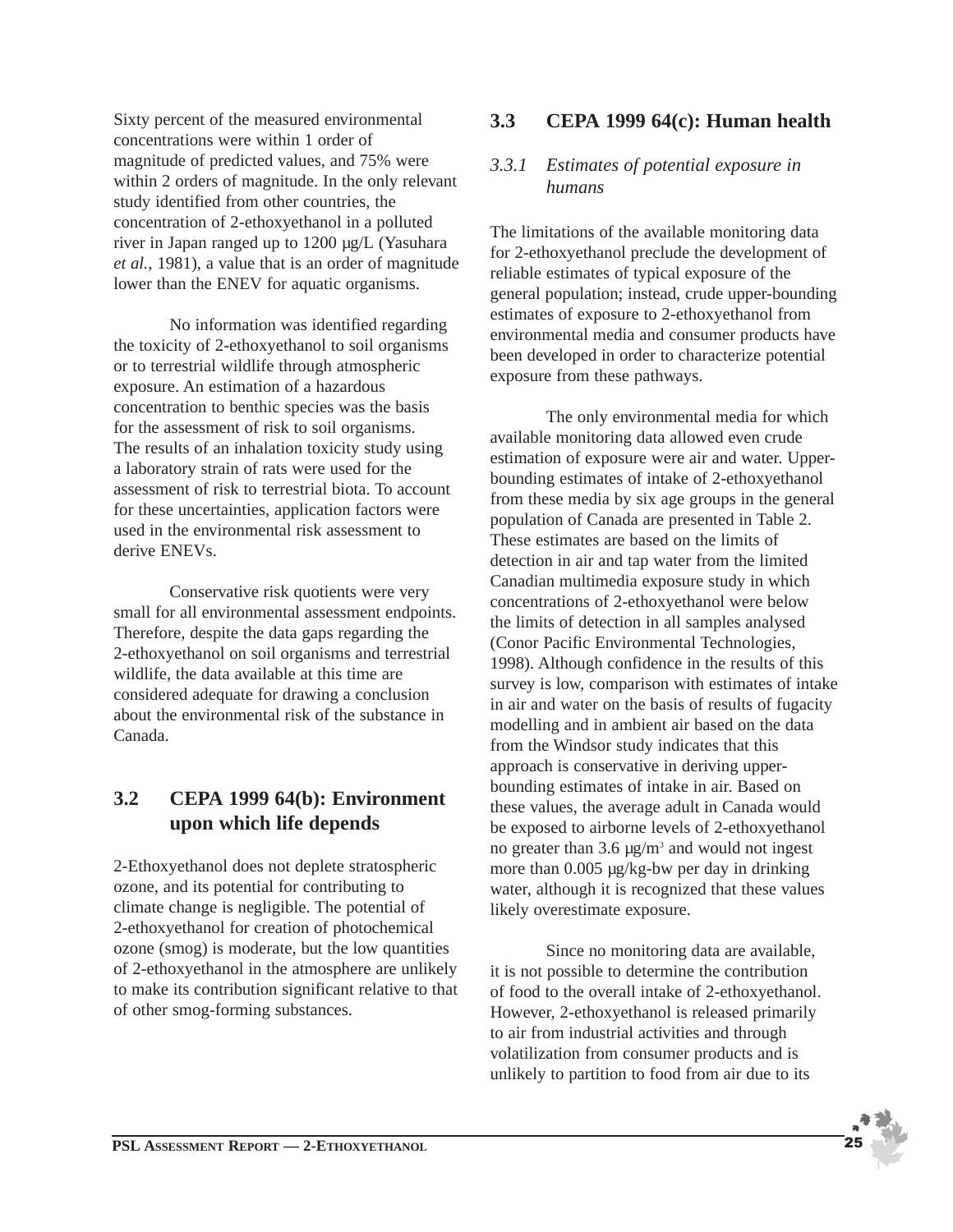| Route of exposure<br>Upper-bounding estimates of intake of 2-ethoxyethanol by various<br>age groups in the general population<br>$(\mu g/kg-bw per day)$ |                           |                   |       |                                                  |                            |                    |
|----------------------------------------------------------------------------------------------------------------------------------------------------------|---------------------------|-------------------|-------|--------------------------------------------------|----------------------------|--------------------|
|                                                                                                                                                          | $0-6$ months <sup>1</sup> | 7 months-         |       | $5-11$ yrs <sup>3</sup>   12–19 yrs <sup>4</sup> | $20 - 59$ yrs <sup>5</sup> | $60+ \text{yrs}^6$ |
|                                                                                                                                                          |                           | $4 \text{ yrs}^2$ |       |                                                  |                            |                    |
| Ambient air <sup>7</sup>                                                                                                                                 | 0.13                      | 0.27              | 0.21  | 0.12                                             | 0.10                       | 0.09               |
| Indoor air <sup>8</sup>                                                                                                                                  | 0.87                      | 1.87              | 1.46  | 0.83                                             | 0.71                       | 0.62               |
| Drinking water <sup>9</sup>                                                                                                                              | $0.005^{10}$              | 0.002             | 0.002 | 0.001                                            | 0.001                      | 0.001              |
| <b>Total</b>                                                                                                                                             | 1.0                       | 2.1               | 1.7   | 0.9                                              | 0.8                        | 0.7                |

#### **TABLE 2** Upper-bounding estimates of intake of 2-ethoxyethanol by various age groups in the general population

<sup>1</sup> Assumed to weigh 7.5 kg, to drink  $0.8$  L of water per day and to breathe 2.1 m<sup>3</sup> of air per day (EHD, 1998).

<sup>2</sup> Assumed to weigh 15.5 kg, to drink  $0.7$  L of water per day and to breathe 9.3 m<sup>3</sup> of air per day (EHD, 1998).

<sup>3</sup> Assumed to weigh 31.0 kg, to drink 1.1 L of water per day and to breathe 14.5 m<sup>3</sup> of air per day (EHD, 1998).

<sup>4</sup> Assumed to weigh 59.4 kg, to drink 1.2 L of water per day and to breathe 15.8 m<sup>3</sup> of air per day (EHD, 1998).

<sup>5</sup> Assumed to weigh 70.9 kg, to drink 1.5 L of water per day and to breathe  $16.2 \text{ m}^3$  of air per day (EHD, 1998).

 $6$  Assumed to weigh 72.0 kg, to drink 1.6 L of water per day and to breathe 14.3 m<sup>3</sup> of air per day (EHD, 1998).

- **<sup>7</sup>** Based on the limit of detection for 2-ethoxyethanol in 50 ambient air samples collected outside of Canadian residences, 3.6 µg/m3 (Conor Pacific Environmental Technologies, 1998). The average Canadian is assumed to spend 3 hours of every day outdoors (EHD, 1998).
- **8** Based on the detection limit (3.6 μg/m<sup>3</sup>) for 2-ethoxyethanol in 50 indoor air samples collected in Canadian residences (Conor Pacific Environmental Technologies, 1998). The average Canadian is assumed to spend 21 hours of every day indoors (EHD, 1998).
- **<sup>9</sup>** Based on the detection limit (0.05 µg/L) for 2-ethoxyethanol in 50 drinking water samples collected in Canadian residences (Conor Pacific Environmental Technologies, 1998).
- **<sup>10</sup>** Based on the assumption that infants were exclusively formula fed and consumed 800 mL of formula that was prepared with tap water.

Note: Insufficient data were available to estimate intake from soil or food.

volatility and very low octanol/water partition coefficient (log  $K_{ow}$  of  $-0.32$ ). In addition, if intake in food is estimated on the basis of extrapolation from the results of fugacity modelling, this value would be several orders of magnitude less than the upper-bounding estimates calculated for air and drinking water on the basis of the limits of detection in the multimedia study. Likewise, exposure to 2-ethoxyethanol in soil is likely to be negligible in comparison with that in air, based on its release patterns and the relatively small quantities ingested.

Limited available recent data do not indicate that 2-ethoxyethanol or its acetate are commonly present in consumer products in Canada. Based primarily on earlier data, direct exposure to 2-ethoxyethanol and 2-ethoxyethyl acetate might result from the use of a variety of consumer products containing these substances. Both inhalation and dermal absorption would be expected to be important routes of exposure for such consumer products, since many of those that might contain 2-ethoxyethanol or its acetate can contact the skin. Because most of the consumer products for which data are available are used primarily by adults, the estimated exposures have been derived for this age class only. (The differences among age classes in intake from a given medium as a result of age-specific differences would be small in relation to the variation in exposure from the various sources, in any case.) Upper-bounding estimates of intake of 2-ethoxyethanol (on a per event basis as well as

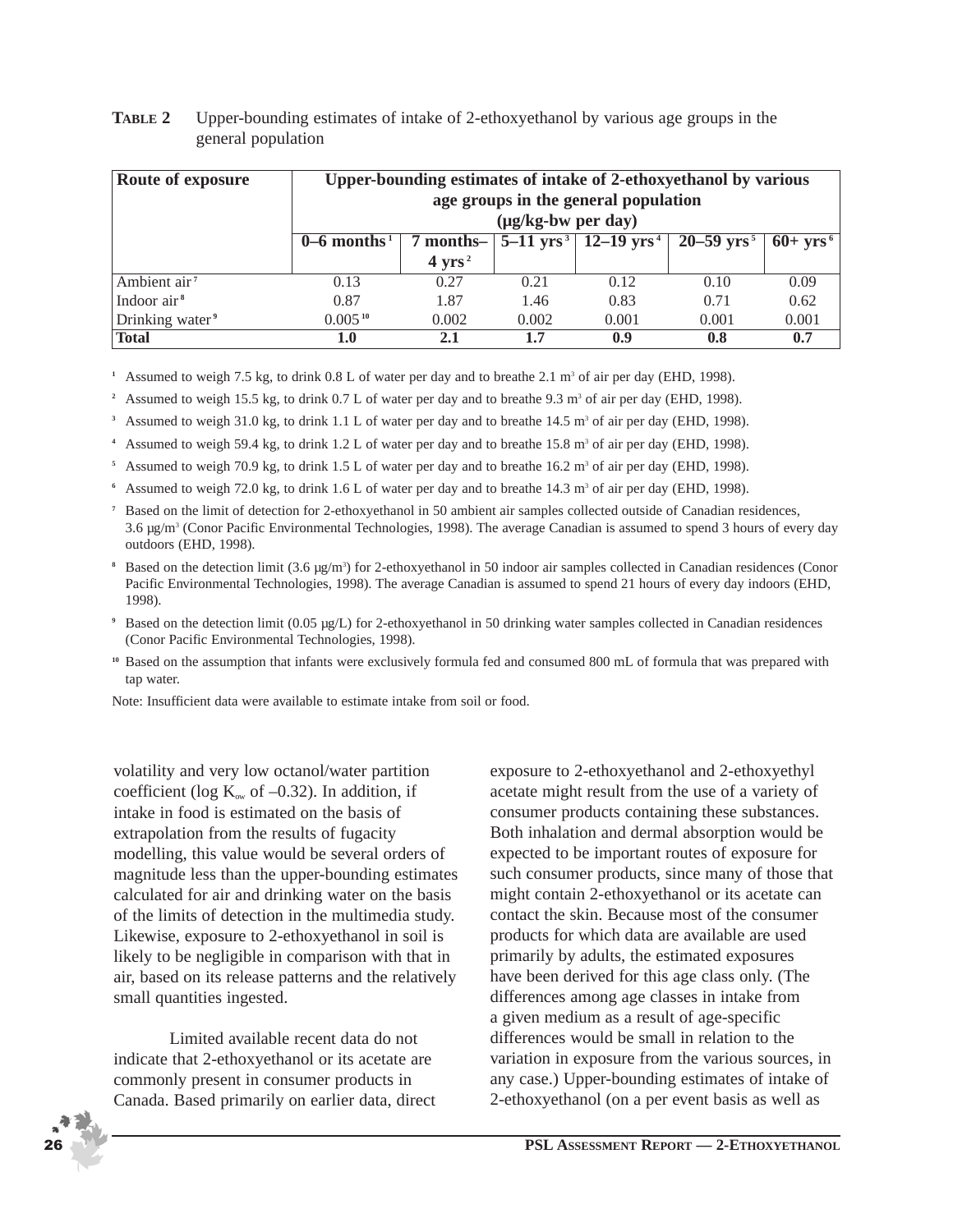average daily intakes based on annual event frequencies) from exposure to household cleaning products and nail polish were developed from product use scenarios (Versar Inc., 1986), assuming 100% absorption for the product contacting the skin and for the inhaled product and 100% transfer of 2-ethoxyethanol from the product into air (in view of the lack of adequate data to support more refined estimates) (Table 3). These estimates should be interpreted with caution in view of the limited available information on the presence and concentrations of 2-ethoxyethanol and its acetate in consumer products currently used in Canada and should be considered as upper-bounding estimates only, as actual exposure is very likely much lower. Indeed, as discussed above, 2-ethoxyethanol was not detected in a recent investigation conducted by Health Canada of emissions of glycol ethers from several consumer products (Cao, 1999).

The worst-case estimate for exposure through use of a household cleaning product that is used on an almost daily basis (all-purpose spray cleaner, the only cleaning product for which composition data was available) was 1.6 or 0.5 mg/kg-bw per event or per day via inhalation and dermal absorption, respectively. Concentrations in indoor air resulting from use of such products could range up to  $190 \text{ mg/m}^3$ , assuming complete volatilization.

It should be noted that these estimates have been made for only a limited range of media and few products for which at least some data were available. In addition, they do not represent typical or likely current exposures, since the limitations of the available data preclude development of such estimates; most are instead upper-bounding estimates of potential exposure.

## *3.3.2 Human health hazard characterization*

Little information was identified on the effects of 2-ethoxyethanol in humans. However, although the epidemiological data are not conclusive, the results of available investigations in occupationally exposed populations are

suggestive of effects on the blood and on sperm production in men (Cullen *et al.*, 1983; Welch and Cullen, 1988; Welch *et al.*, 1988; Ratcliffe *et al.*, 1989; Veulemans *et al.*, 1993; Kim *et al.*, 1999). There is consistent evidence from shortand long-term toxicological studies in all species of experimental animals investigated that hematological, male reproductive and developmental effects are associated with exposure to 2-ethoxyethanol or its acetate by the oral, inhalation and dermal routes. The results of mechanistic studies suggest that metabolic activation to the acetic acid metabolite, EAA, is required for the induction of these effects. For example, co-exposure to substances that interfere with metabolism via alcohol or aldehyde dehydrogenases (e.g., toluene, xylene and ethanol) reduced the magnitude of testicular atrophy in male rats (Chung *et al.*, 1999) and the effects on neurological development in rats exposed to 2-ethoxyethanol *in utero* (Nelson *et al.*, 1982a,b, 1984). Metabolism via alcohol and aldehyde dehydrogenases to EAA is the principal metabolic pathway in both humans and laboratory animals; indeed, there is some evidence, although limited, that humans may have greater potential than rats for formation of EAA and slower clearance than in rats. Therefore, although there is only limited evidence of effects on the blood and sperm production in occupationally exposed human populations, based on the consistent evidence in experimental animals and the similarity in metabolism across species, hematopoietic, reproductive (in males) and developmental toxicity are considered critical effects for 2-ethoxyethanol.

## *3.3.3 Human health risk characterization*

As discussed above in Section 1.0, due principally to the limitations of available monitoring data, upper-bounding estimates of exposure are compared with conservative effect levels for critical effects as a basis for characterization of rather crude margins of exposure.

Based on evaluation of available data, hematological, reproductive and developmental

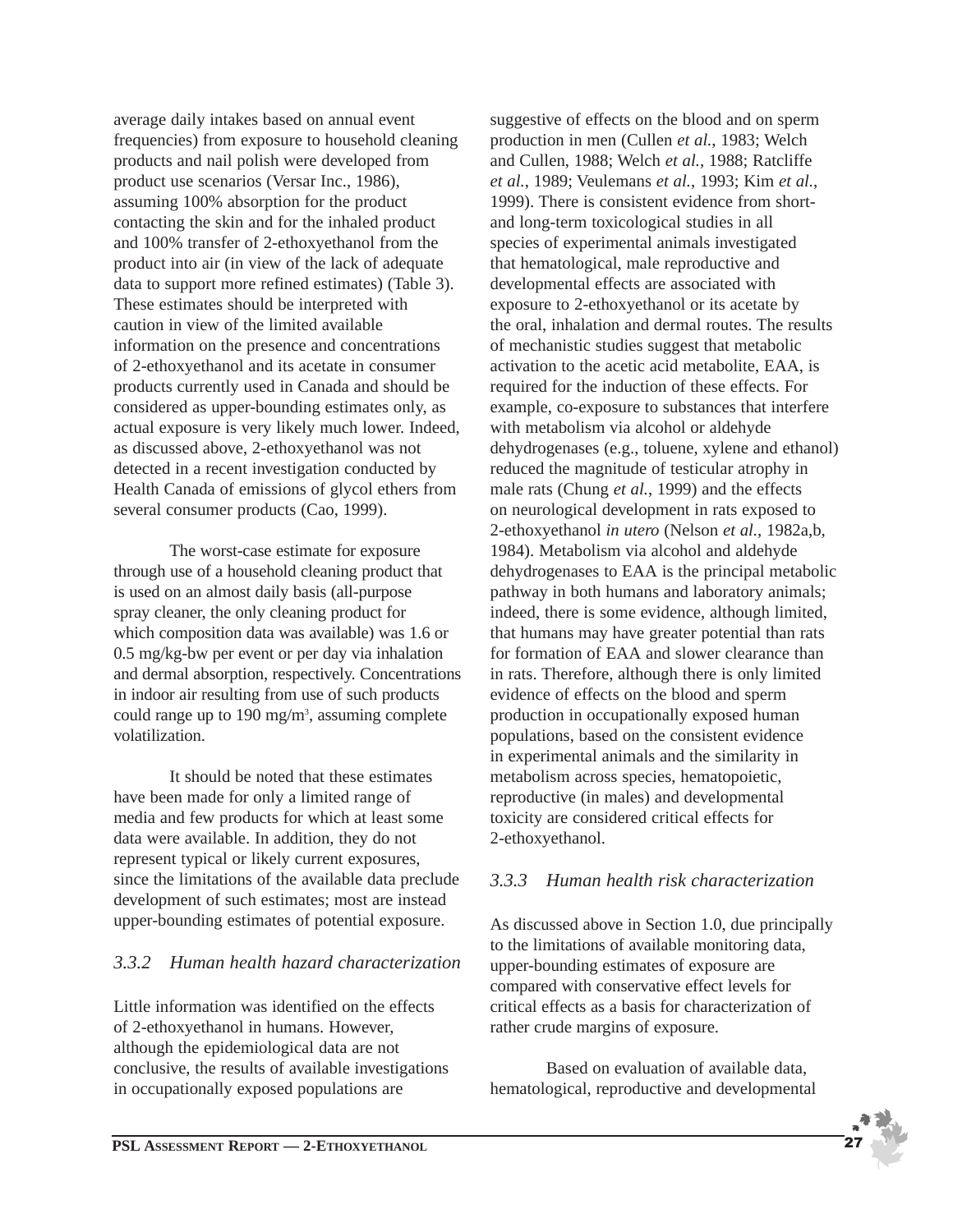| <b>Consumer</b>              | <b>Assumptions</b>                                                                                                                                                                                                                                                                                                                                                                                                                                                                                                                                                                                                                                    | <b>Estimated</b>                                                             | <b>Estimated</b> |
|------------------------------|-------------------------------------------------------------------------------------------------------------------------------------------------------------------------------------------------------------------------------------------------------------------------------------------------------------------------------------------------------------------------------------------------------------------------------------------------------------------------------------------------------------------------------------------------------------------------------------------------------------------------------------------------------|------------------------------------------------------------------------------|------------------|
| product                      |                                                                                                                                                                                                                                                                                                                                                                                                                                                                                                                                                                                                                                                       | intake                                                                       | average          |
|                              |                                                                                                                                                                                                                                                                                                                                                                                                                                                                                                                                                                                                                                                       | per event                                                                    | daily intake     |
|                              |                                                                                                                                                                                                                                                                                                                                                                                                                                                                                                                                                                                                                                                       | $(mg/kg-bw)$                                                                 | $(mg/kg-bw)$     |
|                              |                                                                                                                                                                                                                                                                                                                                                                                                                                                                                                                                                                                                                                                       | per event)                                                                   | per day)         |
| Nail polish                  | Dermal <sup>1</sup><br>• based on the upper bound of the concentration range of<br>0.3-1% of 2-ethoxyethanol in nail polish (Health Canada,<br>1998d)<br>• assuming a typical quantity of product used per event for<br>"nail polish $\&$ enamel" of 0.28 g and a maximum event<br>frequency of 0.71 times per day for users only (U.S. EPA,<br>1997)<br>• a body weight of 70.9 kg is assumed for an average<br>Canadian adult (EHD, 1998)<br>$(0.01)$ (280 mg) (0.71/day)<br>$(70.9 \text{ kg-bw})$                                                                                                                                                 | 0.04                                                                         | 0.03             |
| All-purpose<br>spray cleaner | Inhalation <sup>2</sup><br>• based on the upper end of the concentration range of 3-5%<br>of 2-ethoxyethanol in hard surface cleaner (Flick, 1986)<br>• assuming a mass of 76 g is used per event, a 0.47-hour<br>duration of exposure, a room volume of 20 $m3$ , a breathing<br>rate of 1.3 m <sup>3</sup> /hour for an average adult during light-level<br>activity and a frequency of use of 360 days/year (Versar<br>Inc., 1986)<br>• a body weight of 70.9 kg is assumed for an average<br>Canadian adult (EHD, 1998)<br>(0.05) (360/365 days) (76 000 mg) (0.47 hours) (1.3 m <sup>3</sup> /hour)<br>$(20 \text{ m}^3)$ $(70.9 \text{ kg-bw})$ | 1.6<br>[estimated]<br>indoor air<br>concentration of<br>$190 \text{ mg/m}^3$ | 1.6              |
|                              | Dermal <sup>1</sup><br>• based on the upper end of the concentration range of 3-5%<br>of 2-ethoxyethanol in hard surface cleaner (Flick, 1986)<br>• assuming an event frequency of 360 days/year, an exposed<br>surface area of 400 cm <sup>2</sup> (both palms), a product density of<br>0.88 g/cm <sup>3</sup> and a film thickness on the hands of 2.1 $\times$<br>$10^{-3}$ cm (Versar Inc., 1986)<br>• a body weight of 70.9 kg is assumed for an average<br>Canadian adult (EHD, 1998)<br>$(0.05)$ (360/365 days) (400 cm <sup>2</sup> ) (0.88 g/cm <sup>3</sup> ) (2.1 × 10 <sup>-3</sup> cm) (1000 mg/g)<br>$(70.9 \text{ kg-bw})$            | 0.5                                                                          | 0.5              |

#### **TABLE 3** Upper-bounding estimates of intake of 2-ethoxyethanol from consumer products by adult Canadians

**<sup>1</sup>** Estimates of intake by dermal absorption of 2-ethoxyethanol in liquid consumer products are based on the assumptions that a portion of the skin contacts the liquid and the amount absorbed is directly proportional to the area of exposed skin. It is assumed that all of the ingredient present in the liquid is absorbed through the skin. Standard exposure scenarios for dermal absorption of ingredients of liquid consumer products (e.g., Versar Inc., 1986; U.S. EPA, 1997) often include recommended skin surface areas and surface film thickness depending on the type of product and the manner in which it is used. For example, in Versar Inc. (1986), surface areas assumed are 400 cm<sup>2</sup> for both palms of adult hands for scenarios involving some liquid cleaning products. Experimental data for surface film thickness are often not available for some types of consumer products and are estimated by analogy with other liquid substances.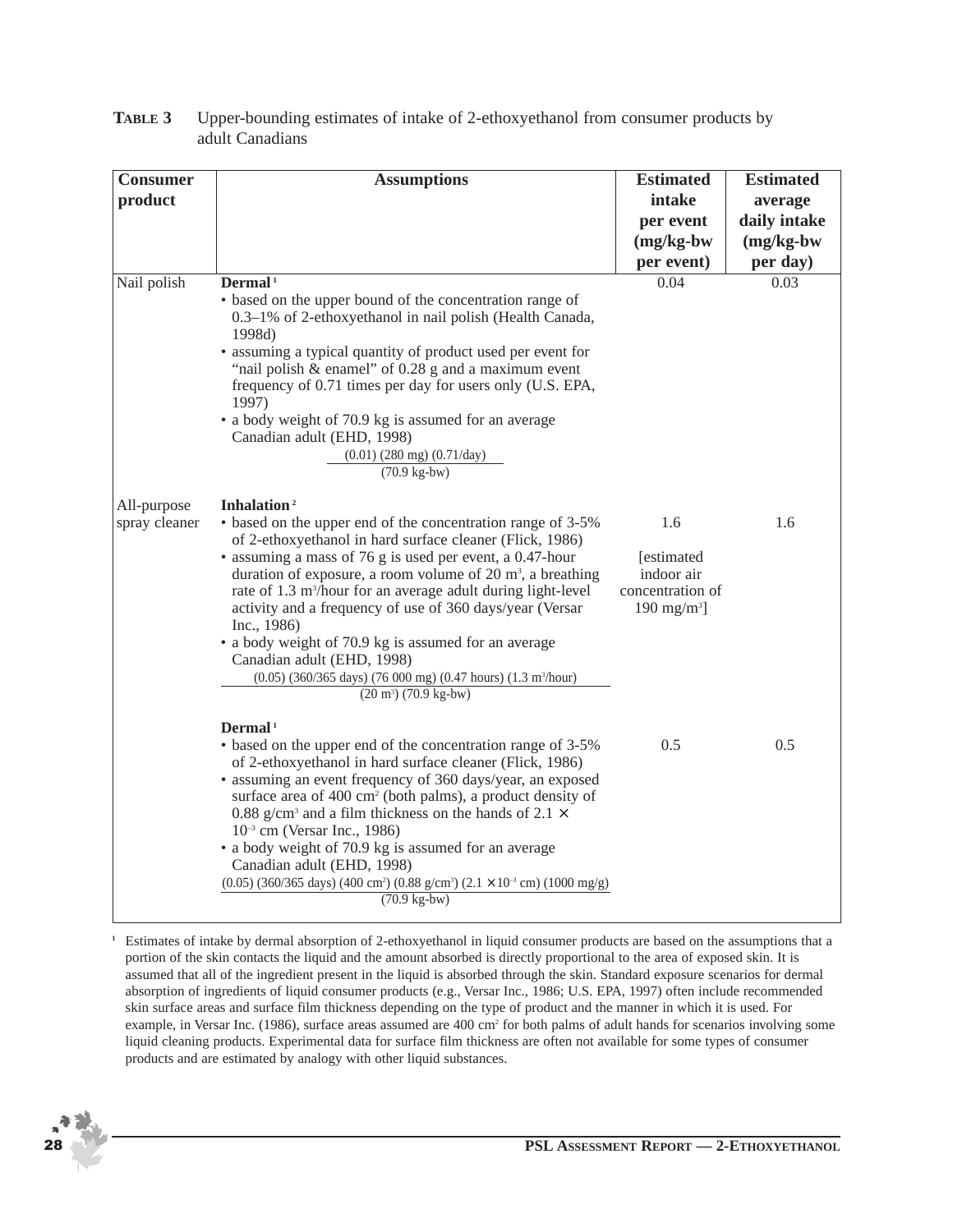<sup>2</sup> Estimates of intake by inhalation are based on the assumptions that the ingredient is completely and instantaneously released from the applied product, the concentration is homogenous throughout the assumed volume, and no air exchange occurs between this volume and adjacent areas. Standard exposure scenarios for inhalation intakes of volatile ingredients of consumer products used in indoor spaces (e.g., Versar Inc., 1986; U.S. EPA, 1997) often include recommended room volumes intended to be representative of the areas within a residence where the products are typically used. For example, in Versar Inc. (1986), a room volume of 20  $m<sup>3</sup>$  is assumed for tasks involving all-purpose liquid spray cleaners.

effects are considered critical endpoints for assessment of potential risk to humans associated with exposure to 2-ethoxyethanol. Statistically significant alterations in blood parameters were observed in shipyard painters exposed to a mean 2-ethoxyethyl acetate concentration of 3.03 ppm (equivalent to 11 mg 2-ethoxyethanol/m3 ), **5** although the authors suggested that the magnitude of these changes was not of biological significance (Kim *et al.*, 1999). With respect to reproductive effects, in the only relevant studies in which exposure was quantified, reduced sperm production was observed in workers exposed to mean 2-ethoxyethanol concentrations of 9.9 mg/m3 (Welch *et al.*, 1988) and 24 mg/m3 (Ratcliffe *et al.*, 1989), although these men were also exposed to several other substances. In investigations in experimental animals, effect levels for hematological, reproductive and developmental effects were generally greater than concentrations associated with effects in the epidemiological studies (i.e., lowest LOELs of 184 mg/m3 and 94 mg/kg-bw per day), which is consistent with the limited data that suggest that humans form the putatively active metabolite to a greater extent than do rats and clear the metabolite more slowly. Therefore, risk to human health is characterized through comparison of the upper-bounding estimates of population exposure with the levels associated with effects in exposed workers.

Based on comparison of the concentration associated with effects in humans in the study in which exposure was best characterized (i.e., alterations in hematological parameters in Kim *et al.*, 1999) of 11 mg/m<sup>3</sup> with the upperbounding estimates of exposure levels in air in Canada of  $3.6 \mu g/m^3$  (based on the detection limit in the multimedia exposure study by Conor Pacific Environmental Technologies, 1998), the margin between effect level and exposure is about 3000. (Note: If this effect level is compared with the highest concentration of 2-ethoxyethanol detected outside of an automotive plant in Windsor [i.e., the maximum level detected in ambient air in Canada,  $0.86 \mu g/m^3$ , this margin would be even greater.) With respect to ingestion, although no epidemiological investigations of the effects of ingested 2-ethoxyethanol in humans were identified, the margin between the intake equivalent to inhalation of 2-ethoxyethanol at a concentration of 11 mg/m<sup>3</sup> (assuming  $100\%$ absorption) and the upper-bounding estimate of intake in drinking water is about 6 orders of magnitude. Margins between exposure and the effect levels from studies in animals would be even greater. Although intake of 2-ethoxyethanol in food could not be estimated, it is considered unlikely to be greater than these upper-bounding estimates for air or drinking water. These margins between upper-bounding estimates of exposure and the conservative effect levels are considered

<sup>&</sup>lt;sup>5</sup> Since the acetate moiety of 2-ethoxyethanol is rapidly converted to 2-ethoxyethanol in the body, with similar resulting health effects, it was considered appropriate to develop effect levels on the basis of studies in which the toxicity of 2-ethoxyethyl acetate was investigated, converting the exposure levels of the acetate to equivalent concentrations or doses of 2-ethoxyethanol on a relative molecular weight basis.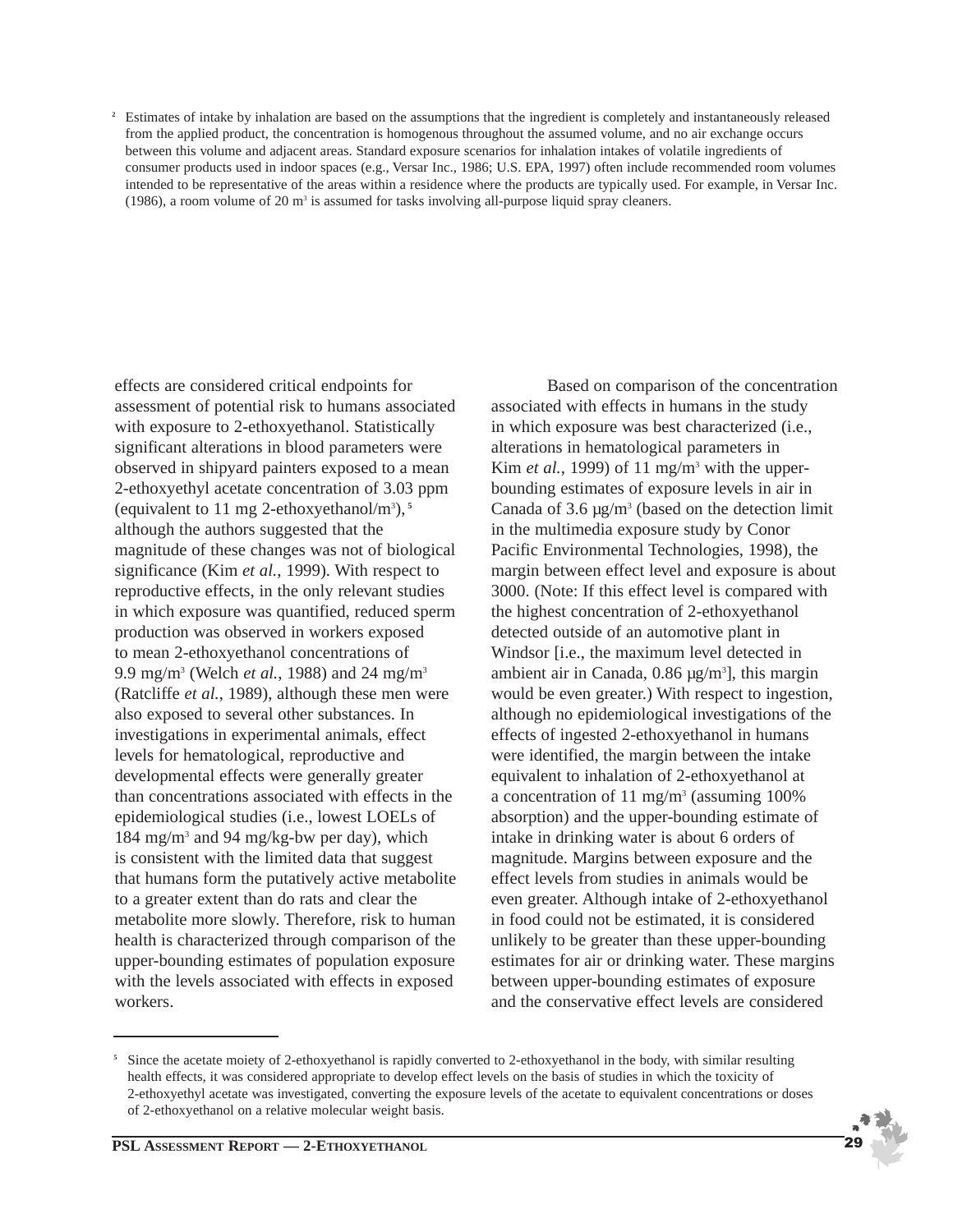adequate to account for the uncertainties in the database (including exposure estimates and interindividual variation in response).

However, upper-bounding estimates of exposure to 2-ethoxyethanol through use of some consumer products could approach or exceed the effect levels for health effects in humans. For example, upper-bounding estimates of indoor air concentrations resulting from use of all purpose spray cleaners containing the substance (the only household cleaning product for which information on composition was available) are more than an order of magnitude greater than these effect levels. However, the degree of confidence in these estimates of exposure from consumer products is considered to be extremely low (see Section 3.3.4), and they are very likely gross overestimates of actual exposure from products currently being used in Canada. Therefore, confirmation that 2-ethoxyethanol is not present in consumer products in Canada is a high priority.

## *3.3.4 Uncertainties and degree of confidence in the human health risk characterization*

Due to the paucity of data on levels of 2-ethoxyethanol in environmental media in Canada, there is a high degree of uncertainty in the estimates of exposure that have been developed in this assessment. While conservative upper-bounding estimates of exposure were determined on the basis of the detection limits reported in the multimedia exposure study, it is not known if these values grossly overestimate environmental levels or if the population is exposed to concentrations approaching these levels, although predicted concentrations in ambient air and drinking water based on fugacity modelling were several orders of magnitude below these detection limits, and levels were lower in the small survey of ambient air in Windsor (in which confidence is greater) than the detection limit reported for the multimedia study. In addition, although these data are considered adequate as a basis for developing crude bounding estimates of exposure, the

methodology employed in the multimedia study is considered experimental, for which confidence is low. Recoveries were often low (only 43% for 2-ethoxyethanol in air), concentrations in "blanks" were high, etc. There is a high degree of confidence, though, that this approach is conservative, based on comparison with other results. It should also be noted that uptake of 2-ethoxyethanol vapour via dermal absorption has not been considered in these estimates of exposure. As well, the contribution of food and soil to overall intake of 2-ethoxyethanol is unknown, as no relevant data were identified, although predictions based on fugacity modelling suggest that intake from these sources is likely much less than the upper-bounding estimates of intake from air and drinking water upon which the conclusions presented here are based.

There is an extremely low degree of confidence in the estimates of exposure to 2-ethoxyethanol from consumer products, due to the uncertainties regarding the presence and concentrations of the substance in products currently used in Canada. Therefore, it is likely that the values presented here greatly overestimate potential current exposures. These estimates were also determined based on the conservative assumptions of complete transfer of 2-ethoxyethanol from the product to air and 100% absorption of the inhaled substance and the amount contacting the skin. While 2-ethoxyethanol was not detected in emissions from a range of products recently tested by Health Canada (Cao, 1999), confirmation that it is not present in consumer products in Canada is desirable.

There is a moderate to high degree of confidence in the characterization of the health hazards associated with exposure to 2-ethoxyethanol for the purposes of identifying critical effects for risk characterization. Hematological, reproductive and developmental effects were consistently observed in investigations in experimental animals. Hematological and reproductive effects have also been observed in occupationally exposed human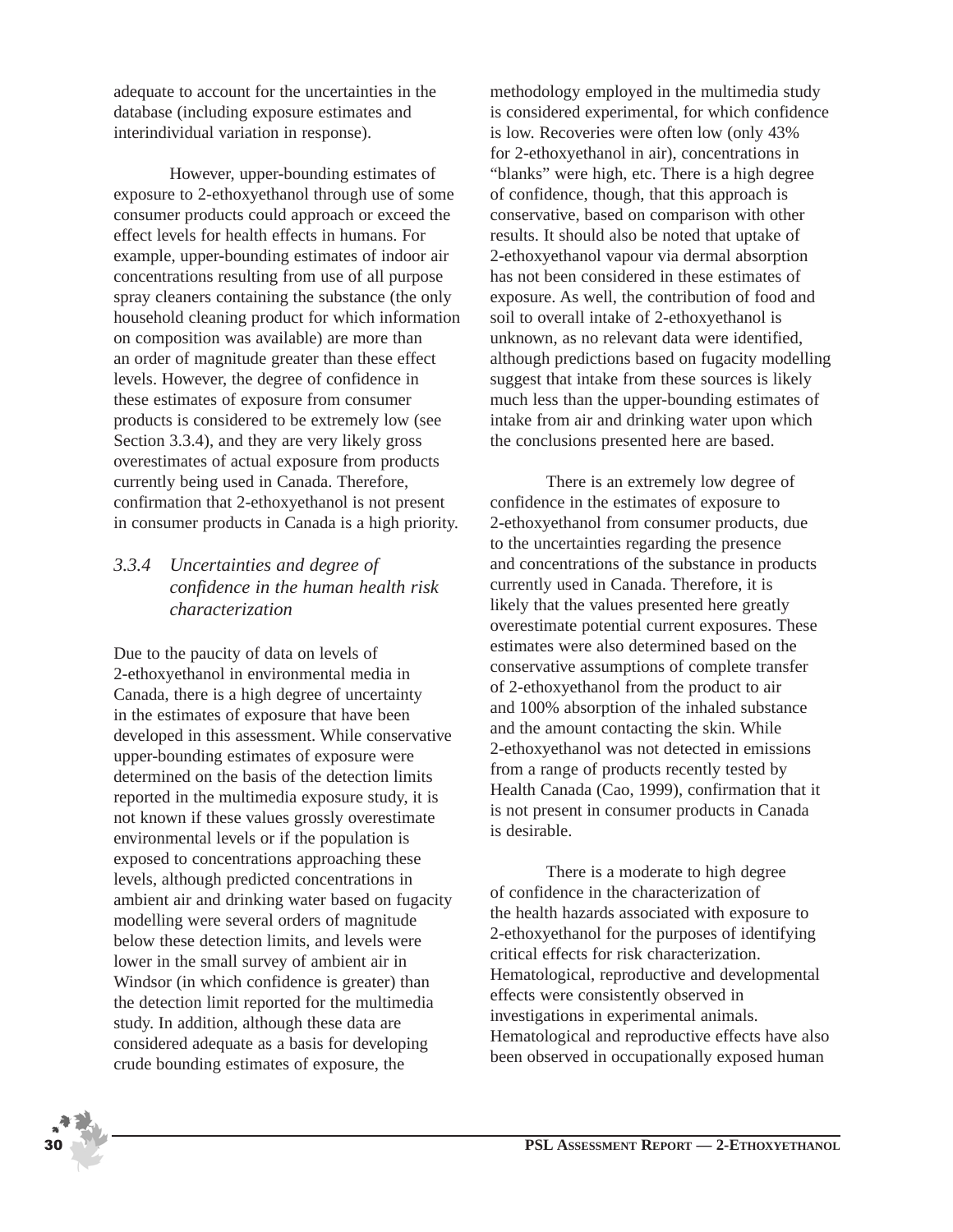populations, although the database in humans is somewhat limited. Additional investigations of exposed workers, in which exposure to 2-ethoxyethanol is quantified, would be helpful in further characterizing risks to humans, particularly since there is some indication that humans may be more sensitive than animal species to effects induced by this substance (additional research on the relative toxicokinetics would also be desirable). However, there is some uncertainty concerning the effects of 2-ethoxyethanol following long-term exposure, as no adequate chronic studies in animals are available. Likewise, no epidemiological investigations of the potential effects in humans in which both magnitude and duration of exposure to 2-ethoxyethanol were considered have been identified.

## **3.4 Conclusions**

CEPA 1999 64(a): Based on conservative estimates of exposure and effects in Canada, risk quotients for terrestrial wildlife, soil organisms and aquatic organisms are less than one. The environmental risks associated with estimated concentrations of 2-ethoxyethanol likely to be found in Canada therefore appear to be low. Therefore, available data indicate that it is unlikely that 2-ethoxyethanol is entering or may enter the environment in a quantity or concentration or under conditions that have or may have an immediate or longterm harmful effect on the environment or its biological diversity, and it is not considered to be "toxic" as defined in CEPA 1999 Paragraph 64(a).

CEPA 1999 64(b): 2-Ethoxyethanol is not involved in the depletion of stratospheric ozone and likely does not contribute significantly to climate change. Because of its very low estimated concentration in air in Canada, it is unlikely to play a significant role in tropospheric ozone production. Therefore, based on available data, it has been concluded that 2-ethoxyethanol is not entering the environment in a quantity or concentration or under conditions that constitute or may constitute a danger to the environment on which life depends, and it is not considered to be "toxic" as defined in CEPA 1999 Paragraph 64(b).

CEPA 1999 64(c): Based on comparison of upper-bounding estimates of exposure in the general environment with conservative effect levels, it is concluded that 2-ethoxyethanol is not entering the general environment in a quantity or concentration or under conditions that constitute or may constitute a danger in Canada to human life or health. Therefore, 2-ethoxyethanol is not considered to be "toxic" as defined in Section 64(c) of the *Canadian Environmental Protection Act* (CEPA, 1999). Although 2-ethoxyethanol was not detected in emissions from a range of consumer products in Canada, acquisition of additional more representative information on its use in consumer products in Canada is desirable.

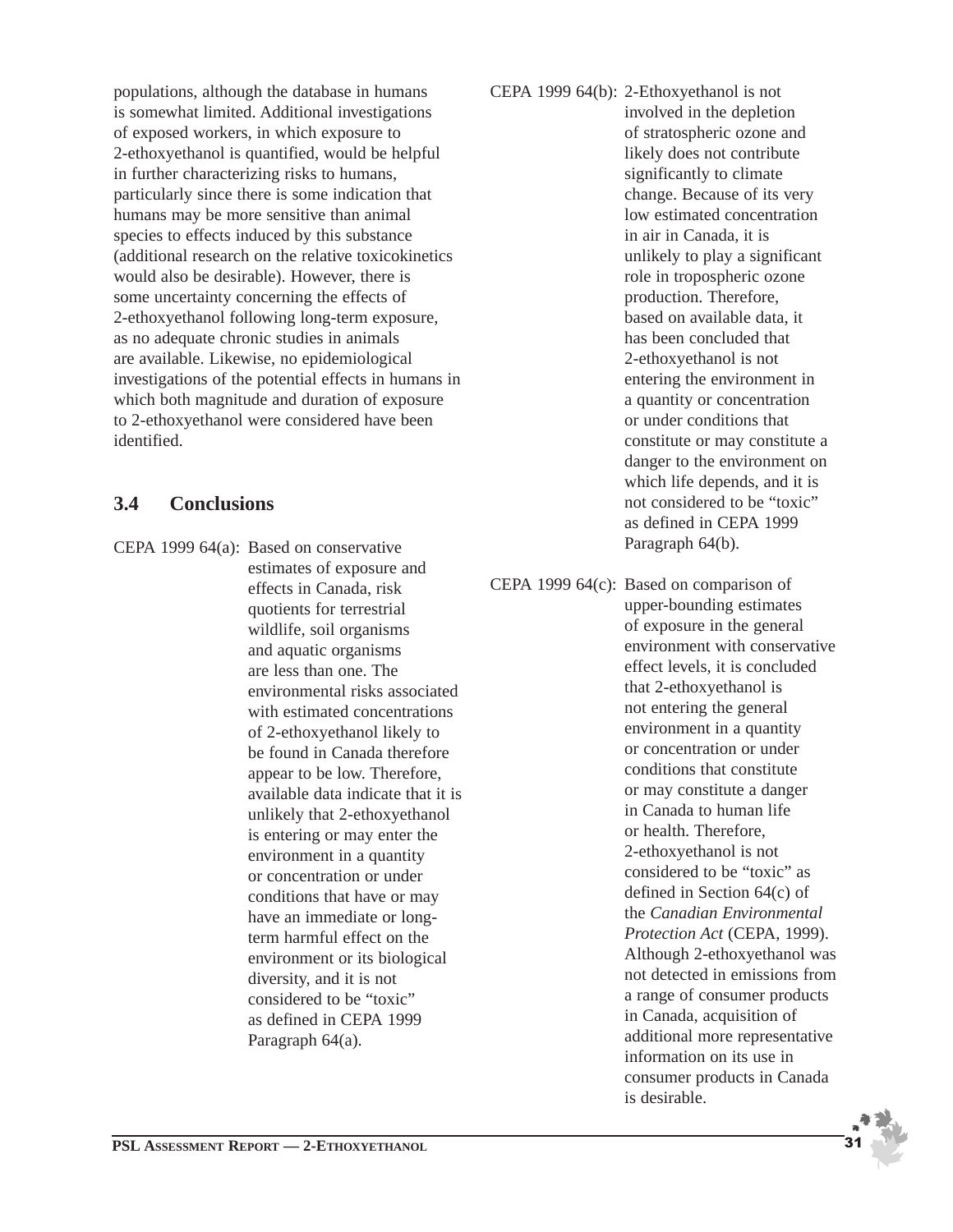Overall

conclusion: Based on critical assessment of relevant information, 2-ethoxyethanol is not considered to be "toxic" as defined in Section 64 of CEPA 1999.

## **3.5 Considerations for follow-up (further action)**

Although 2-ethoxyethanol was not detected in emissions from a range of products tested by Health Canada, information on its use in consumer products marketed in Canada is sparse. It is recommended, therefore, that additional information on patterns of use of consumer products containing 2-ethoxyethanol in Canada and levels of the compound in these products be sought. Depending upon the results of such investigations, it may be necessary to conduct a fuller assessment, including refined estimates of exposure and full dose–response analyses.

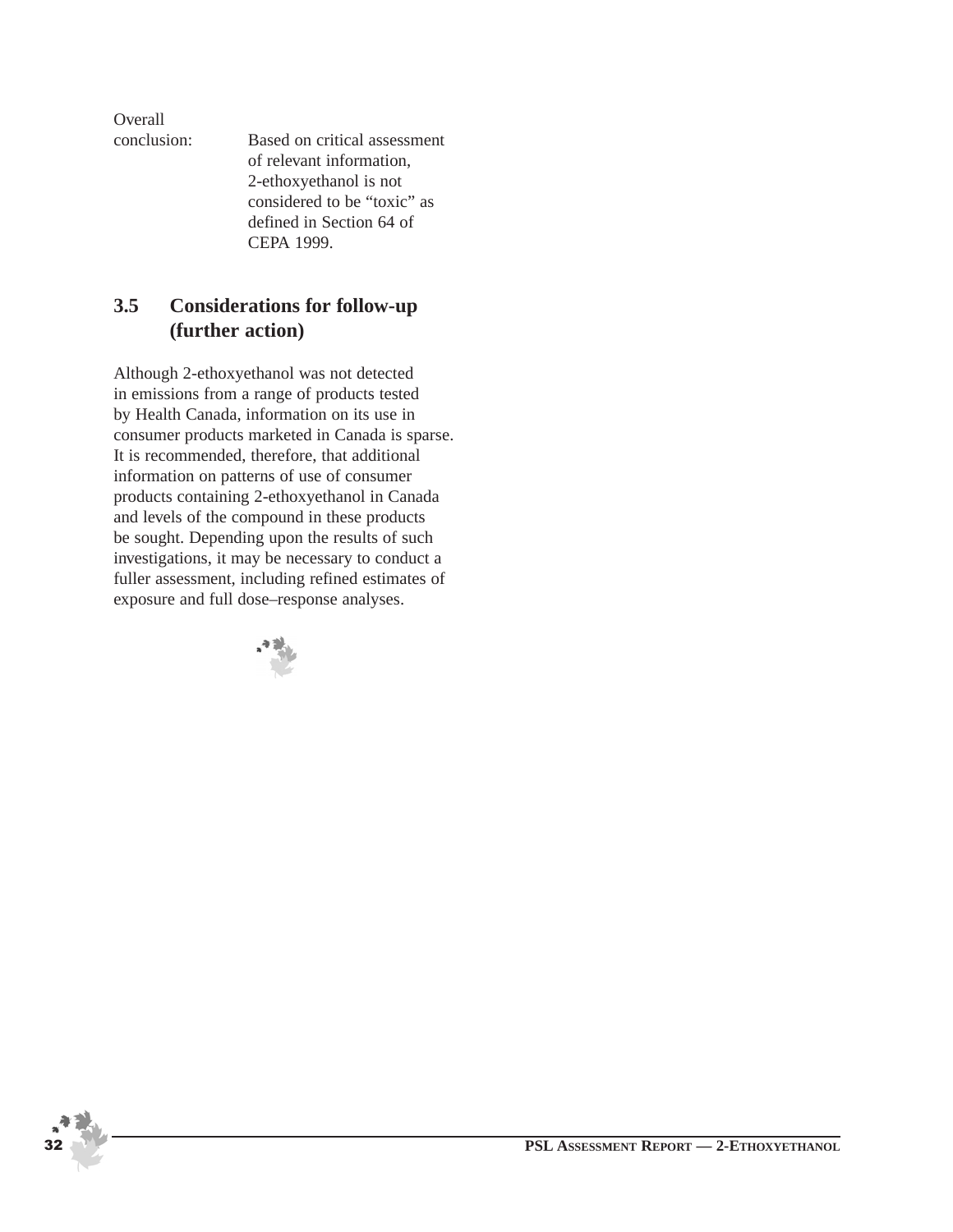## **4.0 REFERENCES**

- Anbar, M. and P. Neta. 1967. A compilation of specific biomolecular rate constants for the reactions of hydrated electrons, hydrogen atoms and hydroxyl radicals with inorganic and organic chemicals in aqueous solution. Int. J. Appl. Radiat. Isot. 18: 493–523.
- Andrew, F.D. and B.D. Hardin. 1984. Developmental effects after inhalation exposure of gravid rabbits and rats to ethylene glycol monoethyl ether. Environ. Health Perspect. 57: 13–23.
- Ballantine, J. 1997. Personal communication. Letter from J. Ballantine, Pest Management Regulatory Agency, to K. Lloyd, Commercial Chemicals Evaluation Branch, Environment Canada, dated September 12, 1997.
- Barbee S.J., J.B. Terrill, D.J. DeSousa and C.C. Conaway. 1984. Subchronic inhalation toxicology of ethylene glycol monoethyl ether in the rat and rabbit. Environ. Health Perspect. 57: 157–163.
- Beaumont, J.J., S.H. Swan, S.K. Hammond, S.J. Samuels, R.S. Green, M.F. Hallock, C. Dominguez, P. Boyd and M.B. Schenker. 1995. Historical cohort investigation of spontaneous abortion in the semiconductor health study: epidemiologic methods and analysis of risk in fabrication overall and in fabrication work groups. Am. J. Ind. Med. 28: 735–750.
- Bridie, A.L., C.J.M. Wolff and M. Winter. 1979. The acute toxicity of some petrochemicals to goldfish. Water Res. 13: 623–626.
- Bunce, N. 1996. Atmospheric properties of substances on the Priority Substances List #2 (PSL2). Report to Environment Canada. University of Guelph, Guelph, Ontario. 13 pp.
- Canadian Chemical Producers' Association. 1999a. Reducing emissions 6. A Responsible Care initiative. 1997 emissions inventory and five year projections. Ottawa, Ontario.
- Canadian Chemical Producers' Association. 1999b. Reducing emissions 7. A Responsible Care initiative. 1998 emissions inventory and five year projections. Ottawa, Ontario.
- Cao, X.L. 1999. Emissions of glycol ethers from consumer products — a final report for 1998/1999 CEPA project. Health Canada, Ottawa, Ontario. June 1999.
- CARB (State of California Air Resources Board). 1991. Assessment of indoor concentrations, indoor sources and source emissions of selected volatile organic compounds. National Technical Information Service, U.S. Department of Commerce, Springfield, Virginia.
- Carpenter, C.P. 1947. "Cellosolve." J. Am. Med. Assoc. 135: 880.
- Carpenter, C.P. and H.F. Smyth, Jr. 1946. Chemical burns of the rabbit cornea. Am. J. Ophthalmol. 29: 1363–1372.
- Carpenter, C.P., U.C. Pozzani, C.S. Weil, J.H. Nair, G.A. Keck and H.F. Smyth, Jr. 1956. The toxicity of butyl cellosolve solvent. Arch. Ind. Health 14: 114–131.
- Chapin, R.E. and R.A. Sloane. 1997. Reproductive assessment by continuous breeding: evolving study design and summaries of ninety studies. Environ. Health Perspect. 105 (Suppl. 1): 199–395.

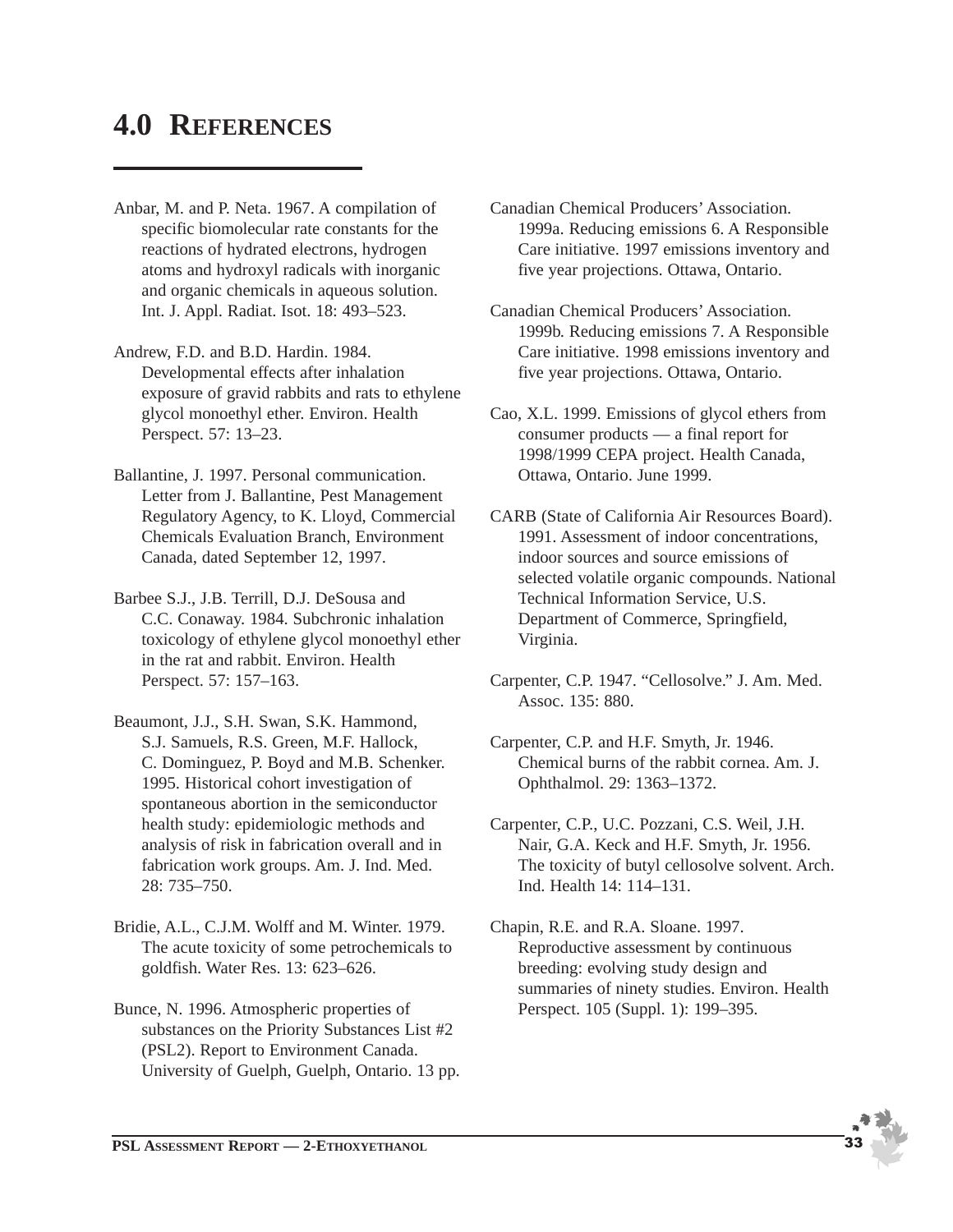Cheever, K.L., H.B. Plotnick, D.E. Richards and W.W. Weigel. 1984. Metabolism and excretion of 2-ethoxyethanol in the adult male rat. Environ. Health Perspect. 57: 241–248.

Chester, A., J. Hull and F. Andrew. 1986. Lack of teratogenic effect after ethylene glycol monoethyl ether (EGEE) in rats via drinking water. Teratology 33: 57C (Abstract P24).

Chia, S.-E., S.-C. Foo, N.Y. Khoo and J. Jeyaratnam. 1997. Menstrual patterns of workers exposed to low levels of 2-ethoxyethylacetate (EGEEA). Am. J. Ind. Med. 31: 148–152.

Chung, W.-G., I.-J. Yu, C.-S. Park, K.-H. Lee, H.-K. Roh and Y.-N. Cha. 1999. Decreased formation of ethoxyacetic acid from ethylene glycol monoethyl ether and reduced atrophy of testes in male rats upon combined administration with toluene and xylene. Toxicol. Lett. 104: 143–150.

Churchman, G.J. and C.M. Burke. 1991. Properties of subsoils in relation to various measures of surface area and water content. J. Soil Sci. 42: 463–478.

Clayton, G.D. and F.E. Clayton (eds.). 1982. Patty's industrial hygiene and toxicology. 3rd revised edition. Wiley-Interscience, New York, N.Y.

Conor Pacific Environmental Technologies. 1998. A report on multimedia exposures to selected PSL2 substances. Prepared on contract for Health Canada (Project No. 741-6705).

Correa, A., R.H. Gray, R. Cohen, N. Rothman, F. Shah, H. Shah, H. Seacat and M. Corn. 1996. Ethylene glycol ethers and risks of spontaneous abortion and subfertility. Am. J. Epidemiol. 143(7): 707–717.

Cotteret, J. 1995. *Composition de teinture d'oxydation des fibres kératiniques comprenant un para-aminophénol, un métaaminophénol et une para-phénylènediamine*

*et/ou une bis-phénylalkylènediamine*. European Patent Office, Paris (European Patent Application 634163).

Cullen, M.R., T. Rado, J.A. Waldron, J. Sparer and L.S. Welch. 1983. Bone marrow injury in lithographers exposed to glycol ethers and organic solvents used in multicolor offset and ultraviolet curing printing processes. Arch. Environ. Health 38: 347–354.

Daughtrey, W.C., D.P. Ward, S.C. Lewis and D.R. Peterson. 1984. Acute toxicity of dermally applied 2-ethoxyethanol. Toxicologist 4: 180 (Abstract 717).

Davis, E.M., E.C. Sullivan and T.D. Downs. 1989. Determination of Cellosolve and Chlorex concentrations inhibitory to industrial waste stabilization pond treatment efficiencies. Water Sci. Technol. 21: 1833–1836.

De Bortoli, M., H. Knöppel, E. Pecchio, A. Peil, L. Rogora, H. Schauenburg, H. Schlitt and H. Vissers. 1986. Concentrations of selected organic pollutants in indoor and outdoor air in northern Italy. Environ. Int. 12: 343–350.

DMER (Don Mackay Environmental Research) and AEL (Angus Environmental Limited). 1996. Pathways analysis using fugacity modelling of 2-ethoxyethanol for the second Priority Substances List. Report prepared for Chemicals Evaluation Division, Commercial Chemicals Evaluation Branch, Environment Canada, by DMER, Peterborough, Ontario, and AEL, Don Mills, Ontario. March 1996.

Doe, J.E. 1984. Ethylene glycol monoethyl ether and ethylene glycol monoethyl ether acetate teratology studies. Environ. Health Perspect. 57: 33–41.

Eastin, W. 2000. Personal communication. Letter dated April 27, 2000. Information Systems and Central Files, National Toxicology Program, Research Triangle Park, North Carolina.

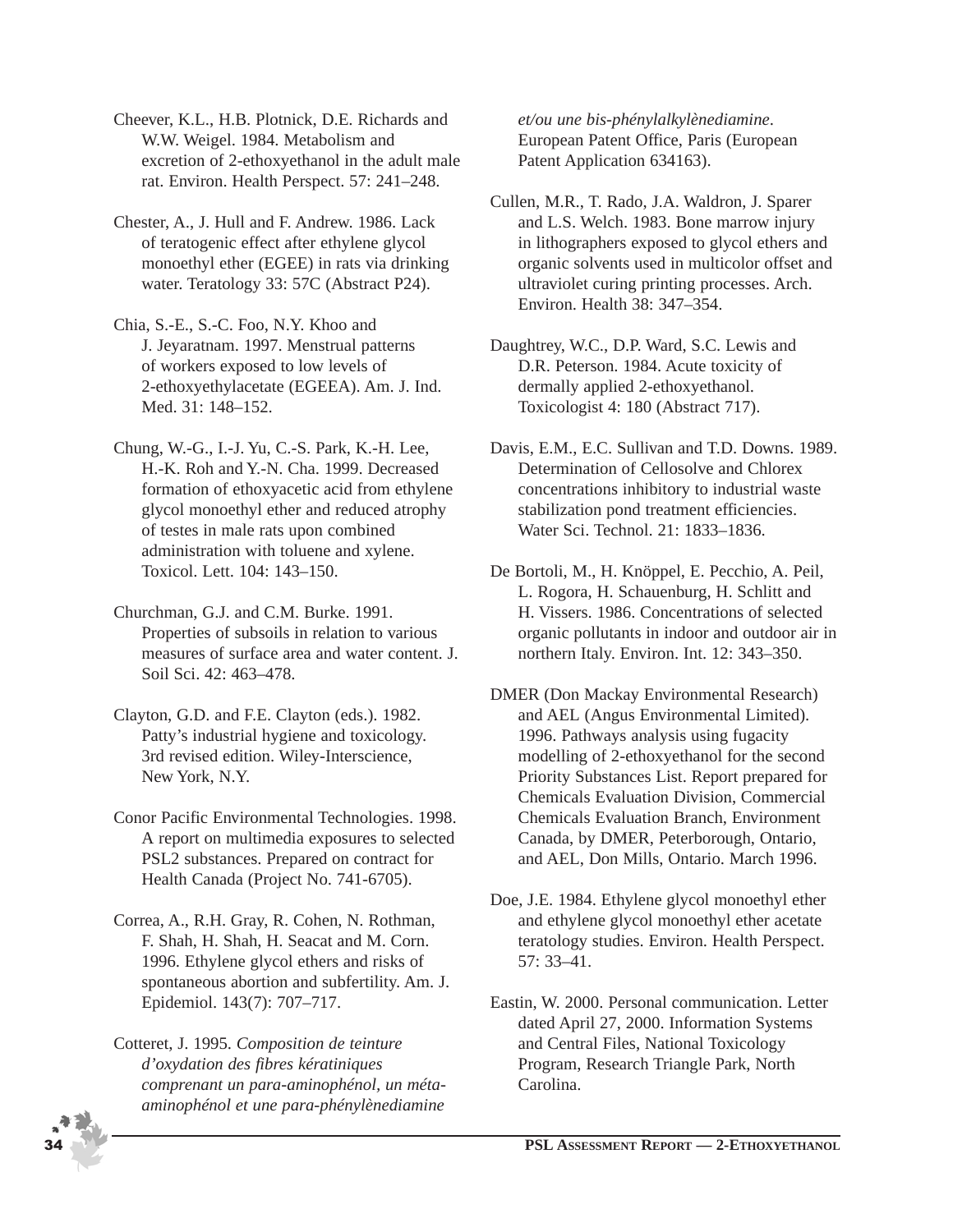- ECETOC (European Centre for Ecotoxicology and Toxicology of Chemicals). 1995. The toxicology of glycol ethers and its relevance to man. Brussels. 350 pp. (ECETOC Technical Report No. 64).
- EHD (Environmental Health Directorate). 1998. Exposure factors for assessing total daily intake of Priority Substances by the general population of Canada. Ottawa, Ontario. Draft, March 1998.
- Elias, Z., M.C. Daniere, A.M. Marande, O. Poirot, F. Terzetti and O. Schneider. 1996. Genotoxic and/or epigenetic effects of some glycol ethers: results of different short-term tests. Occup. Hyg. 2: 187–212.
- Environment Canada. 1997a. Environmental assessments of Priority Substances under the *Canadian Environmental Protection Act*. Guidance manual version 1.0 — March 1997. Chemicals Evaluation Division, Commercial Chemicals Evaluation Branch, Hull, Quebec (EPS 2/CC/3E).
- Environment Canada. 1997b. Results of the CEPA Section 16 Notice respecting the second Priority Substances List and di(2-ethylhexyl) phthalate. Use Patterns Section, Commercial Chemicals Evaluation Branch, Hull, Quebec.
- Environment Canada. 1997c. Notice respecting the second Priority Substances List and di(2-ethylhexyl) phthalate. *Canada Gazette*, Part I, February 15, 1997. pp. 366–368.
- Environment Canada. 1999. *Canadian Environmental Protection Act* — Priority Substances List supporting document for the environmental assessment of 2-methoxyethanol, 2-ethoxyethanol, 2-butoxyethanol. Commercial Chemicals Evaluation Branch, Hull, Quebec.
- Environment Canada and Health Canada. 2000. Publication after Assessment of a Substance — 2-Methoxyethanol, 2-Ethoxyethanol, 2-Butoxyethanol — Specified on the Priority Substances List (Subsection 77(1) of the *Canadian Environmental Protection Act*, 1999). *Canada Gazette*, Part I, August 19, 2000. pp. 2622-2626.
- Flick, E.W. 1986. Household and automotive cleaners and polishes. 3rd edition. Noyes Publications, Park Ridge, New Jersey.
- Flick, E.W. 1994. Advanced cleaning product formulations. Vol. 2. Noyes Publications, Park Ridge, New Jersey.
- Foster, P.M.D., D.M. Creasy, J.R. Foster, L.V. Thomas, M.W. Cook and S.D. Gangolli. 1983. Testicular toxicity of ethylene glycol monomethyl and monoethyl ethers in the rat. Toxicol. Appl. Pharmacol. 69: 385–399.
- Foster, P.M.D., S.C. Lloyd and D.M. Blackburn. 1987. Comparison of the *in vivo* and *in vitro* testicular effects produced by methoxy-, ethoxy-, and N-butoxy acetic acids in the rat. Toxicology 43: 17–30.
- Galloway, S.M., M.J. Armstrong, C. Reuben, S. Colman, B. Brown, C. Cannon, A.D. Bloom, F. Nakamura, M. Ahmed, S. Duk, J. Rimpo, B.H. Margolin, M.A. Resnick, B. Anderson and E. Zeiger. 1987. Chromosome aberrations and sister chromatid exchanges in Chinese hamster ovary cells: Evaluations of 108 chemicals. Environ. Mol. Mutagen. 10 (Suppl. 10): 1–175.
- Goad, P.T. and J.M. Cranmer. 1984. Gestation period sensitivity of ethylene glycol monoethyl ether in rats. Toxicologist 4: 87 (Abstract 345).

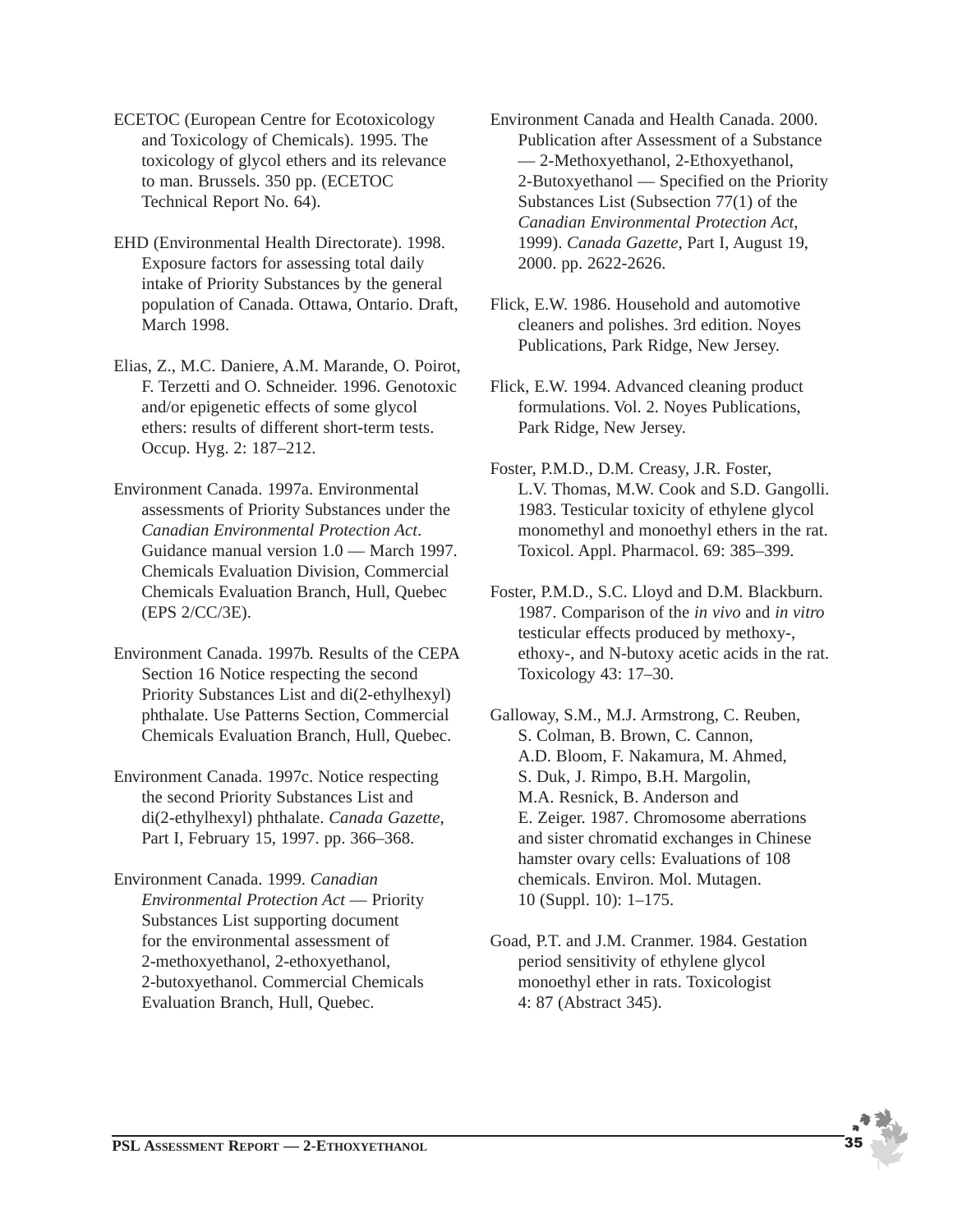Gray, R.H., A. Correa, R. Hakim, R. Cohen, M. Corn, R. Shah, N. Rothman, W. Hou and H. Secat. 1996. Ethylene glycol ethers and reproductive health in semiconductor workers. Occup. Hyg. 2: 331–338.

- Groeseneken, D., H. Veulemans and R. Masschelein. 1986. Respiratory uptake and elimination of ethylene glycol monoethyl ether after experimental human exposure. Br. J. Ind. Med. 43: 544–549.
- Groeseneken, D., H. Veulemans, R. Masschelein and E. Van Vlem. 1987. Pulmonary absorption and elimination of ethylene glycol monoethyl ether acetate in man. Br. J. Ind. Med. 44: 309–316.
- Groeseneken, D., H. Veulemans, R. Masschelein and E. Van Vlem. 1988. Comparative urinary excretion of ethoxyacetic acid in man and rat after single low doses of ethylene glycol monoethyl ether. Toxicol. Lett. 41: 57–68.
- Guesten, H., W.G. Filby and S. Schoof. 1981. Prediction of hydroxyl radical reaction rates with organic compounds in the gas phase. Atmos. Environ. 15: 1763–1765.
- Gulati, D.K., L.H. Barnes, S. Russell and K.B. Poonacha. 1985. Ethylene glycol monoethyl ether acetate. Reproduction and fertility assessment in CD-1 mice when administered in drinking water. NTP, 1–51, 75–76, 80, 84, 89–101, 317–320, 327. National Toxicology Program, National Institute of Environmental Health Sciences [cited in ECETOC, 1995].
- Guzzie, P.J., R.S. Slesinski, W.C. Hengler and T.R. Tyler. 1986. Assessment of 2-ethoxyethanol for genotoxicity using a battery of *in vitro* and *in vivo* test systems. Environ. Mutagen. 8 (Suppl. 6): 33 (Abstract 86).
- Ha, M.-C., S. Cordier, B. Dananche, A. Bergeret, L. Mandereau and F. Bruno. 1996. Congenital malformations and occupational exposure to glycol ethers: a European collaborative case–control study. Occup. Hyg. 2: 417–421.
- Hansch, C., A. Leo and D. Hoekman. 1995. Exploring QSAR. Hydrophobic, electronic, and steric constants. ACS Professional Reference Book. American Chemical Society, Washington, D.C.
- Harada, T. and Y. Nagashima. 1975. Utilization of alkyl ether compounds by soil bacteria. J. Ferment. Technol. 53: 218–222.
- Hardin, B.D., R.W. Niemeier, R.J. Smith, M.H. Kuczuk, P.R. Mathinos and T.F. Weaver. 1982. Teratogenicity of 2-ethoxyethanol by dermal application. Drug Chem. Toxicol. 5: 277–294.
- Hardin, B.D., P.T. Goad and J.R. Burg. 1984. Developmental toxicity of four glycol ethers applied cutaneously to rats. Environ. Health Perspect. 57: 69–74.
- Health Canada. 1994. *Canadian Environmental Protection Act* — Human health risk assessment for Priority Substances. Canada Communication Group, Ottawa, Ontario.
- Health Canada. 1998a. Personal communication on glycol ethers in pesticides from V. Bergeron, Pest Management Regulatory Agency, Ottawa, Ontario.
- Health Canada. 1998b. Personal communication on glycol ethers in consumer products from P. Chowhan, Product Safety Bureau, Ottawa, Ontario.
- Health Canada. 1998c. Personal communication on glycol ethers in therapeutic products from S. Kealey, Drugs Directorate, Ottawa, Ontario.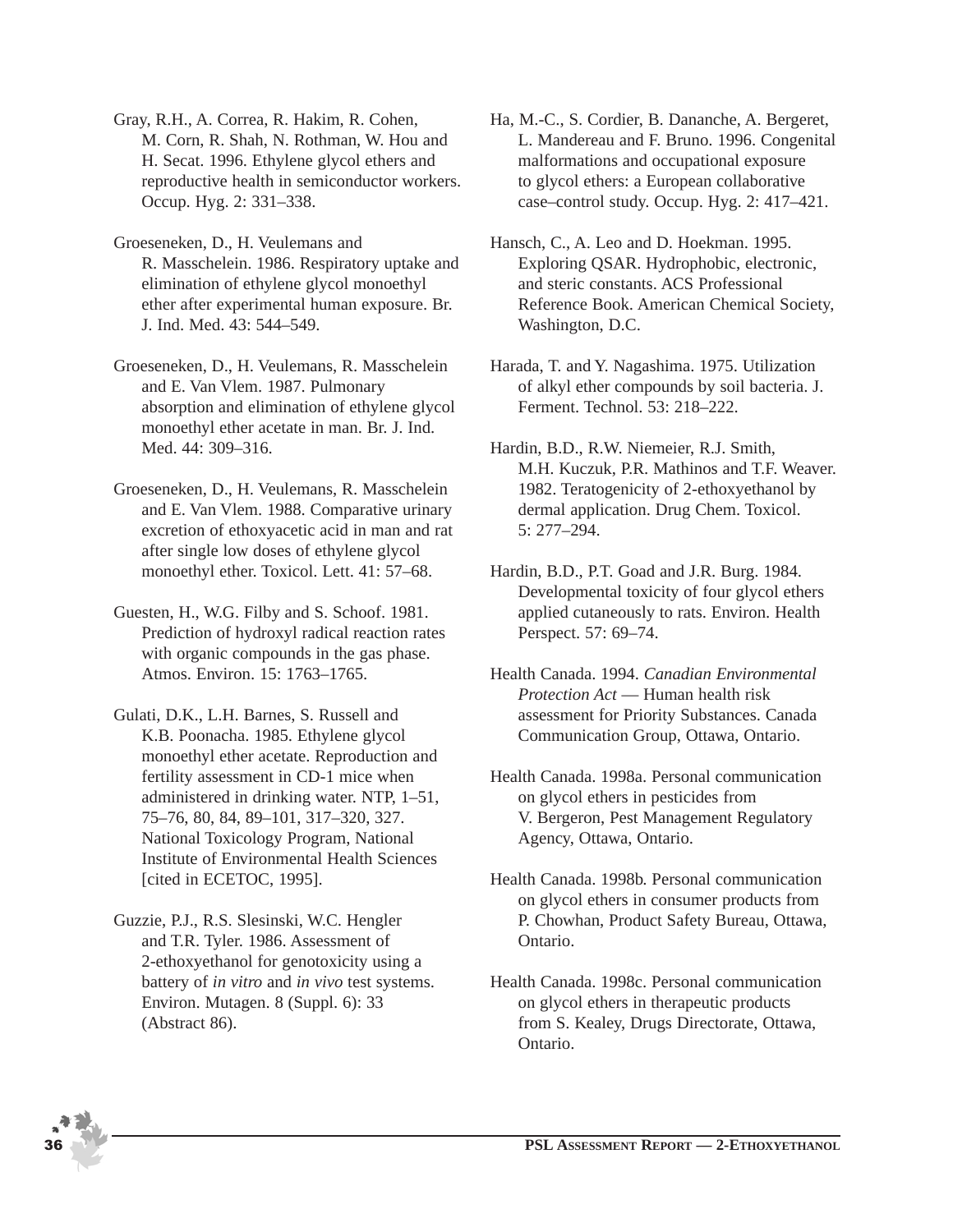Health Canada Cosmetic Notification System. 2001. Search of Health Canada Cosmetic Notification System database, March 20, 2001, Product Safety Bureau, Health Canada, Ottawa, Ontario, Canada.

Hermens, J., H. Canton, P. Janssen and R. DeJong. 1984. Quantitative structure–activity relationships and toxicity studies of mixtures of chemicals with anaesthetic potency: acute lethal and sublethal toxicity to *Daphnia magna*. Aquat. Toxicol. 5: 143–154.

Hoflack, J.C., L. Lambolez, Z. Elias and P. Vasseur. 1995. Mutagenicity of ethylene glycol ethers and of their metabolites in *Salmonella typhimurium* his– . Mutat. Res. 341: 281–287.

Houchens, D.P., A.A. Ovejera and R.W. Niemeier. 1984. Effects of ethylene glycol monomethyl (EGME) and monoethyl (EGEE) ethers on the immunocompetence of allogeneic and syngeneic mice bearing L1210 mouse leukemia. Environ. Health Perspect. 57: 113–118.

Howard, P.H., R.S. Boethling, W.F. Jarvis, W.M. Meylan and E.M. Michalenko. 1991. Handbook of environmental degradation rates. Lewis Publishers, Chelsea, Michigan.

Hüls AG. 1989. Report No. AM-89/22. Hüls AG, Marl [cited in ECETOC, 1995].

Hurtt, M.E. and H. Zenick. 1986. Decreasing epididymal sperm reserves enhances the detection of ethoxyethanol-induced spermatotoxicity. Fundam. Appl. Toxicol. 7: 348–353.

Johanson, G. and U. Rick. 1996. Use and use patterns of glycol ethers in Sweden. Occup. Hyg. 2: 105–110.

Joshi, S.B., M.C. Dodge and J.J. Bufalini. 1982. Reactivities of selected organic compounds and contamination effects. Atmos. Environ. 16: 1301–1310.

Kane, D.M. 1993. Evaluation of ChemCAN2 a fugacity-based multimedia exposure model used to predict the environmental fate of organic chemicals in Canada. Draft report, January 14, 1993. 28 pp.

Kawai, F. 1995. Bacterial degradation of glycol ethers. Appl. Microbiol. Biotechnol. 44: 532–538.

Kennah II, H.E., S. Hignet, P.E. Laux, J.D. Dorko and C.S. Barrow. 1989. An objective procedure for quantitating eye irritation based upon changes of corneal thickness. Fundam. Appl. Toxicol. 12: 258–268.

Kim, Y., N. Lee, T. Sakai, K.-S. Kim, J.S. Yang, S. Park, C.R. Lee, H.-K. Cheong and Y. Moon. 1999. Evaluation of exposure to ethylene glycol monoethyl ether acetates and their possible haematological effects on shipyard painters. Occup. Environ. Med. 56: 378–382.

Krasavage, W.J. and C.J. Terhaar. 1981. Comparative toxicity of nine glycol ethers: I. Acute oral  $LD_{50}$  and II. Acute dermal  $LD_{50}$ . EPA/OTS. 1992. Initial submission: letter from Eastman Kodak Co. to U.S. Environmental Protection Agency regarding toxicity studies of nine glycol ethers with attachments and cover letter dated 092892 (Doc #88-920008915; NTIS/OTS0570960).

Krasavage, W.J. and M.S. Vlaovic. 1982. Comparative toxicity of nine glycol ethers: III. Six weeks repeated dose study. EPA/OTS. 1992. Initial submission: letter from Eastman Kodak Co. to U.S. Environmental Protection Agency regarding toxicity studies of nine glycol ethers with attachments and cover letter dated 092892 (Doc #88-920008915; NTIS/OTS0570960).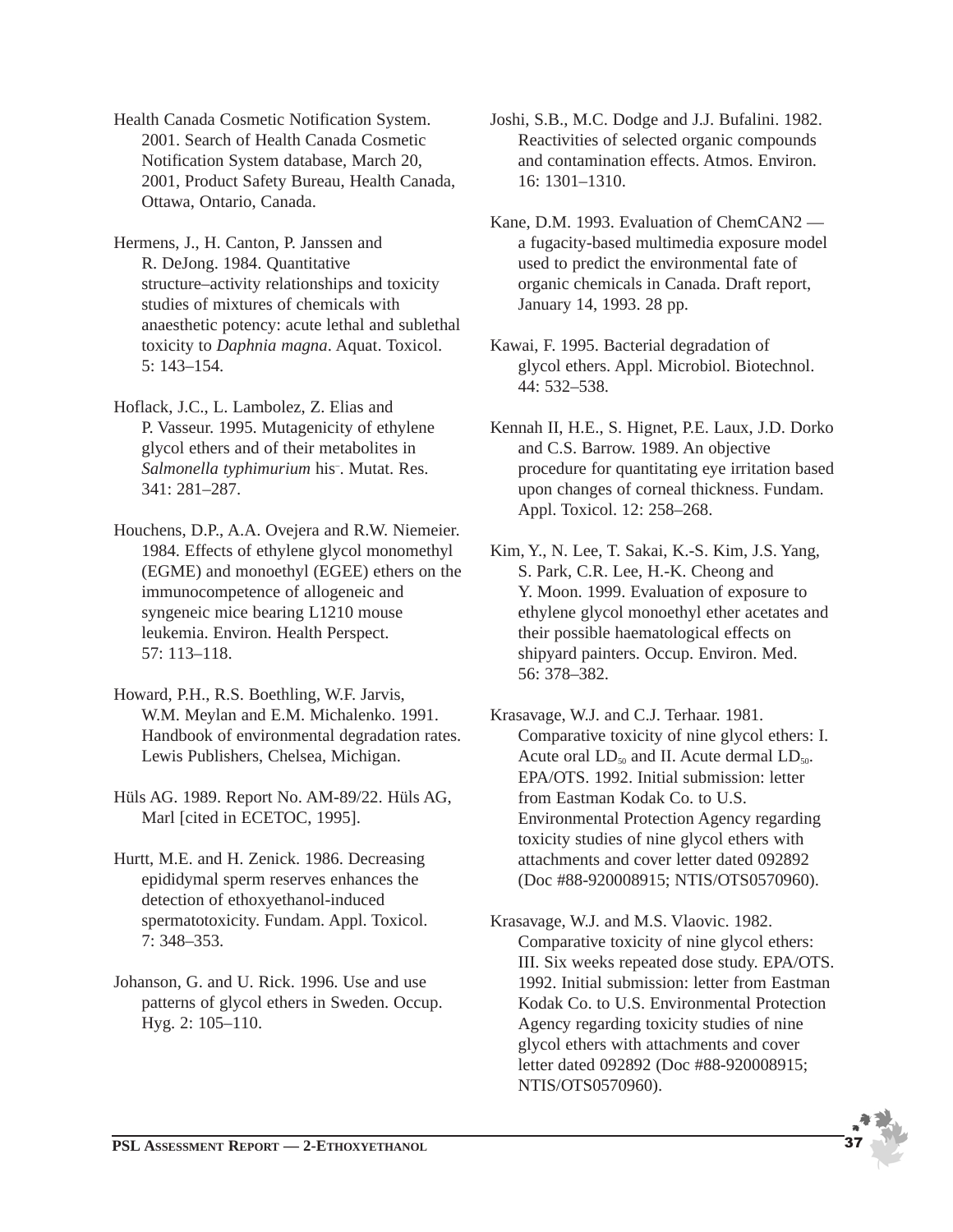Laug, E.P., H.O. Calvery, H.J. Morris and G. Woodard. 1939. The toxicology of some glycols and derivatives. J. Ind. Hyg. Toxicol. 21: 173–201.

- Lyman, W.J., W.F. Reehl and D.H. Rosenblatt. 1982. Handbook on chemical property estimation methods. Environmental behavior of organic compounds. McGraw-Hill, New York, N.Y.
- Meek, M.E., R. Newhook, R.G. Liteplo and V.C. Armstrong. 1994. Approach to assessment of risk to human health for Priority Substances under the *Canadian Environmental Protection Act.* Environ. Carcinogen. Ecotoxicol. Rev. C12(2): 105–134.
- Melnick, R.L. 1984. Toxicities of ethylene glycol and ethylene glycol monoethyl ether in Fischer 344/N rats and B6C3F<sub>1</sub> mice. Environ. Health Perspect. 57: 147–155.
- Ministers' Expert Advisory Panel. 1995. Report of the Ministers' Expert Advisory Panel on the second Priority Substances List under the *Canadian Environmental Protection Act* (CEPA). Government of Canada, Ottawa, Ontario. 26 pp.
- Morrissey, R.E., J.C. Lamb IV, R.W. Morris, R.E. Chapin, D.K. Gulati and J.J. Heindel. 1989. Results and evaluations of 48 continuous breeding reproduction studies conducted in mice. Fundam. Appl. Toxicol. 13: 747–777.
- Myhr, B.C., L.R. Bowers and W.J. Caspary. 1986. Results from the testing of coded chemicals in the L5178Y TK+/– mouse lymphoma mutagenesis assay. Environ. Mutagen. 8: 58 (Abstract 154).
- Nagano, K., E. Nakayama, M. Koyano, H. Oobayashi, H. Adachi and T. Yamada. 1979. [Testicular atrophy of mice induced by ethylene glycol mono alkyl ethers.] Jpn. J.

Ind. Health 21: 29–35 (in Japanese, with English abstract and tables).

- Nagano, K., E. Nakayama, M. Koyano, H. Oobayashi, T. Nishizawa, H. Okuda and K. Yamazaki. 1984. Experimental studies on toxicity of ethylene glycol alkyl ethers in Japan. Environ. Health Perspect. 57: 75–84.
- Nelson, B.K., W.S. Brightwell, J.V. Setzer, B.J. Taylor and R.W. Hornung. 1981. Ethoxyethanol behavioral teratology in rats. Neurotoxicology 2: 231–249.
- Nelson, B.K., W.S. Brightwell and J.V. Setzer. 1982a. Prenatal interactions between ethanol and the industrial solvent 2-ethoxyethanol in rats: maternal and behavioral teratogenic effects. Neurobehav. Toxicol. Teratol. 4: 387–394.
- Nelson, B.K., W.S. Brightwell, J.V. Setzer and T.L. O'Donohue. 1982b. Prenatal interactions between ethanol and the industrial solvent 2-ethoxyethanol in rats: neurochemical effects in the offspring. Neurobehav. Toxicol. Teratol. 4: 395–401.
- Nelson, B.K., J.V. Setzer, W.S. Brightwell, P.R. Mathinos, M.H. Kuczuk, T.E. Weaver and P.T. Goad. 1984. Comparative inhalation teratogenicity of four glycol ether solvents and an amino derivative in rats. Environ. Health Perspect. 57: 261–271.
- NPRI (National Pollutant Release Inventory). 1998. *Canadian Environmental Protection Act*. Environment Canada. Ottawa, Ontario. Web site address: <http://www.ec.gc.ca/pdb/npri/>.
- NPRI (National Pollutant Release Inventory). 2000. *Canadian Environmental Protection Act*. Environment Canada. Ottawa, Ontario. Web site address: <http://www.ec.gc.ca/pdb/npri/>.

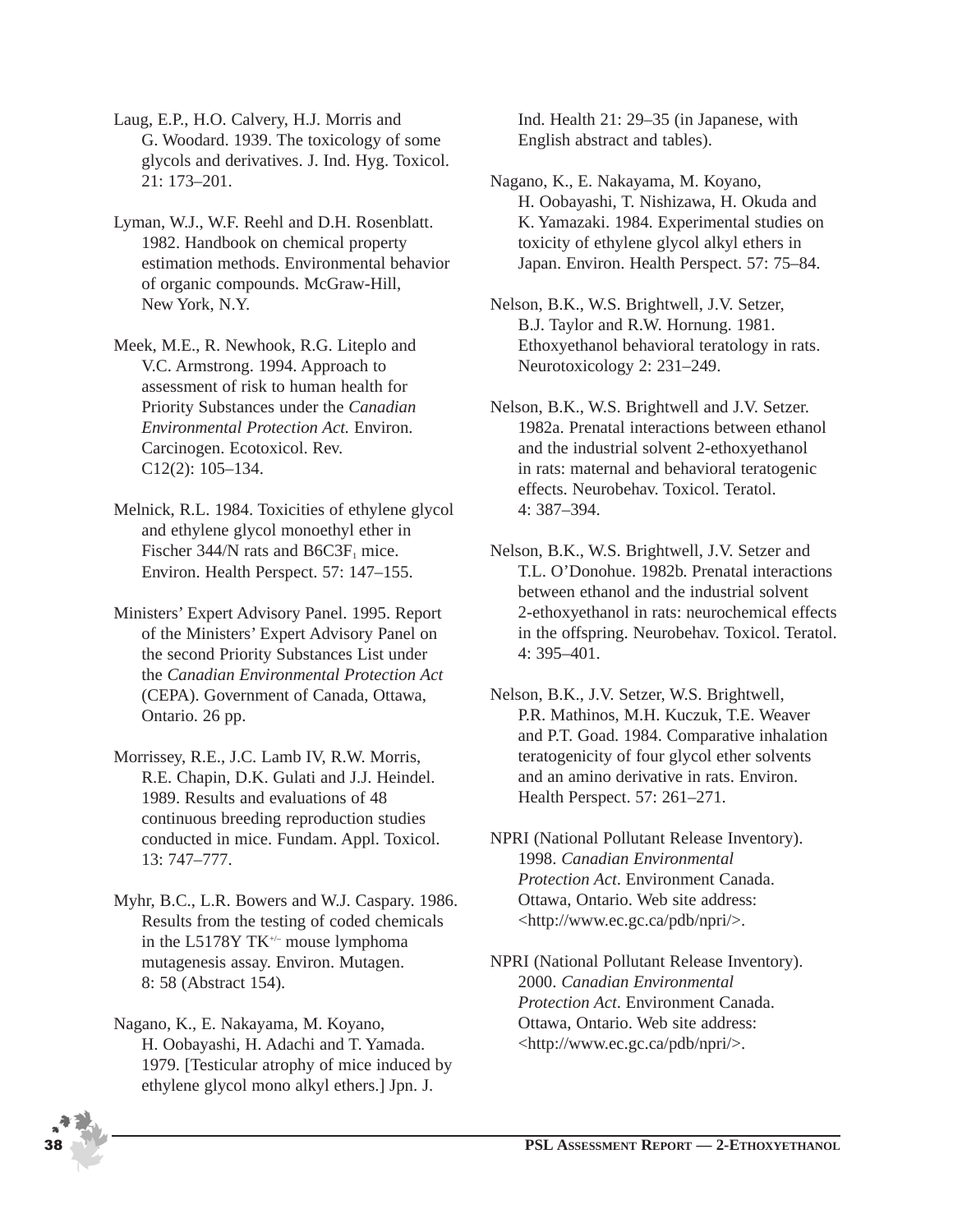NTP (National Toxicology Program). 1993. NTP technical report on toxicity studies of ethylene glycol ethers 2-methoxyethanol, 2-ethoxyethanol, 2-butoxyethanol (CAS Nos. 109-86-4, 110-80-5, 111-76-2) administered in drinking water to F344/N rats and  $B6C3F<sub>1</sub>$ mice. U.S. Department of Health and Human Services. 122 pp. + appendices (NTP Toxicity Report Series No. 26; NIH Publication 93-3349).

OMEE (Ontario Ministry of Environment and Energy). 1994. Windsor Air Quality Study: TAGA 6000 survey results. Windsor Air Quality Committee; Queen's Printer for Ontario (PIBS 3152E; ISBN 0-7778-2831-6, Fall 1994).

Ong, T. 1980. Internal NIOSH communication. *In*: NIOSH, 1983. Current Intelligence Bulletin No. 39, NMS/PB 80-155742, 1-22. National Institute of Occupational Safety and Health, Cincinnati, Ohio [cited in ECETOC, 1995].

Oudiz, D. and H. Zenick. 1986. *In vivo* and *in vitro* evaluations of spermatotoxicity induced by 2-ethoxyethanol treatment. Toxicol. Appl. Pharmacol. 84: 576–583.

Pozzani, U.C., C.S. Weil and C.P. Carpenter. 1959. The toxicological basis of threshold limit values. 5. The experimental inhalation of vapour mixtures by rats, with notes upon the relationship between single dose inhalation and single dose oral data. Am. Ind. Hyg. Assoc. J. 20: 364–369 [cited in ECETOC, 1995].

Ratcliffe, J.M., S.M. Schrader, D.E. Clapp, W.E. Halperin, T.W. Turner and R.W. Hornung. 1989. Semen quality in workers exposed to 2-ethoxyethanol. Br. J. Ind. Med. 46: 399–406.

Riddick, J., W.B. Bunger and T.K. Sakano. 1986. Organic solvents: physical properties and methods of purification. 4th edition. John Wiley and Sons, New York, NY. 1325 pp.

Rogozen, M.B., H.E. Rich, M.A. Gutman and D. Grosjean. 1987. Evaluation of potential toxic air contaminants, Phase I. State of California Air Resources Board, Sacramento, California. December 23, 1987 (Final Report Contract A4-131-32).

Sabljic, A. 1984. Prediction of the nature and strength of soil sorption of organic pollutants by molecular topology. J. Agric. Food Chem. 32: 243–246.

Schenker, M.B. 1996. Reproductive health effects of glycol ether exposure in the semiconductor industry. Occup. Hyg. 2: 367–372.

Schenker, M.B., E.B. Gold, J.J. Beaumont, B. Eskenazi, S.K. Hammond, B.L. Lasley, S.A. McCurdy, S.J. Samuels, C.L. Saiki and S.H. Swan. 1995. Association of spontaneous abortion and other reproductive effects with work in the semiconductor industry. Am. J. Ind. Med. 28: 639–659.

Schrader, S.M., T.W. Turner, J.M. Ratcliffe, L.S. Welch and S.D. Simon. 1996. Combining reproductive studies of men exposed to 2-ethoxyethanol to increase statistical power. Occup. Hyg. 2: 411–415.

Sheldon, L., H. Zelon, J. Sickles, C. Eaton and T. Hartwell. 1988. Indoor air quality in public buildings. Vol. II. U.S. Environmental Protection Agency, Washington, D.C. (EPA/600/6-88/0096).

Shimizu, H., Y. Suzuki, N. Takemura, S. Goto and H. Matsushita. 1985. The results of microbial mutation test for forty-three industrial chemicals. Jpn. J. Ind. Health 27: 400–419.

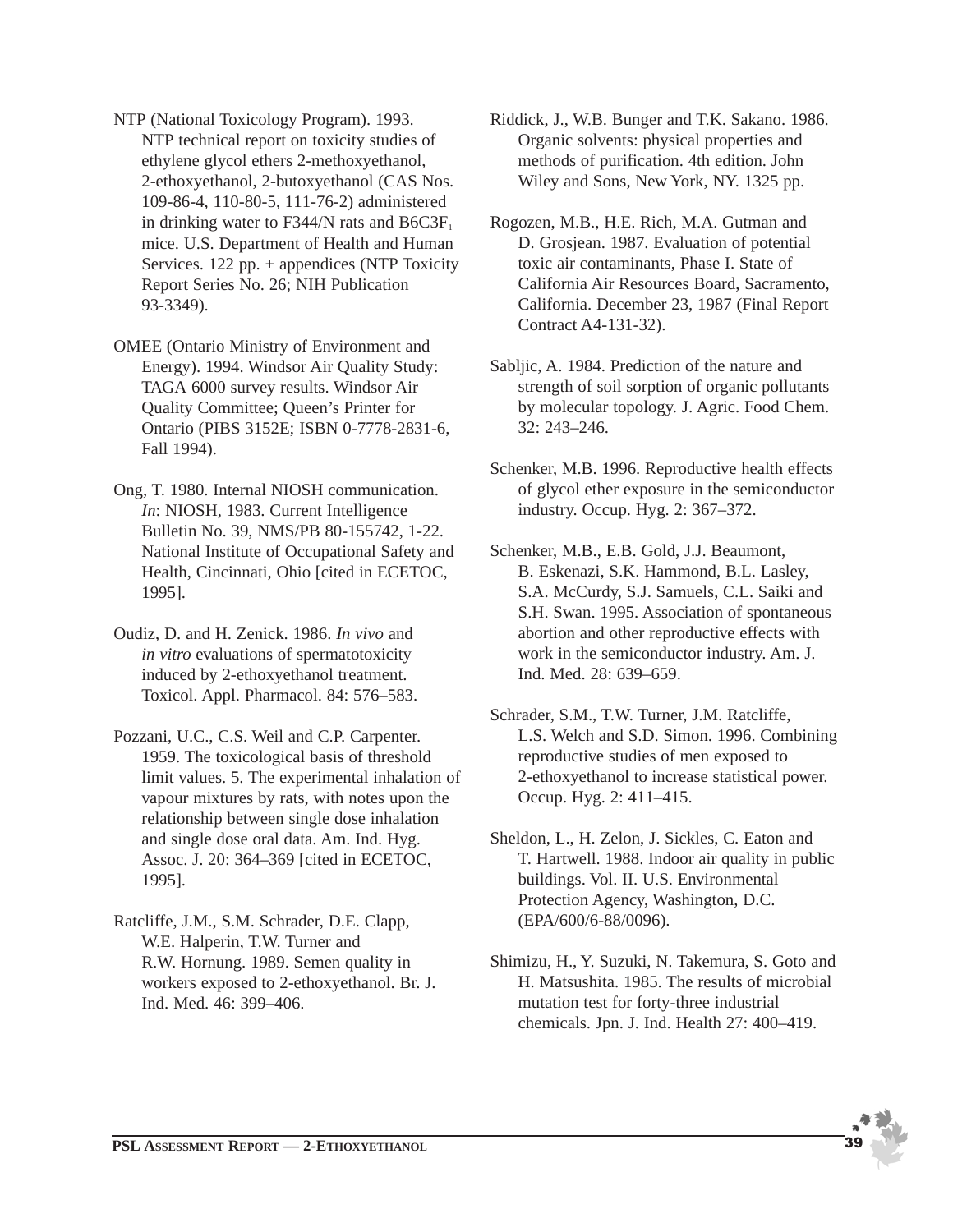Slesinski, R.S., P.J. Guzzie and T.R. Tyler. 1988. Cytotoxicity and genotoxic potential of ethylene glycol monoethyl ether acetate (EGEE.Ac) in a battery of short term test systems. Environ. Mol. Mutagen. 11 (Suppl. 11): 97 (Abstract 236).

- Smialowicz, R.J., W.C. Williams, M.M. Riddle, D.L. Andrews, R.W. Luebke and C.B. Copeland. 1992. Comparative immunosuppression of various glycol ethers orally administered to Fischer 344 rats. Fundam. Appl. Toxicol. 18: 621–627.
- Smyth, H.F., Jr., J. Seaton and L. Fischer. 1941. The single dose toxicity of some glycols and derivatives. J. Ind. Hyg. Toxicol. 23: 259–268.
- Stemmler, K., W. Mengon, D.J. Kinnison and J.A. Kerr. 1997. OH radical-initiated oxidation of 2-butoxyethanol under laboratory conditions related to the troposphere: product studies and proposed mechanism. Environ. Sci. Technol. 31: 1496–1504.
- Stenger, E.G., L. Aeppli, D. Müller, E. Peheim and P. Thomann. 1971. [On the toxicology of ethylene glycol-monoethylether.] Arzneim.- Forsch. 21: 880–885 (in German).
- Stott, W.T. and M.J. McKenna. 1985. Hydrolysis of several glycol ether acetates and acrylate esters by nasal mucosal carboxylesterase *in vitro*. Fundam. Appl. Toxicol. 5: 399–404.
- Swan, S.H. and W. Forest. 1996. Reproductive risks of glycol ethers and other agents used in semiconductor manufacturing. Occup. Hyg. 2: 373–385.
- Swan, S.H., J.J. Beaumont, S.K. Hammond, J. VonBehren, R.S. Green, M.F. Hallock, S.R. Woskie, C.J. Hines and M.B. Schenker. 1995. Historical cohort study of spontaneous abortion among fabrication workers in the semiconductor health study: agent-level analysis. Am. J. Ind. Med. 28: 751–769.
- Tinston, D.J. 1983a. Ethylene glycol monoethyl ether (EE): Probe teratogenicity study in rabbits. EPA/OTS. 1992. Initial submission: ethylene glycol monoethyl ether: probe teratogenicity study in rabbits with cover letter dated 052792 (Doc #88-920003410; NTIS/OTS0540061).
- Tinston, D.J. 1983b. Ethylene glycol monoethyl ether acetate (EEAc). Probe inhalation teratogenicity study in rabbits. ICI Central Toxicological Laboratory (Report No. CTL/T/2043) [cited in ECETOC, 1995].
- Truhaut, R., H. Dutertre-Catella, N. Phu-Lich and V.N. Huyen. 1979. Comparative toxicological study of ethylglycol acetate and butylglycol acetate. Toxicol. Appl. Pharmacol. 51: 117–127.
- Tyl, R.W., I.M. Pritts, K.A. France, L.C. Fisher and T.R. Tyler. 1988. Developmental toxicity evaluation of inhaled 2-ethoxyethanol acetate in Fischer 344 rats and New Zealand white rabbits. Fundam. Appl. Toxicol. 10: 20–39.
- U.S. EPA (United States Environmental Protection Agency). 1985. Health and environmental effects profile for 2-ethoxyethanol. Environmental Criteria and Assessment Office, Cincinnati, Ohio (EPA/600/x-85/373; NTIS PB88-174586).
- U.S. EPA (United States Environmental Protection Agency). 1986. Health and environmental effects profile for 2-methoxyethanol. Environmental Criteria and Assessment Office, Cincinnati, Ohio (EPA/600/x-87/025; NTIS PB89-119531).
- U.S. EPA (United States Environmental Protection Agency). 1997. Exposure factors handbook. Vol. III. Activity factors. Office of Research and Development, National Center for Environmental Assessment, Washington, D.C., August 1997 (EPA/600/P-95/002Fc).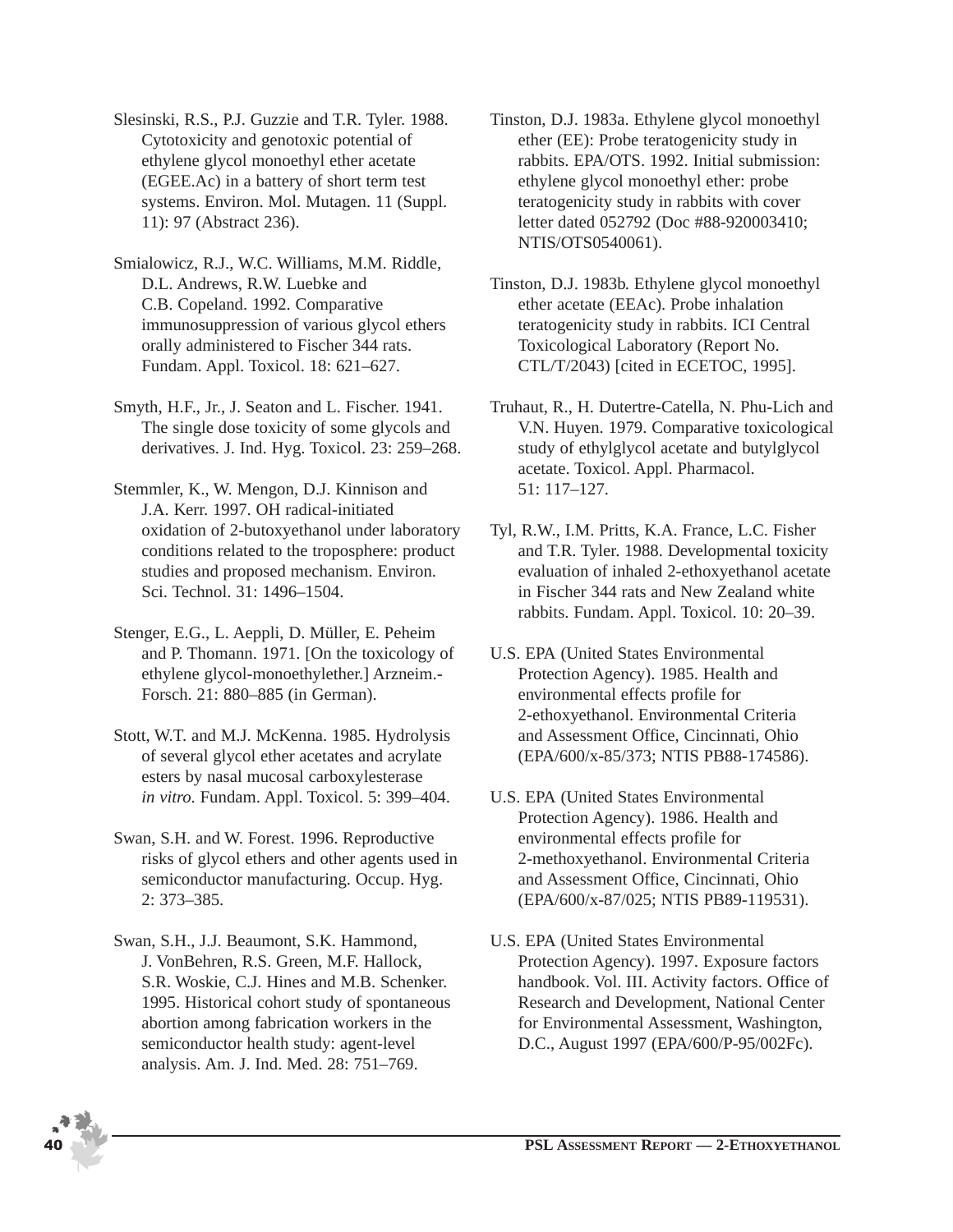Van Leeuwen, C.J., P.T.J. Van Der Zandt, T. Aldenberg, H.J.M. Verhaar and J.L.M. Hermens. 1992. Application of QSARs, extrapolation and equilibrium partitioning in aquatic effects assessment. I. Narcotic industrial pollutants. Environ. Toxicol. Chem. 11: 267–282.

Versar Inc. 1986. Standard scenarios for estimating exposure to chemical substances during use of consumer products. Vol. 1. Prepared for Exposure Evaluation Division, Office of Toxic Substances, U.S. Environmental Protection Agency, Washington, D.C. (EPA Contract No. 68-02-3968, dated September 1986).

Veulemans, H., O. Steeno, R. Masschelein and D. Groeseneken. 1993. Exposure to ethylene glycol ethers and spermatogenic disorders in man: a case–control study. Br. J. Ind. Med. 50: 71–78.

Villalobos-Pietrini, R., S. Gómez-Arroyo, M. Altamirano-Lozano, P. Orozco and P. Ríos. 1989. Cytogenetic effects of some cellosolves. Rev. Int. Contam. Ambient. 5: 41–48.

Welch, L.S. and M.R. Cullen. 1988. Effect of exposure to ethylene glycol ethers on shipyard painters: III. Hematologic effects. Am. J. Ind. Med. 14: 527–536.

Welch, L.S., S.M. Schrader, T.W. Turner and M.R. Cullen. 1988. Effects of exposure to ethylene glycol ethers on shipyard painters: II. Male reproduction. Am. J. Ind. Med. 14: 509–526.

Werner, H.W., J.L. Mitchell, J.W. Miller and W.F. von Oettingen. 1943a. The acute toxicity of vapours of several monoalkyl ethers of ethylene glycol. J. Ind. Hyg. Toxicol. 25: 157–163.

Werner, H.W., J.L. Mitchell, J.W. Miller and W.F. von Oettingen. 1943b. Effects of repeated exposure of dogs to monoalkyl ethylene glycol ether vapors. J. Ind. Hyg. Toxicol. 25: 409–414.

WHO (World Health Organization). 1990. 2-Methoxyethanol, 2-ethoxyethanol, and their acetates. International Programme on Chemical Safety, Geneva. 126 pp. (Environmental Health Criteria 115).

Wier, P.J., S.C. Lewis and K.A. Traul. 1987. A comparison of developmental toxicity evident at term to postnatal growth and survival using ethylene glycol monoethyl ether, ethylene glycol monobutyl ether and ethanol. Teratogen. Carcinogen. Mutagen. 7: 55–64.

- Yasuhara, A., H. Shiraishi, M. Tsuji and T. Okuno. 1981. Analysis of organic substances in highly polluted river water by mass spectrometry. Environ. Sci. Technol. 15: 570–573.
- Zeiger, E., S. Haworth, K. Mortelmans and W. Speck. 1985. Mutagenicity testing of di-(2 ethylhexyl)phthalate and related chemicals in *Salmonella*. Environ. Mutagen. 7: 213–232.
- Zissu, D. 1995. Experimental study of cutaneous tolerance to glycol ethers. Contact Dermatitis 32: 74–77.

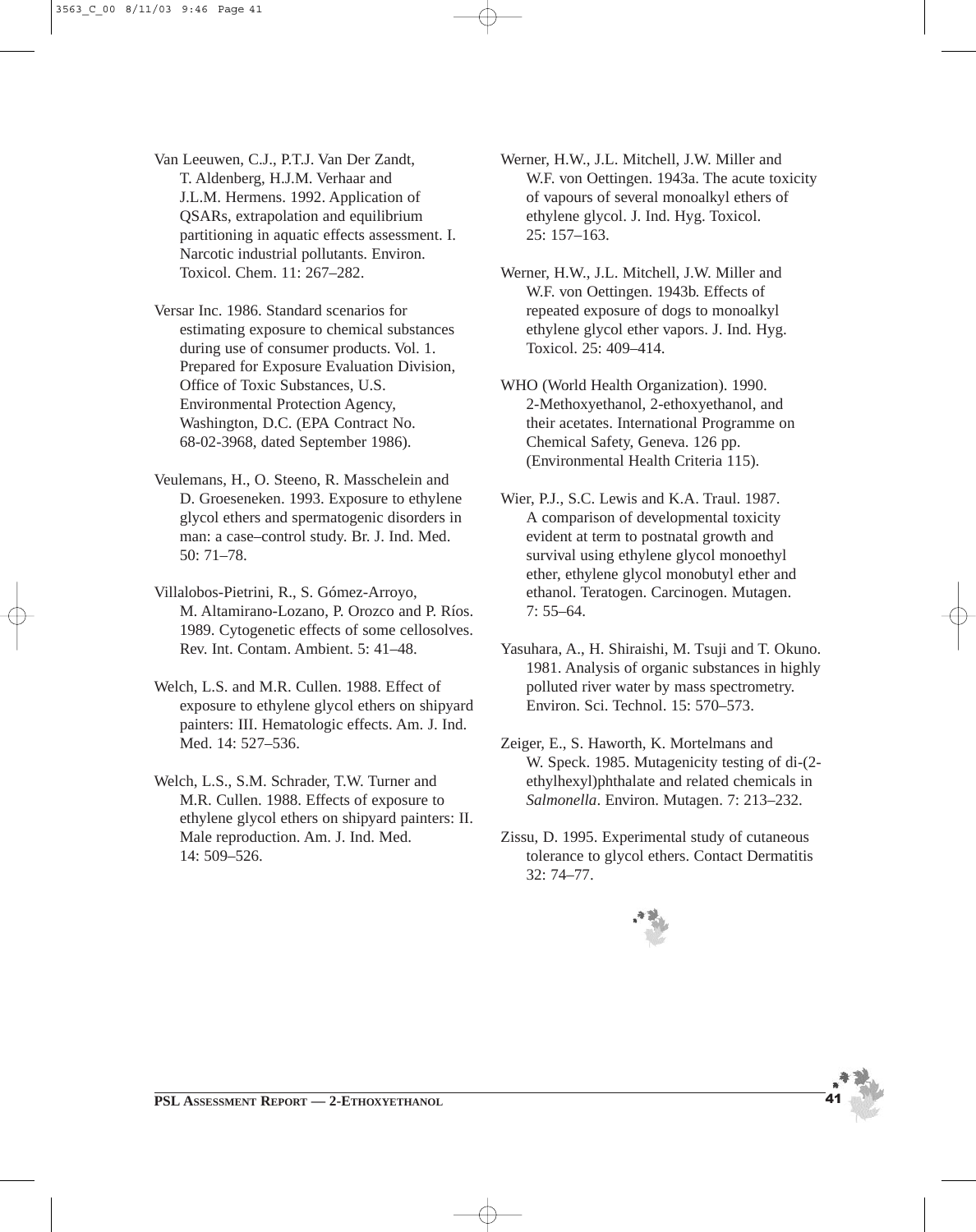## **APPENDIX A SEARCH STRATEGIES EMPLOYED FOR IDENTIFICATION OF RELEVANT DATA**

## **Environmental assessment**

Data relevant to the assessment of whether 2-ethoxyethanol is "toxic" to the environment under CEPA were identified from existing review documents, published reference texts and on-line searches, conducted between January and May 1996, of the following databases: ASFA (Aquatic Sciences and Fisheries Abstracts, Cambridge Scientific Abstracts; 1990–1996), BIOSIS (Biosciences Information Services; 1990–1996), CAB (Commonwealth Agriculture Bureaux; 1990–1996), CESARS (Chemical Evaluation Search and Retrieval System, Ontario Ministry of the Environment and Michigan Department of Natural Resources; 1996), CHRIS (Chemical Hazard Release Information System; 1964–1985), Current Contents (Institute for Scientific Information; 1993, 1994, 1995, up to January 15, 1996), ELIAS (Environmental Library Integrated Automated System, Environment Canada library; January 1996), Enviroline (R.R. Bowker Publishing Co.; November 1995 – June 1996), Environmental Abstracts (1975 – February 1996), Environmental Bibliography (Environmental Studies Institute, International Academy at Santa Barbara; 1990–1996), GEOREF (Geo Reference Information System, American Geological Institute; 1990–1996), HSDB (Hazardous Substances Data Bank, U.S. National Library of Medicine; 1996), Life Sciences (Cambridge Scientific Abstracts; 1990–1996), NTIS (National Technical Information Service, U.S. Department of Commerce; 1990–1996), Pollution Abstracts (Cambridge Scientific Abstracts, U.S. National Library of Medicine; 1990–1996), POLTOX (Cambridge Scientific Abstracts, U.S. National Library of Medicine; 1990–1995), RTECS (Registry of Toxic Effects of Chemical Substances, U.S. National Institute for Occupational Safety and Health; 1996), Toxline

(U.S. National Library of Medicine; 1990–1996), TRI93 (Toxic Chemical Release Inventory, U.S. Environmental Protection Agency, Office of Toxic Substances; 1993), USEPA-ASTER (Assessment Tools for the Evaluation of Risk, U.S. Environmental Protection Agency; up to December 21, 1994), WASTEINFO (Waste Management Information Bureau of the American Energy Agency; 1973 – September 1995) and Water Resources Abstracts (U.S. Geological Survey, U.S. Department of the Interior; 1990–1996). Reveal Alert was used to maintain an ongoing record of the current scientific literature pertaining to the potential environmental effects of 2-ethoxyethanol. Data obtained after September 30, 1999, were not considered in this assessment unless they were critical data received during the 60-day public review of the report (August 19 to October 18, 2000).

In addition, a survey of Canadian industry was carried out under the authority of Section 16 of CEPA (Environment Canada, 1997b,c). Targeted companies with commercial activities involving more than 1000 kg of 2-ethoxyethanol were required to supply information on uses, releases, environmental concentrations, effects or other data that were available to them for 2-ethoxyethanol.

## **Health assessment**

In addition to studies included in the review prepared by BIBRA Toxicology International, recent data have been identified through searching the following databases beginning in August of 1996 using the chemical name or the CAS number for both 2-ethoxyethanol and 2-ethoxyethyl acetate: Canadian Research Index, DIALOG (Cancerlit, Environmental Bibliography, Waternet, Water Resources Abstracts, Enviroline,